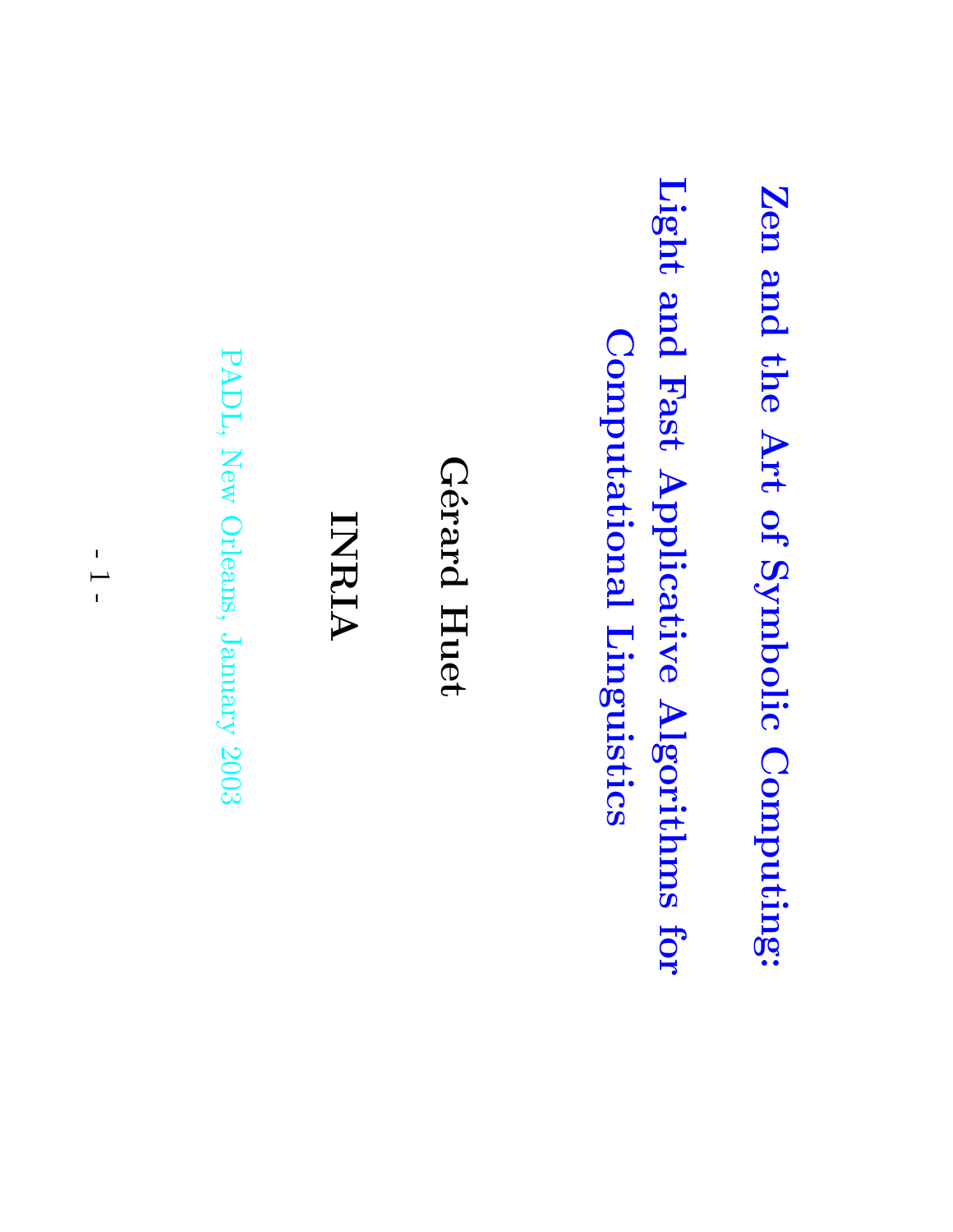#### $\rm{What}$ the talk  $\Xi.$ about

- $\blacktriangleright$ computational platform for Sanskrit
- $\bullet$ The Zen toolkit
- $\bullet$ Pidgin  $\rm \Sigma$
- $\bullet$ The declarative programming  $\operatorname{target}$ for  $\Omega$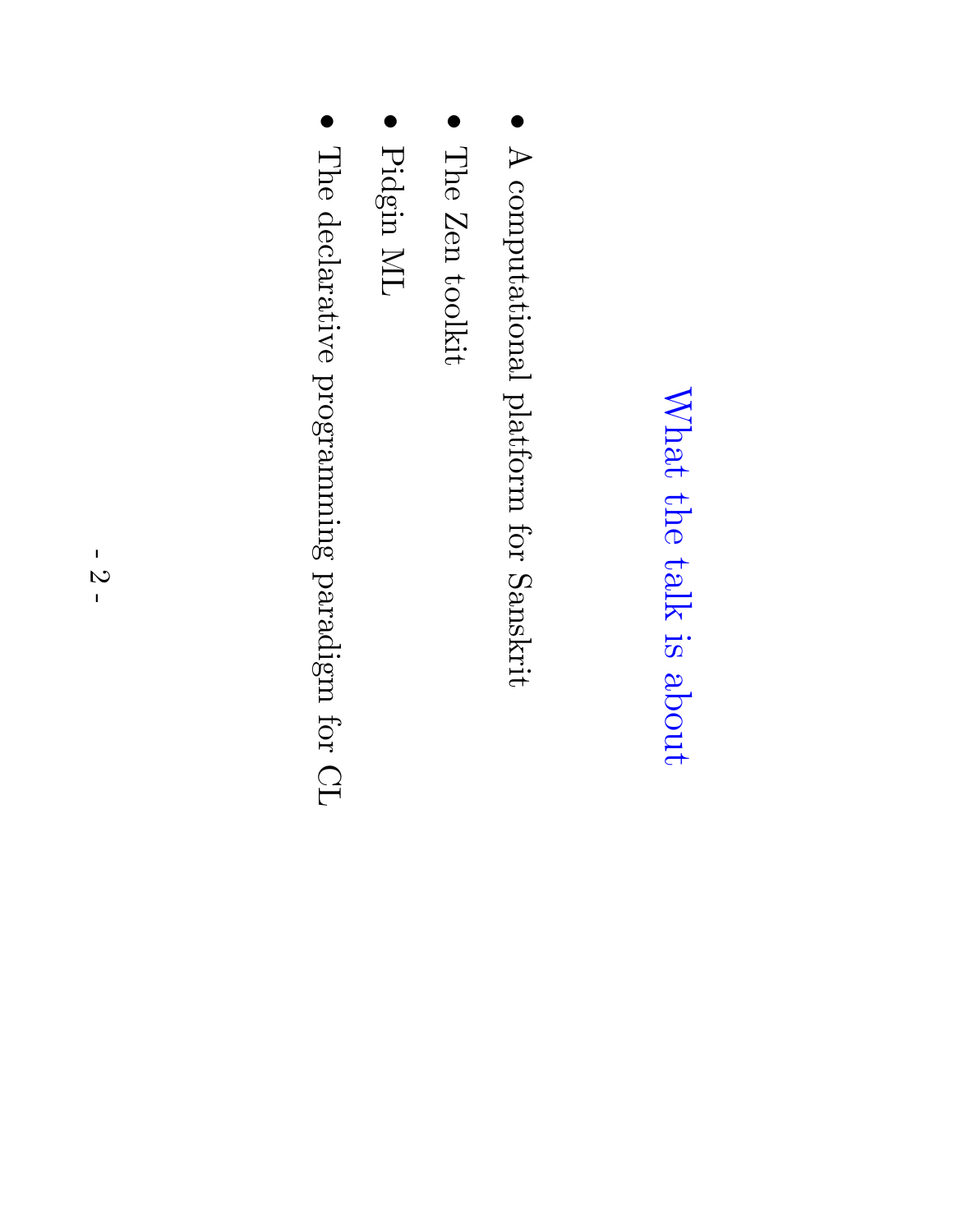# Generic technology technology

 $\blacktriangleright$ few specific applicative techniques:

- $\rm Local$ processing of focused data
- $\bullet$ Sharing
- Lexical trees
- Finite transducers e<br>S lexicon morphisms
- $\bullet$ Search  $\mathcal{\widetilde{Q}}$ resumption coroutines
- $\bullet$ Multiset Multiset ordering convergence convergence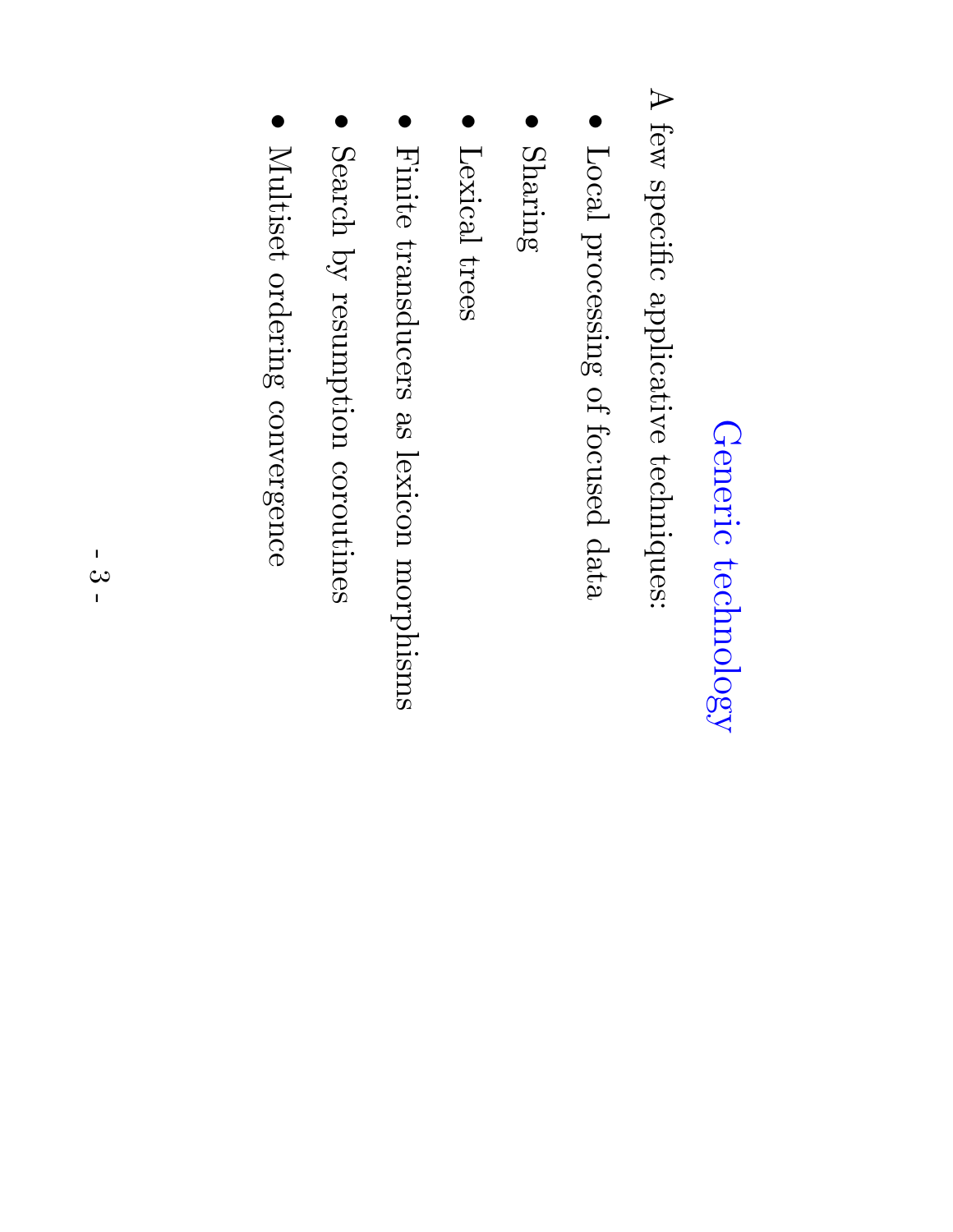#### Basics: lists  $\sum\limits_{i=1}^N$ stacks

- value ե<br>հ  $\mathbf{I}$ **[]** <u>ي</u><br>ٽ <u>ယ</u> 4; ت<br>..
- value က<br>CT  $\mathbf{I}$ \_\_<br>• • 4.<br>• <u>ယ</u> <u>ي</u><br>ٽ 1<br>ا<br>. .
- value R<br>Dec stack\_on  $\mathbf{z}$  $\mathbf{I}$ fun
- $\Box$  $\Box$ l<br>V  $\Omega$
- $\overline{\phantom{0}}$ [h::t] l<br>V stack\_on [h::s] ct
- يــا<br>• •
- $\widehat{*}$ stack\_on ທ  $\vdash$  $\mathbf{I}$ unstack  $\blacksquare$ ທ  $\mathbf{I}$ (rev  $\overline{\smash{\bigcup}}$ @ ທ  $\overline{\mathcal{X}}$
- value **Rev**  $\vdash$  $\mathbf{I}$ stack\_on  $\Box$ ب<br>س
- value state3 = ([3; ب<br>2. 1],[4; <u>ت)</u><br>: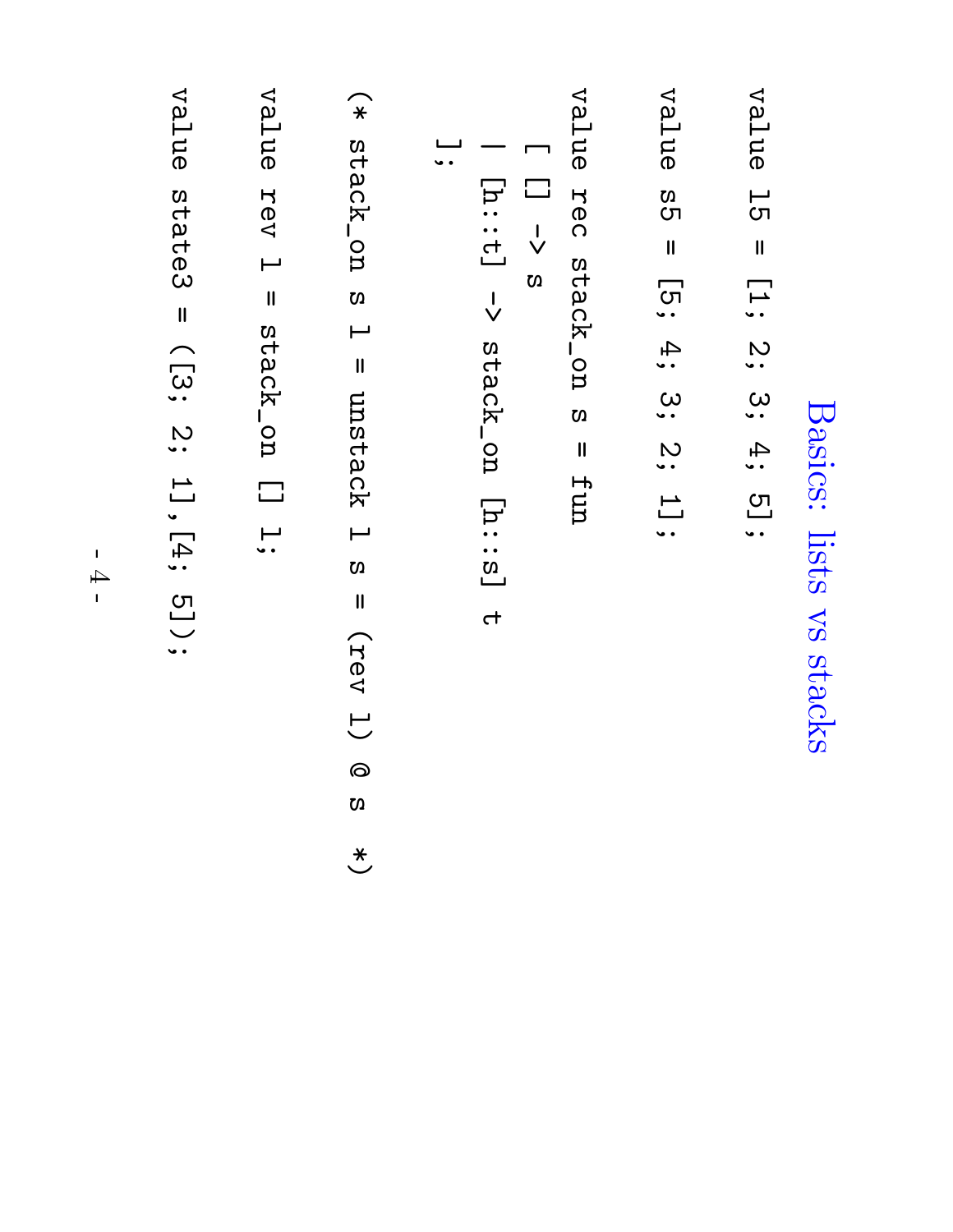### Focus

 $\rm \Xi$ state3,  $\mathop{\otimes}\limits^{\mathop{\mathsf{CS}}\nolimits}$ focus on the fourth element of —<br>С1  $\mathcal{\widetilde{Q}}$ looking ದಿ.<br>ಹ the sublist [4; <u>ص</u> in  $\omega$ context given  $\mathcal{\widetilde{Q}}$ the stack [3; <u>ي</u><br>ٽ اك :

```
.<br>.<br>.
—<br>ب•
<u>ي</u><br>.
<u>က</u>
  \star[<br>1,
  ಲಾ
  .<br>.<br>.
```
This  $\Xi.$ the  $\chi_{\mathrm{EM}}$  $\mathbf \varphi$ Turing machine navigates, and computes.  $\rm \Xi$ two dimensions,  $\mathop{\otimes}\limits^{\mathop{\mathsf{CS}}\nolimits}$ get an<br>D editing context of lines and characters in  $\mathbf \varphi$  $\rm LXAL$ file represented in.<br>I an<br>D Emacs buffer focused ည $\frac{\bf p} {\bf p}$ the current mark.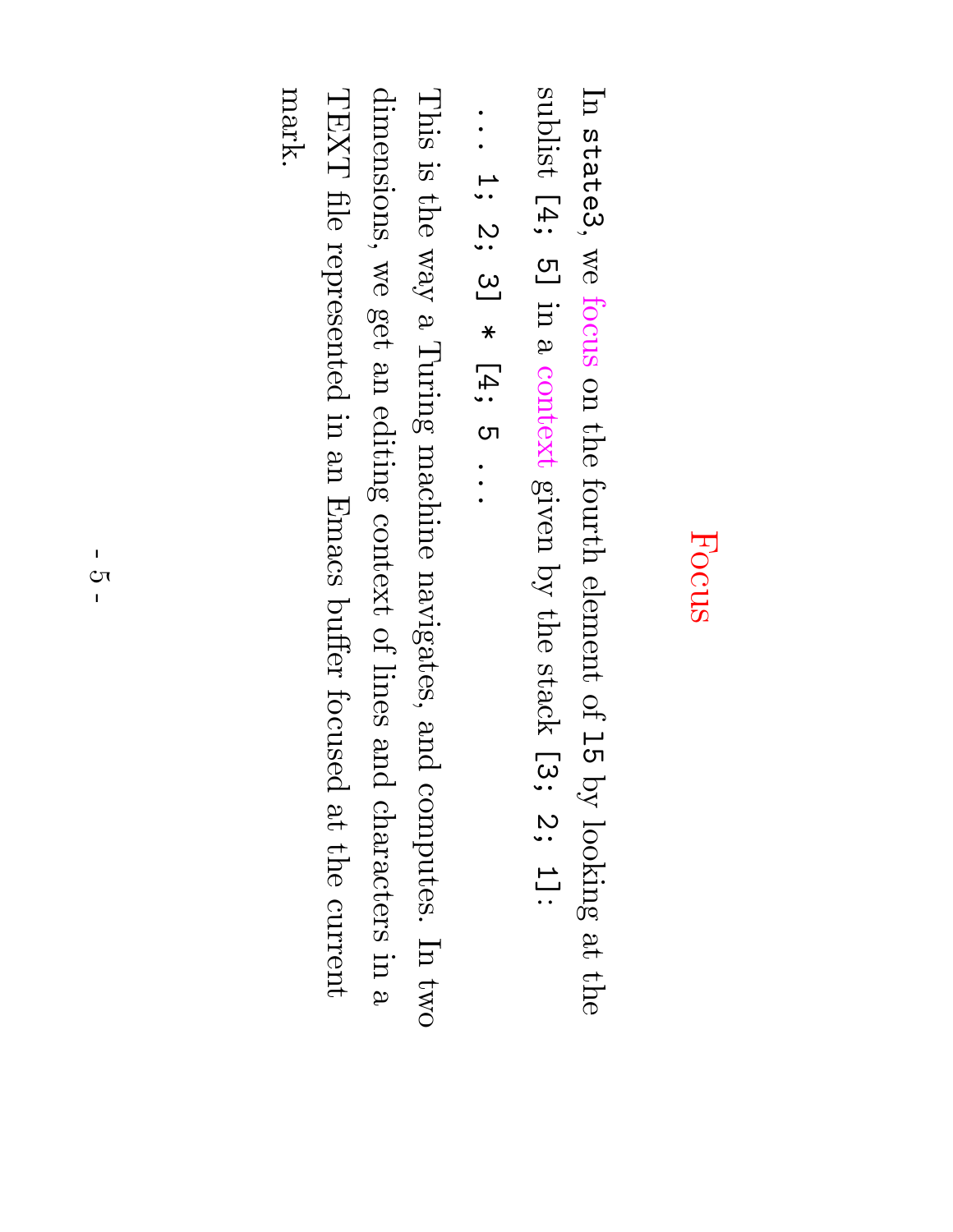# Zippers

Zippers give  $\boldsymbol{\omega}$ generic view  $\mathfrak{S}$ the representation of  $\mathbf \varphi$ focused structure  $\mathcal{\breve{Q}}$  $\mathbf \varphi$ pair (context,substructure).

First presentation ည $\frac{\infty}{2}$  ${\rm FLOC}$ ' $96.50$ Published ق:<br>:<br>:

 $\Omega$ Huet. The Zipper.  $\stackrel{\sim}{\cdot}$ Functional  ${\rm Progranning}$ ہے۔<br>ה  $(1997),$ 549-554.

Large scale implementations in syntax editors within computational linguistics platforms:

- $\bullet$  $\Omega$ Huet. Lexical morphisms with the Zen toolkit.
- $\bullet$ A. Ranta. Grammatical Frameworks.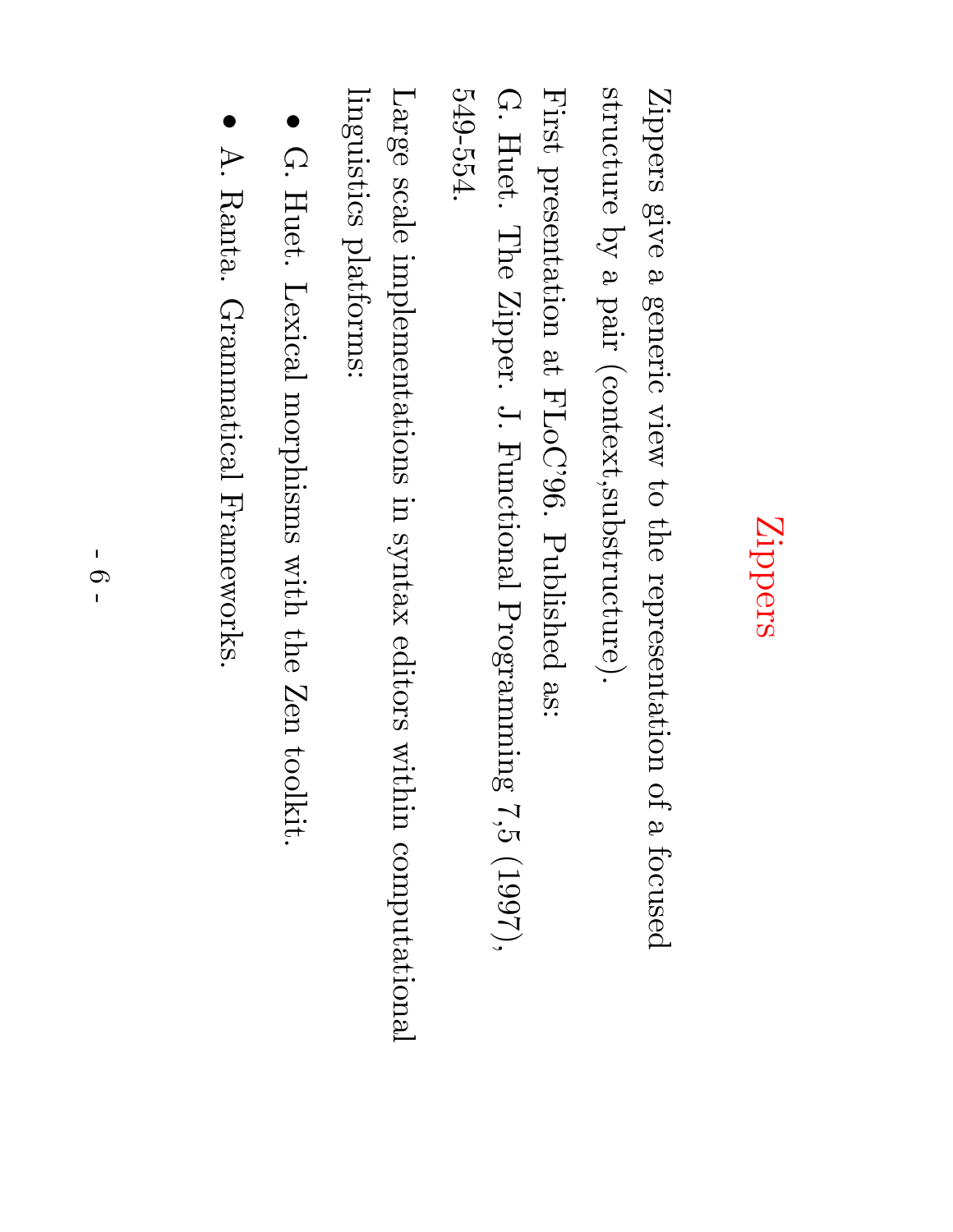## Example: binary trees

type tree2  $\mathbf{I}$  $\Box$ Leaf2  $\overline{\phantom{0}}$ Node2 O<br>H (tree2  $\ast$ tree2) ىـــا<br>• •

type sum2  $\mathbf{I}$  $\Box$ Proj21 O<br>ዙ tree2  $\overline{\phantom{0}}$ Proj22 O<br>ዙ tree2 ا سا and context2 = list<br>1<br>1 sum2

and

focus2

 $\mathbf{I}$ 

(context2

 $\ast$ 

tree2);

value le<br>19  $(c, t)$  $\mathbf{I}$ match  $\overline{\Omega}$ with

 $\Box$  $\Box$ (Proj22  $\overset{\mathfrak{D}}{\smile}$ ::<br>:: N اسسا l<br>V  $\bigcap$ (Proj21  $\stackrel{\textstyle\textstyle\subset}{\smile}$ ..<br>..  $\overline{\mathsf{N}}$ ]<br>S)<br>O  $\overline{\phantom{0}}$  $\mathsf I$ l<br>V raise (Failure ーコ<br>ローロー O<br>H top") ا سا

and d<br>J  $(c\,,t)$  $\mathbf{I}$ match  $\overline{\Omega}$ with

 $\Box$  $\Box$ l<br>V raise (Failure  $\rm{d}n_{\rm u}$ O<br>H top")

 $\overline{\phantom{a}}$  $\Box$ (Proj21  $\overset{\mathfrak{D}}{\smile}$ ::<br>::  $\overline{\mathsf{N}}$ ا سا l<br>V (z,Node2(t,s))

 $\overline{\phantom{0}}$  $\Box$ (Proj22  $\overset{\mathfrak{D}}{\smile}$ ::<br>:: N اـــــا l<br>V (z,Node2(s,t)) ا سا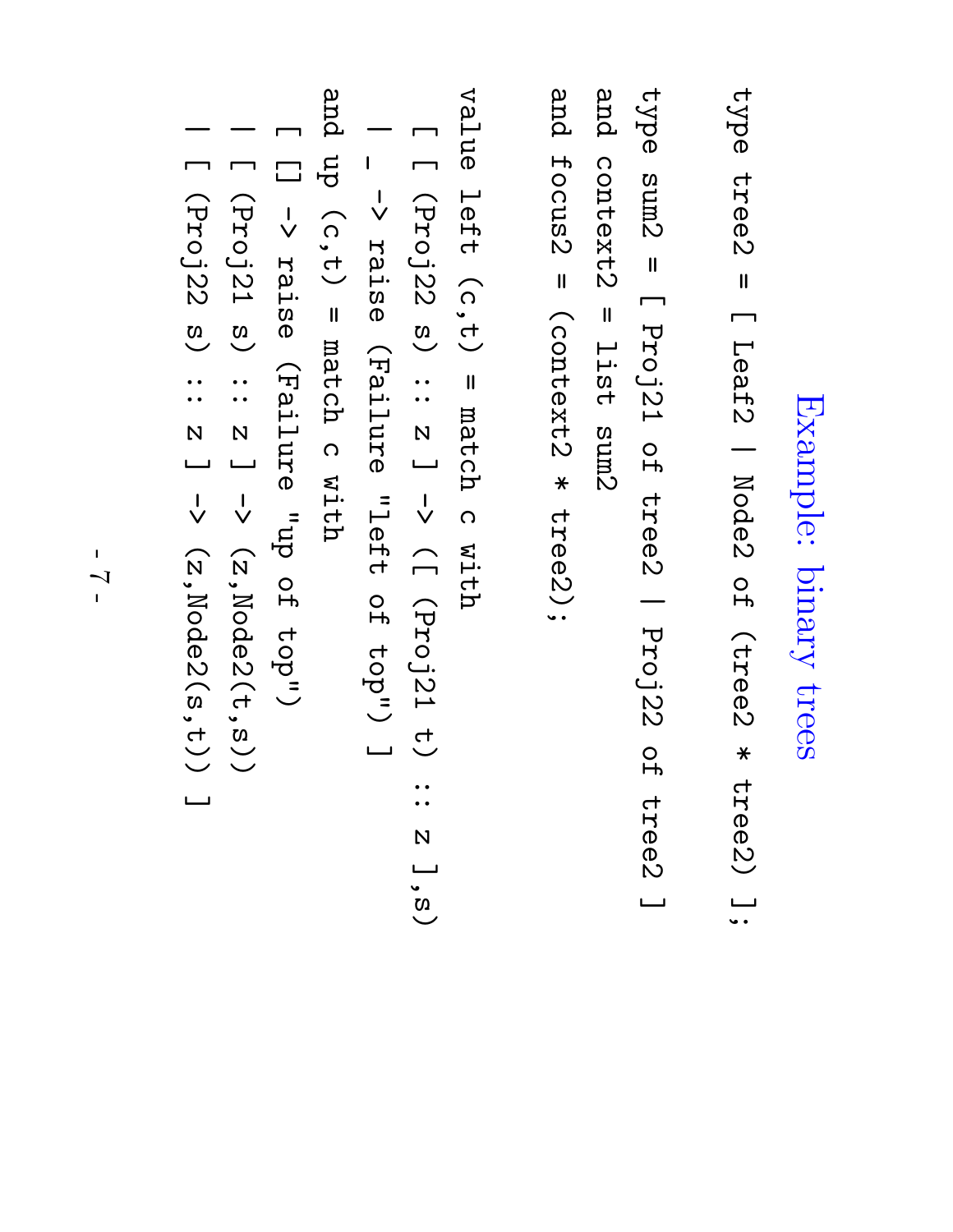## Zippers, LL and Differentiation

This technology  $\Xi.$ generic, and the focus navigation operations  $\Lambda \mathrm{e} \mathrm{u}$ a<br>D programmed uniformly, e<br>So  $_{\rm{max}}$  $\mathcal{\overset{\sim}{Q}}$ Hinze, Jeuring and Löh e<br>S  $\mathbf \varphi$ polytypic function. သ<br>၁<br>၁ pəxəput-əd $\Lambda_{\mathbf{L},n}^{\mathbf{L}}$ data  $\tt type's',$ Mathematics for  ${\rm prsgn}$ Construction, LNCS 2386 (2002).

Zippers are<br>P related  $\Xi^+$ linear functions on structures, in the sense of linear logic. The focus operations are interaction operators of  $\boldsymbol{\mathcal{R}}$ Lafont.

Conor McBride,  $\sup_{\mathbf{U}}\mathbf{U}_{\mathbf{U}}$ Derivative of  $\boldsymbol{\omega}$ Regular Type  $\Xi.$ its Type of One-Hole Contexts", showed  $\mathrm{that}$ the zipper data type  $\Lambda$ e $\rm{u}$  $\operatorname*{g}\nolimits$ derived from the structure data type  $\mathrm{sq}$ formal partial differentiation.  $\rm \Xi$ other word, data structures are integrals of their creating contexts.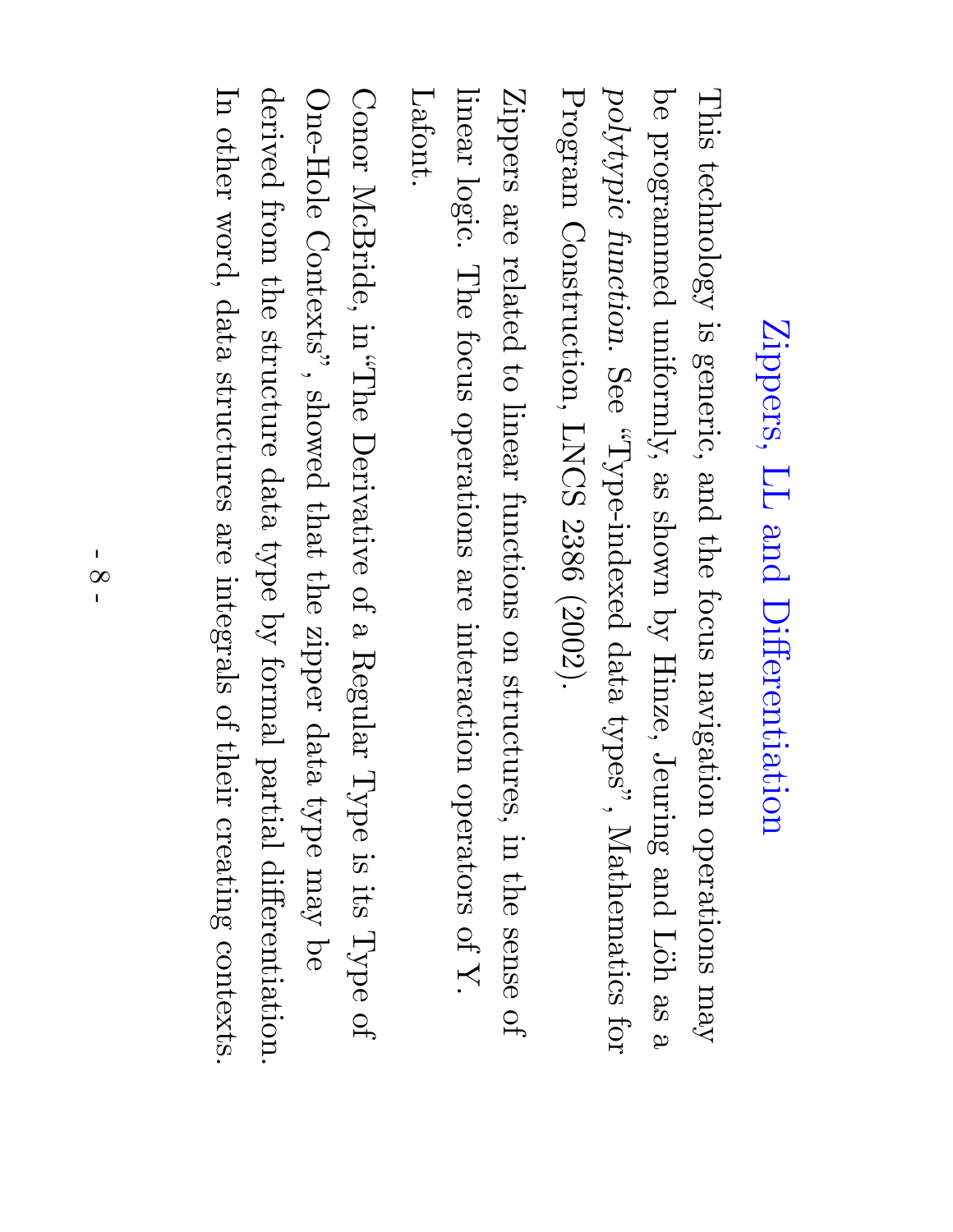## Ordered trees

```
type tree \mathbf{I}\BoxTree O<br>ዙ
                 forest ا سا
 and<br>P
 forest \mathbf{u}list<br>1<br>1
tree;
```

```
type tree_zipper \mathbf{I}\BoxTop
                 \overline{\phantom{0}}Zip O<br>ዙ
                 (forest \asttree_zipper \astforest)
ىــا<br>• •
```
type focused\_tree  $\mathbf{I}$ (tree\_zipper  $\star$ tree);

 $\blacktriangleright$ focused tree  $\Xi.$  $\omega$ tree with  $\omega$ focus point of interest, i.e.  $\omega$ subtree and its stacked context.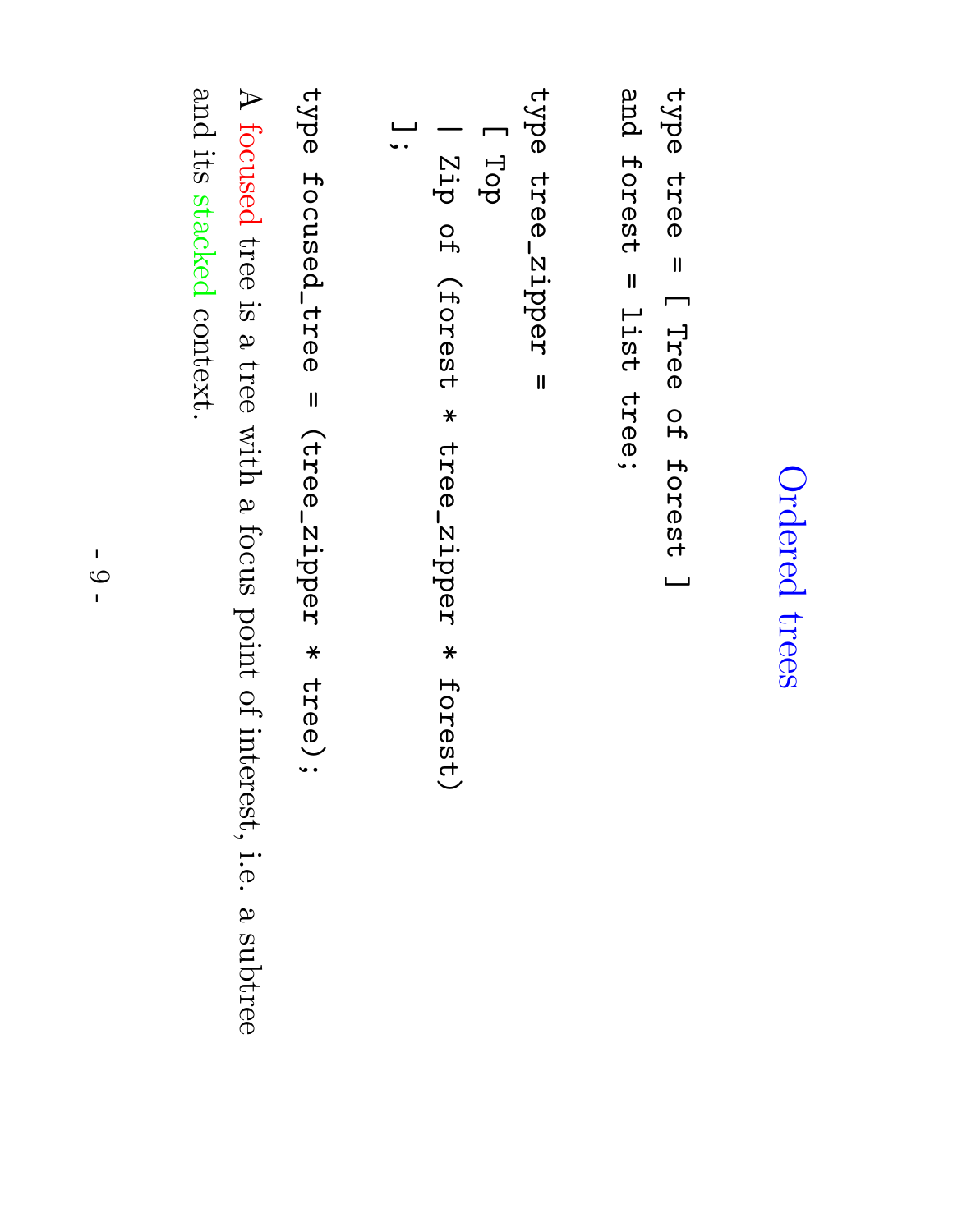```
Operations on focused trees
```

```
value down (z,t) \mathbf{I}match ct
                                                                                                                             with
                                                                                                           \BoxTree(forest) l<br>V
                                                                                                            match forest with
                                                                                         \Box\Boxl<br>V
                                                                                          raise (Failure "down")
                                                                        \overline{\phantom{0}}\mathtt{[id::t1]}l<br>V
                                                                      (\mathsf{Zip}\,(\,[\,]\,,z\,,t\,1)\,,\mathsf{hd}\,)]
                                  ];
  value d<br>J
 (z,t) \mathbf{I}match N
  with
```

$$
[Top \rightarrow raise (Failure "up")
$$
  
[Top \rightarrow raise (Failure "up")  
[Top \rightarrow raise (Failure "up")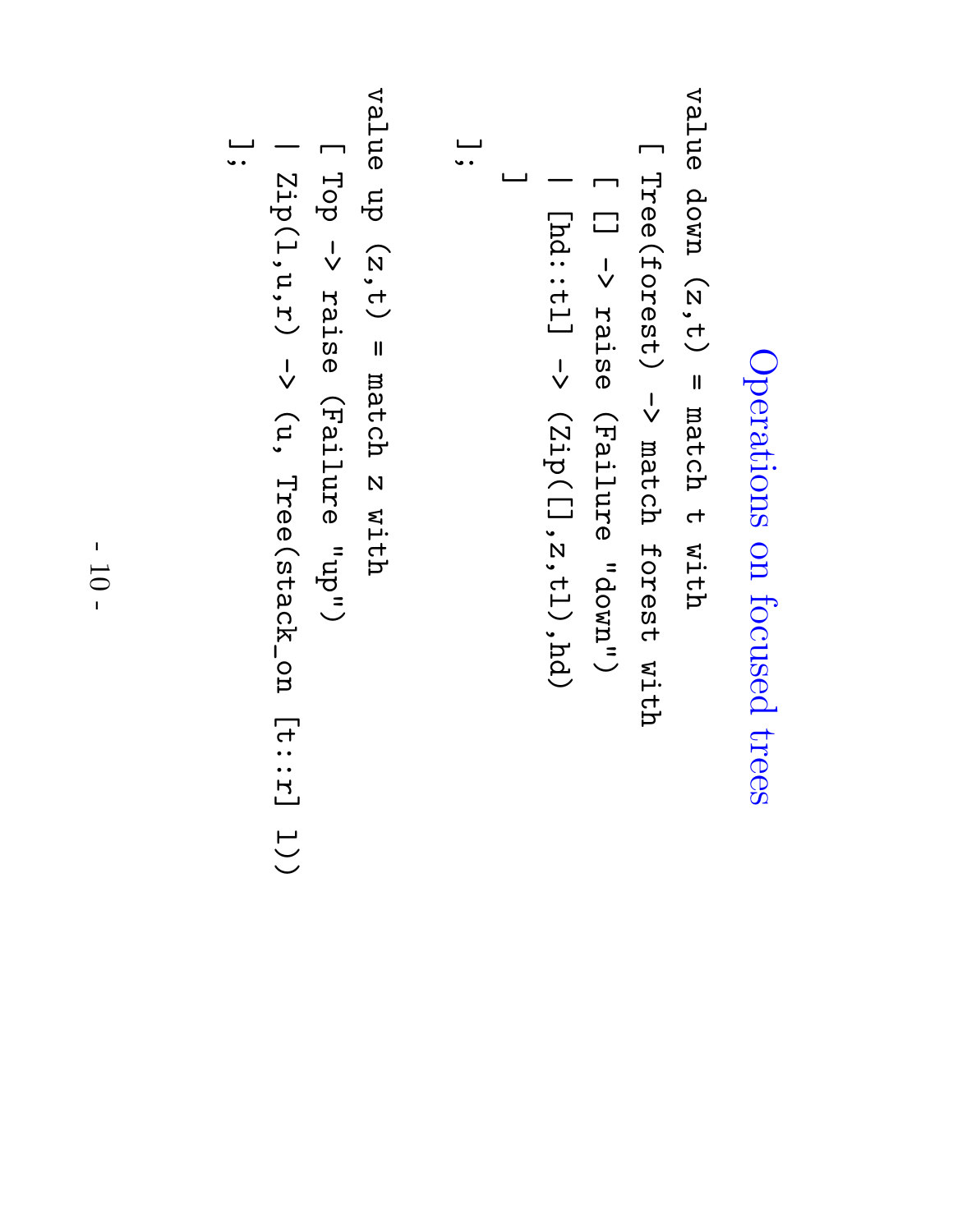```
More operations on focused trees
                                                                                                                                                                                                                                                                                                          value le<br>19
                                                                                                                                                                                                                                                                                                        (2, t)\mathbf{I}match \overline{\mathsf{N}}with
                                                                                                                                                                                                                                                                                  \BoxTop l<br>V
                                                                                                                                                                                                                                                                                    raise (Failure "left")
                                                                                                                                                                                                                                                           \overline{\phantom{0}}\mathtt{Zip}(1,\mathtt{u},\mathtt{r})l<br>V
                                                                                                                                                                                                                                                             match \vdashwith
                                                                                                                                                                                                                                     \Box\Boxl<br>V
                                                                                                                                                                                                                                      raise (Failure "left")
                                                                                                                                                                                                              \overline{\phantom{0}}[elder::rest] [elder::rest] \rightarrow (Zip(elders,u,[t:r]),rest)
                                                                                                                                                                                                            (\mathtt{Size}elders,u,[\mathtt{t}: \mathtt{r}]\,,rest)
                                                                                                                                                                                       ا سا
                                                                                                                                                              ];
                                                                                                                                           value right (z,t) \mathbf{I}match \overline{\mathsf{N}}with
                                                                                                                   \BoxTop l<br>V
                                                                                                                    raise (Failure "right")
                                                                                            \overline{\phantom{0}}\mathtt{Zip(1,u,r)}l<br>V
                                                                                             match H
                                                                                             with
                                                                     \Box\Boxl<br>V
                                                                      raise (Failure "right")
                                              \overline{\phantom{0}}[1sə\mathtt{z}:\mathfrak{z}ə\mathtt{u}no\mathtt{\Lambda}]
                                          [yourg::result] \rightarrow (zip([t::1], u, rest), yourg)(\mathrm{Zip} ([t::1],u,rest),young)
                       ا سا
ىــا<br>• •
```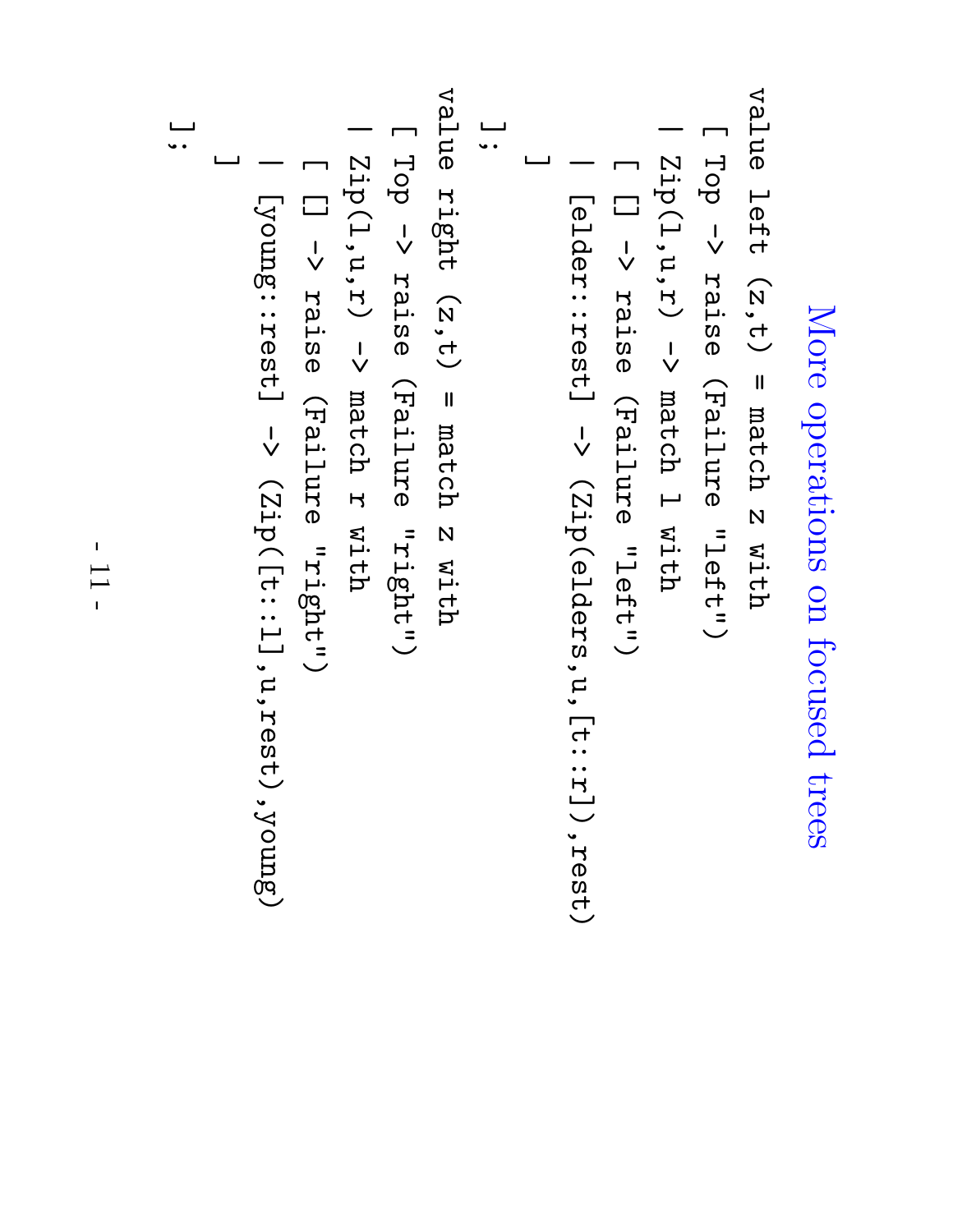Applicative updating

$$
(Top \rightarrow raise (Failure "del\_1")
$$
  
\n
$$
[Top \rightarrow raise (Failure "del\_1")
$$
  
\n
$$
[Top \rightarrow raise (Failure "del\_1")
$$
  
\n
$$
[Top \rightarrow raise (Failure "del\_1")
$$
  
\n
$$
[Top \rightarrow raise (Failure "del\_1")
$$
  
\n
$$
[Fop \rightarrow raise (Failure "del\_1")
$$

value replace  $(\mathbf{z},\mathbf{z})$ ct  $\mathbf{I}$ (z,t);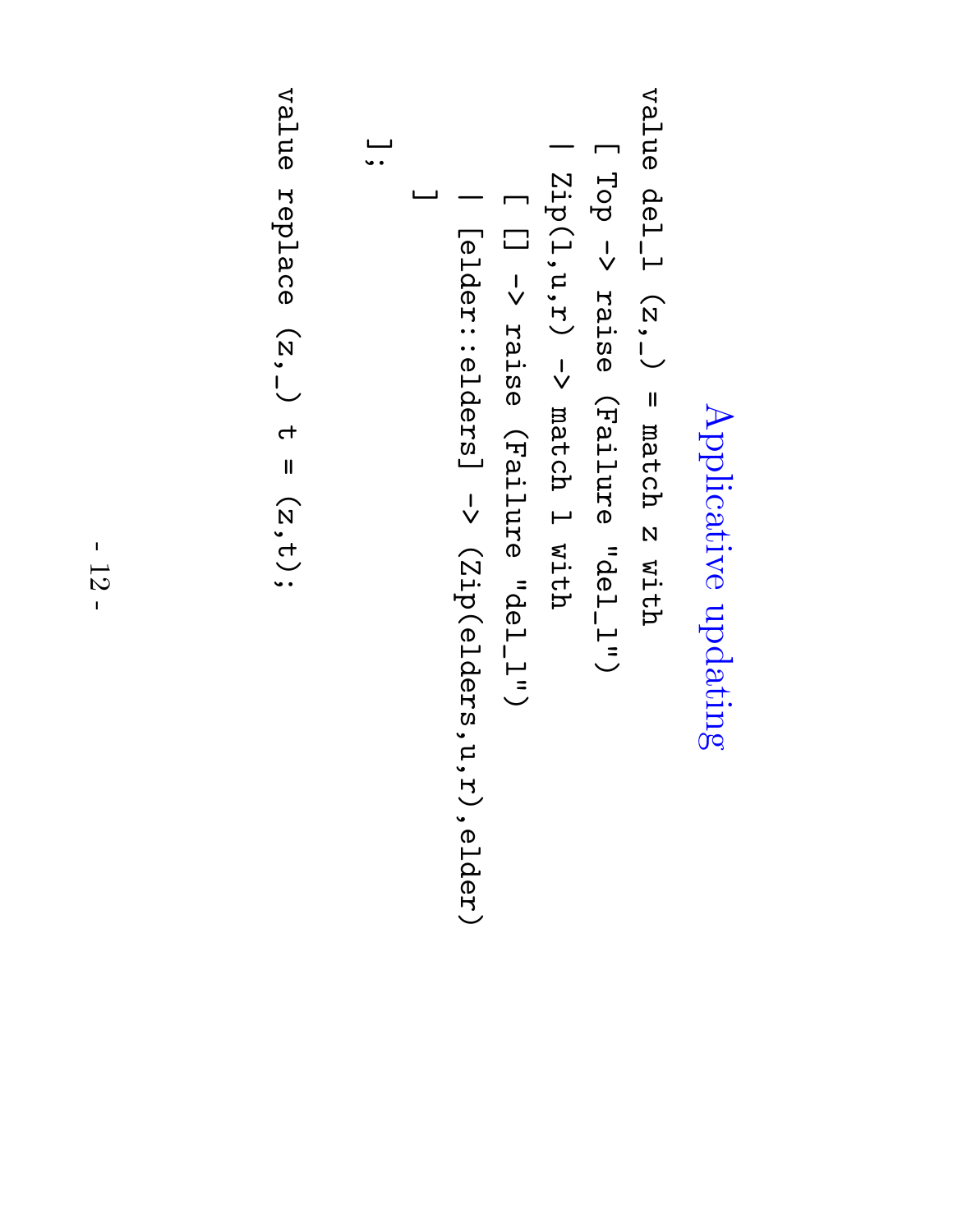### Points of view about focused structures

- $\bullet$ Manipulation of focused data  $\Xi.$ local
- Redundant representation efficiency
- The Interaction Combinators Paradigm

Remark. Zippers are linear contexts. They are superior  $\Xi$ Ω-terms,  $\operatorname{vdd}$ because the<br>P approximation ordering  $\Xi.$ substructural.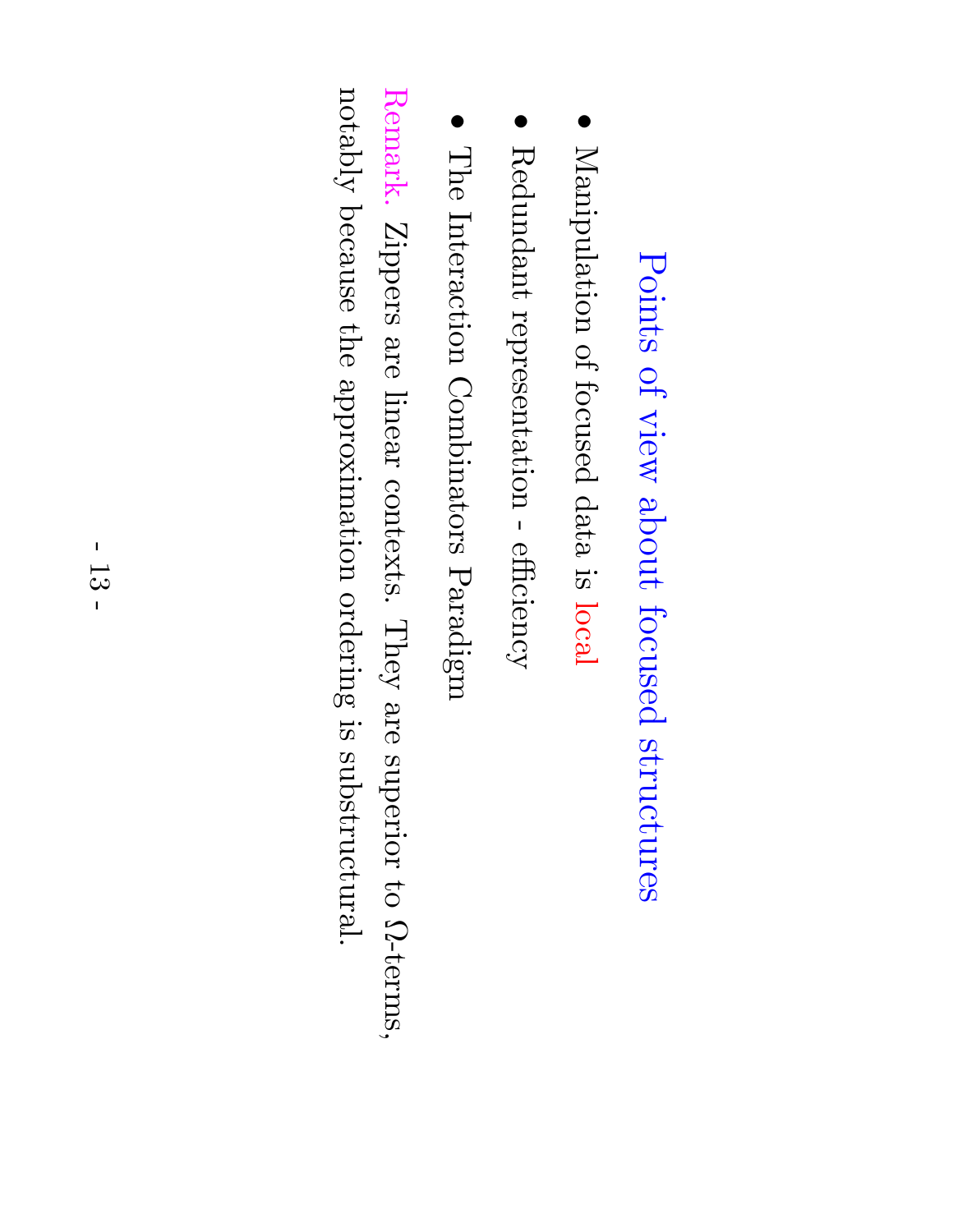# Computational Computational linguistics

 $\mathbb{N}_\Theta$  $\operatorname{true}$  $\mathfrak{S}$ process (parse and generate) natural language sentences, dialogues, corpuses of various kinds (oral, written, news, books, web sites, etc).  $\mathbb{N}_\Theta$ assume  $\thinspace \mathrm{that}$ the<br>P data  $\Xi.$ alrea $\mathrm{d}\mathrm{v}$ digitalised and discretized e<br>So  $\mathbf \varphi$ stream of letters (phonemes for oral data, letters for written one).

 $\blacktriangleright$ fundamental entity in.<br>I this processing  $\Xi.$ the<br> word. One  $\operatorname{traditionally}$ distinguishes processing between streams of letters and words (morphology, lexical analysis) and processing between words and sentences (syntax, parsing).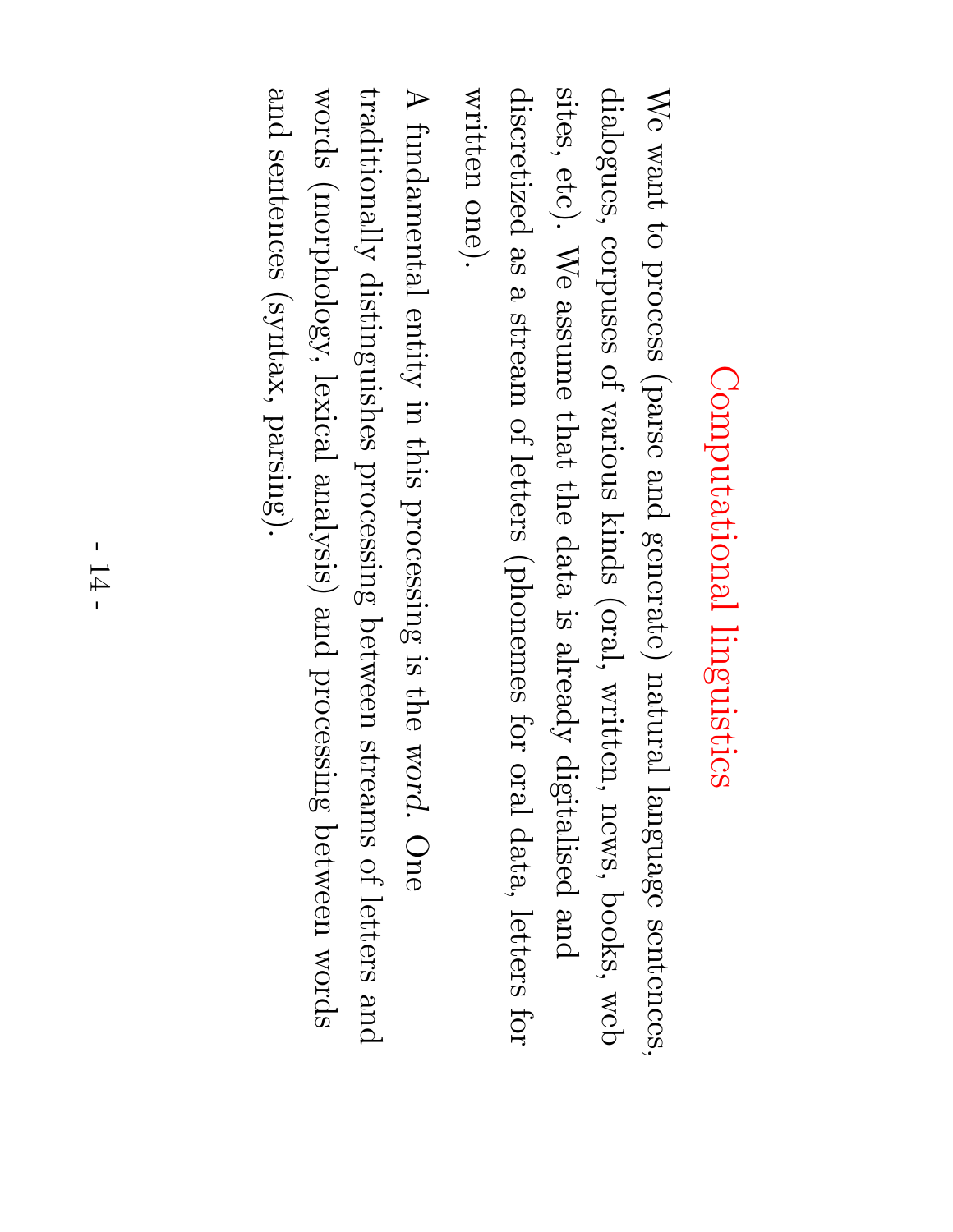### Words

Words are represented e<br>S list of positive integers.

type letter  $\mathbf{I}$ int.<br>T  $\widehat{*}$ letters O<br>R phonemes  $\overset{\textstyle{*}}{\smile}$ and word  $\mathbf{I}$ list<br>1<br>1 letter;

We provide coercions encode : string l<br>V word and decode : word l<br>V string. Here  $\Xi.$ lexicographic ordering.

value Rec lexico  $11\ \mu$  $\frac{1}{2}$  $\mathbf{I}$ match  $11\ \mu$ with

 $\Box$  $\Box$ l<br>V True

[c1 ::<br>:: r1] l<br>V match l<br>N with

 $\overline{\phantom{a}}$ 

 $\Box$ [] l<br>V False

|

[c2 ..<br>..  $121$ l<br>V 口.<br>H c2<c1 then False

e<br>Da<br>O 口·<br>H c2=c1 then lexico r<br>H  $72$ 

e<br>Da<br>O

True

ا سا يـــا<br>• •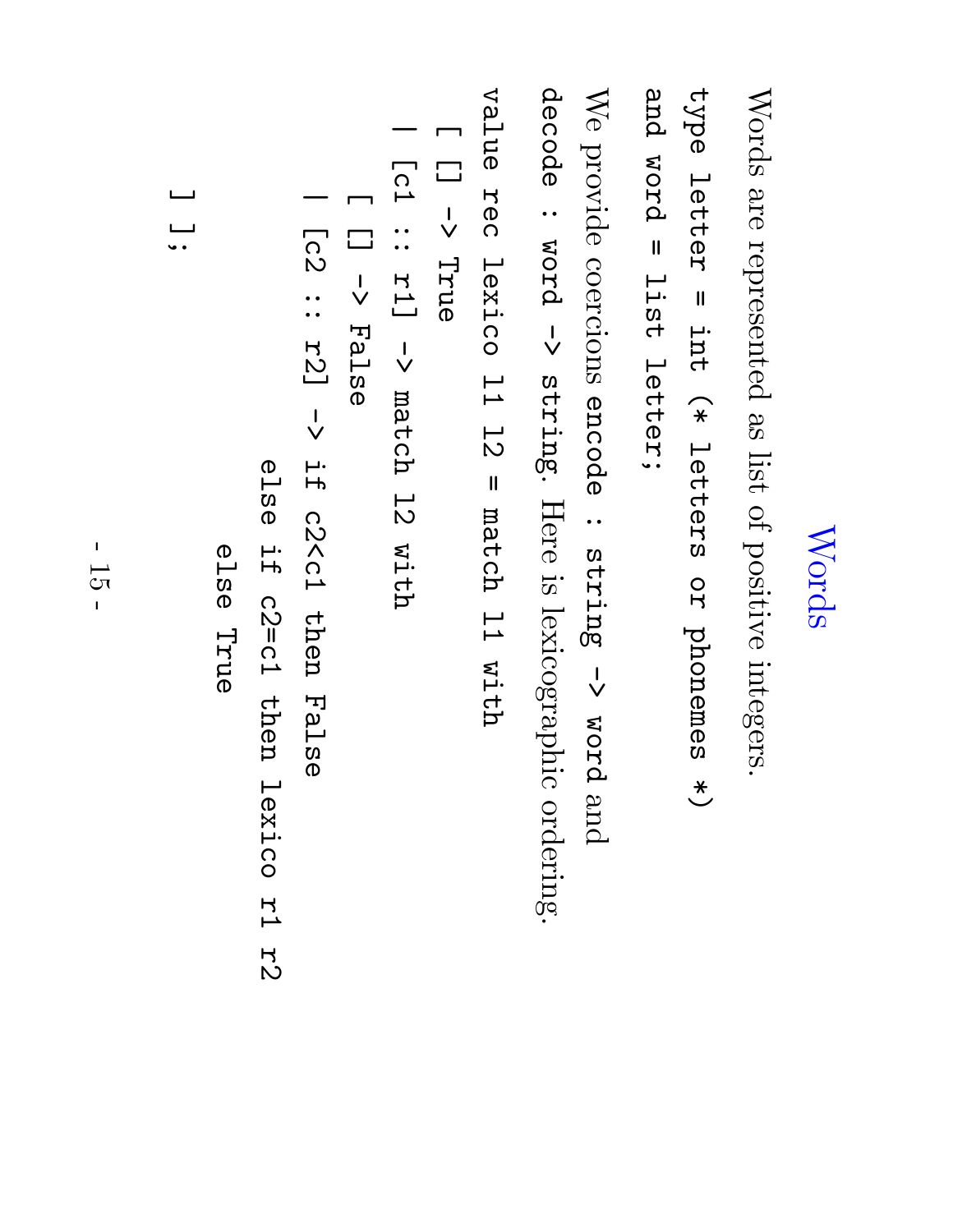# Differential Differential words

#### type delta  $\mathbf{I}$ (int  $\ast$ word);

 $\blacktriangleright$ differential word  $\Xi.$  $\mathbf \varphi$ notation permitting  $\Xi$ retrieve  $\boldsymbol{\omega}$ word  $\mathcal{G}% _{0}$ from another word  $\widetilde{\varepsilon}$ sharing  $\mathbf \varphi$ common prefix.  $\bm{\Pi}$ denotes the minimal path connecting the words in  $\boldsymbol{\omega}$ tree, e<br>So  $\boldsymbol{\omega}$ sequence of ups and downs: if  $\mathcal{Q}$  $\overline{\phantom{a}}$  $(n,$  $\widehat{x}$  $\mathop{\otimes}\limits^{\mathop{\mathbb{C}}\limits_{\mathop{\mathbb{C}}\limits^{}}\mathop{\mathbb{C}}\limits^{\mathop{\mathbb{C}}\limits_{\mathop{\mathbb{C}}\limits^{}}\mathop{\mathbb{C}}\limits^{}}$ go up  $\mathcal{S}% _{M_{1},M_{2}}^{\alpha,\beta}(-\varepsilon)=\mathcal{S}_{M_{1},M_{2}}^{\alpha,\beta}(-\varepsilon)$ times and then down along word  $\mathcal{C}$  $\mathbb{N}_\Theta$ compute the difference between  $\mathcal{C}$ and  $\widetilde{\varepsilon}$ e<br>S  $\mathbf \varphi$ differential word

 $di\ddot{f}f$  $\mathcal{C}% _{M_{1},M_{2}}^{\alpha,\beta}$  $\widetilde{\varepsilon}$  $\overline{\phantom{a}}$  $\bigcirc$ 1|,  $\mathcal{C}$  $\widetilde{\mathcal{C}}$ where  $\mathcal{C}$  $\overline{\phantom{a}}$  $p.w$  $\overline{\phantom{0}}$ and  $\widetilde{\varepsilon}$  $\overline{\phantom{a}}$  $p.w$ یم. with maximal common prefix  $\tilde{\mathcal{D}}$ 

The converse of d<br>Fff : word l<br>V word l<br>V delta  $\Xi.$ patch : delta l<br>V word l<br>V word:  $\widetilde{\omega}'$  $\Lambda$ e $\mathrm{U}$ ଚ<br>ଚ retrieved from  $\mathcal{C}% _{0}^{(n)}:=\mathcal{C}_{0}^{(n)}$ 

 $\varphi$  $\frac{1}{2}$ 

 $di\ddot{f}f$ 

 $\mathcal{C}% _{M_{1},M_{2}}^{\alpha,\beta}$ 

 $\widetilde{\omega}'$ 

e<br>S

 $\widetilde{\varepsilon}$ 

 $\overline{\phantom{a}}$ 

 $patch$ 

 $\varphi$ 

 $\mathcal{C}$ 

and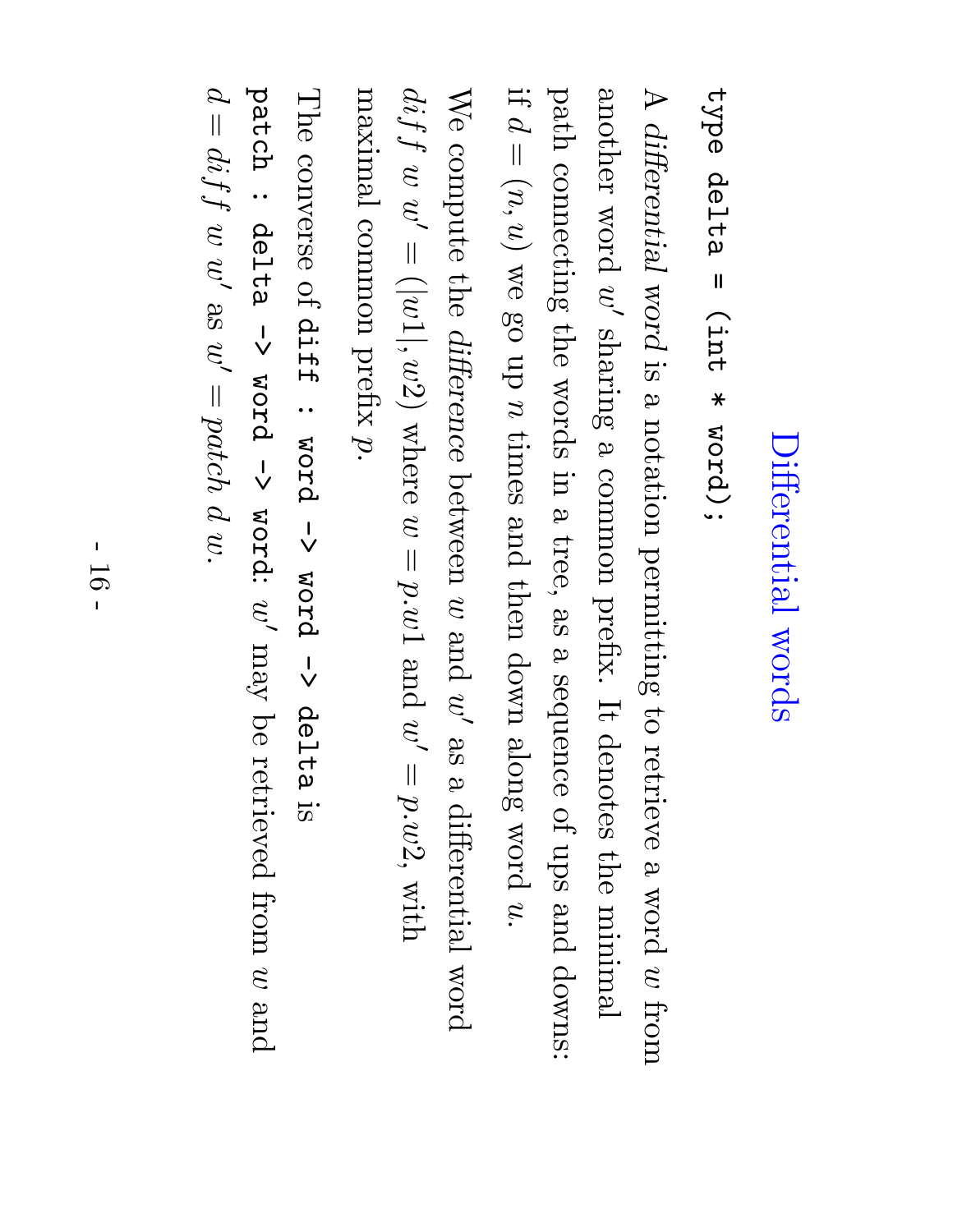### Tries

Tries, or lexical trees, store sparse sets of words sharing initial prefixes. They are due  $\Xi$ Ren´e a<br>P  $\Xi$ Briantais (1959).  $\mathbb{N}_\Theta$ use  $\mathbf \varphi$ very simple representation with lists of siblings.

type e<br>Frie  $\mathbf{I}$  $\Box$ a<br>Frie O<br>H (bool  $\ast$ forest) ا سا and<br>P forest  $\mathbf{I}$ list<br>1<br>1 (Word.letter  $\ast$ trie);

Tries are managed (search, insertion, etc) using the zipper technology.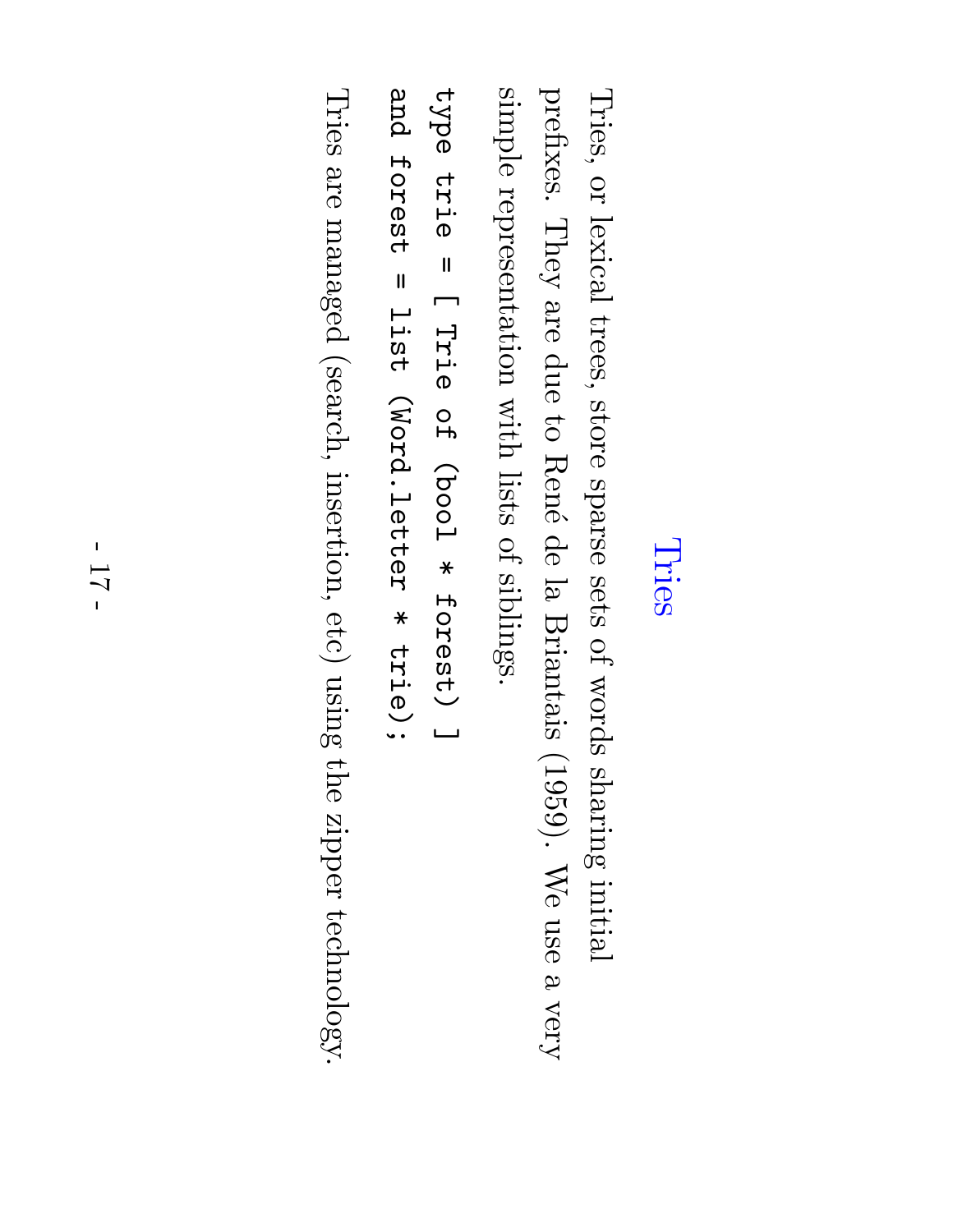# Important remarks

Tries  $\Lambda$ e $\rm{uu}$  $\operatorname*{g}\nolimits$ considered e<br>S deterministic finite state automata graphs for accepting the  $(\mathrm{finite})$ language they represent. This remark  $\Xi.$ the basis for  $\Lambda$ urg $\rm{u}$ lexicon processing libraries.

Such graphs are<br>O acyclic (trees). But more general finite state automata graphs  $\Lambda$ e $\rm{u}$  $\operatorname*{g}\nolimits$ represented e<br>So annotated trees. These annotations account for non-deterministic choice points, and for virtual pointers in the graph.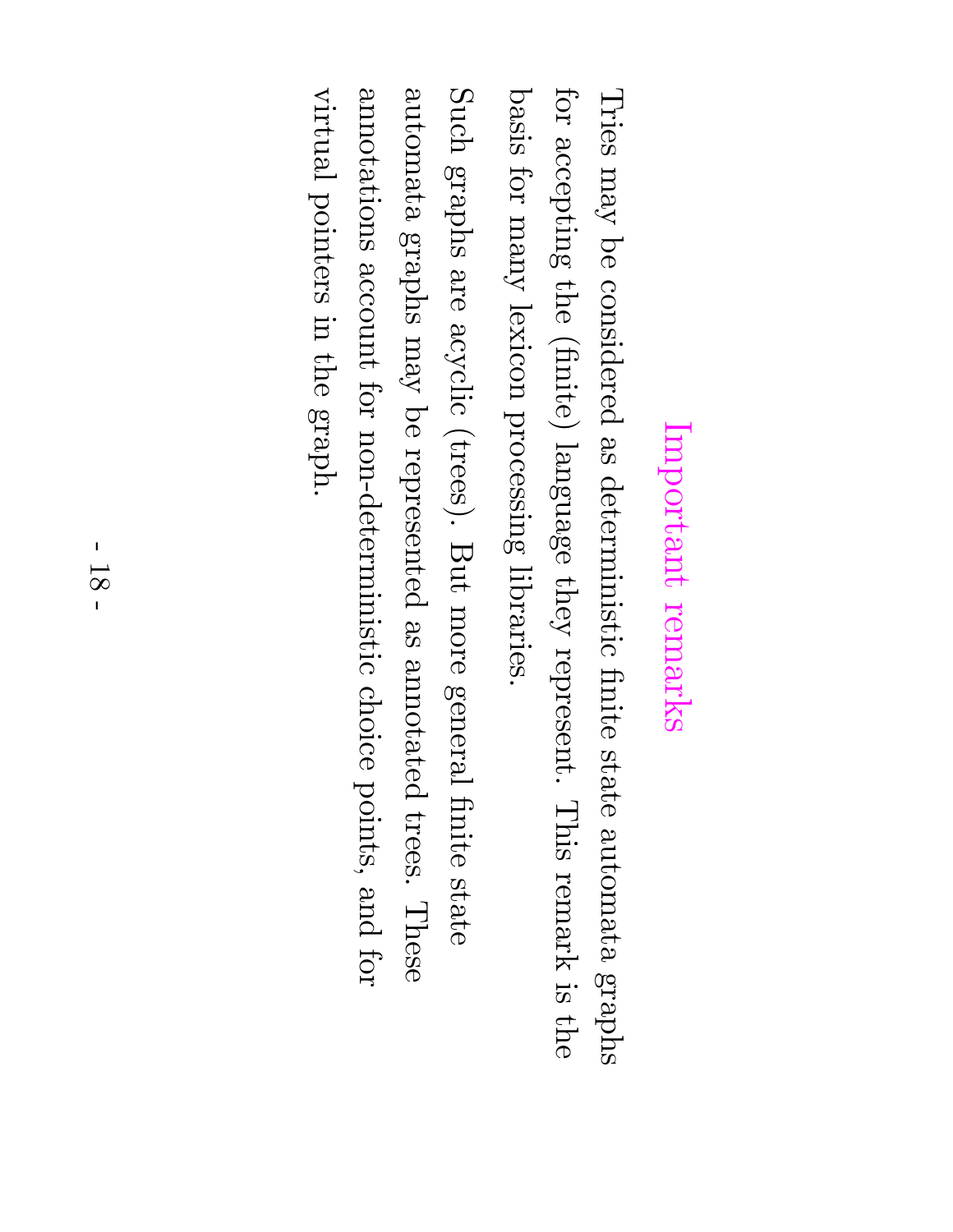## Lexicon

Here  $\Xi.$  $\mathbf \varphi$ simplistic lexicon compiler make\_lex : list<br>1<br>1 string l<br>V trie:

value make\_lex =

ロ<br>この enter1 lex<br>X  $\overline{\Omega}$  $\mathbf{I}$ Trie.enter lex<br>X (Word.encode  $\rm \frac{O}{C}$ n.<br>E List.fold\_left enter1 Trie.empty;

For instance, with english.lst storing  $\boldsymbol{\omega}$ list of 173528 words, e<br>S  $\boldsymbol{\omega}$  $\tt{test}$ file of size 2Mb, the command

make\_lex  $\overline{\wedge}$ english.lst  $\checkmark$ english.rem produces a trie representation e<br>So  $\mathbf \varphi$ file of 4.5Mb.

Tries share the words  $\mathcal{\overset{\sim}{Q}}$ there prefixes, but common suffixes account for  $\mathbf \varphi$ lot of redundancy in the<br>P structure.  $\mathbb{N}_\Theta$ shall eliminate this redundancy  $\mathcal{\overset{\sim}{Q}}$ sharing and get  $\boldsymbol{\omega}$ minimal structure.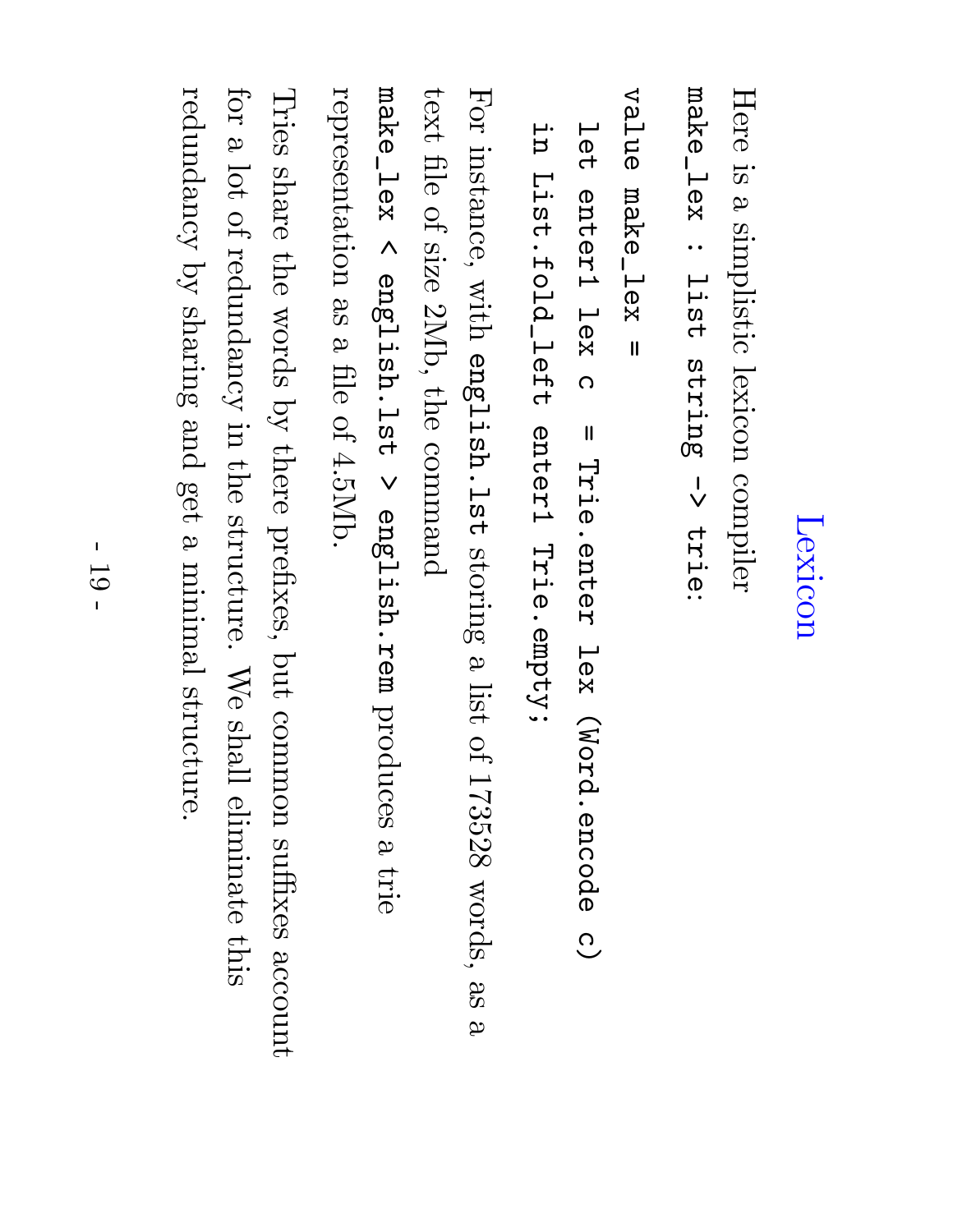### The Share Functor

module Share : functor (Algebra:sig type domain  $\mathbf{I}$ ي<br>`بو value s<br>Size: end)

int;  $\frac{1}{\sqrt{2}}$ თ<br>ო<br>თ value share: Algebra.domain->int->Algebra.domain; end;  $\rm That$ is, Share takes e<br>S argument  $\omega$ module Algebra providing  $\omega$ type domain and an<br>D integer value size, and  $\Xi$ : defines  $\boldsymbol{\omega}$ value share of the

stated type.  $\mathbb{N}_\Theta$ assume  $\mathrm{that}$ the<br>P elements from the domain are<br>P presented with an integer key bounded  $\mathcal{\widetilde{Q}}$ Algebra.size.  $\rm That$ is, share x k will assume e<br>S precondition  $\thinspace \mathrm{that}$  $\bigcirc$  $\overline{\wedge}$ K  $\overline{\wedge}$  $Max$ with  $\it{Max}$ Algebra.size

We shall construct the sharing  ${\rm d}$ e ${\rm u}$ with the help of  $\omega$  $_{\rm hash}$ table, made up of buckets  $\left(\mathcal{k},\right)$  $[e_1;$  $\sigma$  $\tilde{\mathcal{C}}$  : .<br>0  $\mathcal{S}% _{A_{1},A_{2}}^{\alpha,\beta}(\varepsilon)=\mathcal{S}_{A_{1},A_{2}}^{\alpha,\beta}(\varepsilon)$  $\smash{\bigtriangledown}$ where each element  $\mathbb{C}^i$  $\hbox{had}$ key k.

||

.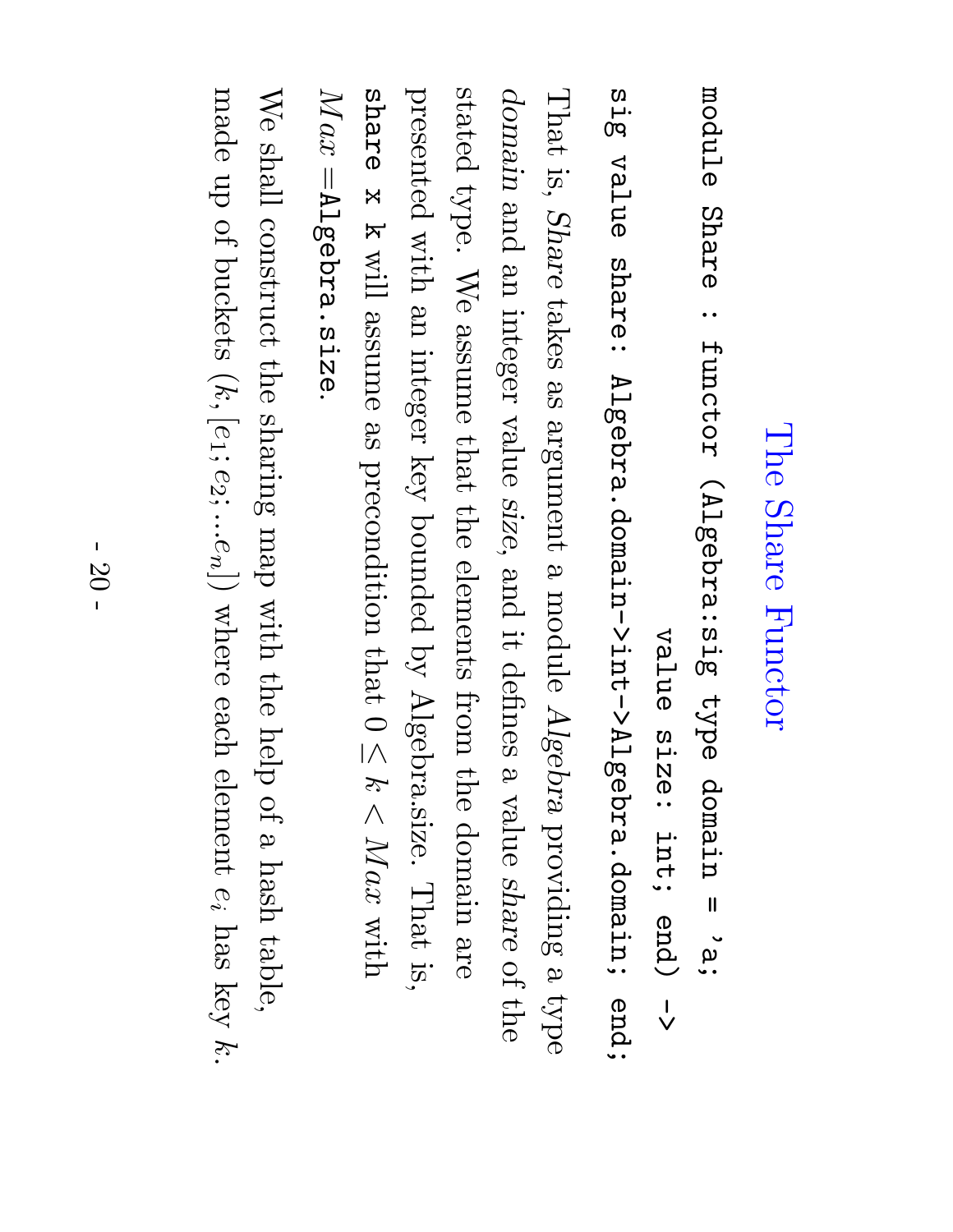### Memoizing Memoizing

type bucket  $\mathbf{I}$ list<br>1<br>1 Algebra.domain;

value memo  $\mathbf{I}$ Array.create Algebra.size  $\bigcap$ : bucket);

 $\mathbb{N}_\Theta$ shall use  $\boldsymbol{\omega}$ service function search, such that search  $\sigma$  $\overline{\phantom{0}}$ returns the first  $\mathcal Q$ in  $\overline{\phantom{0}}$ such that  $\mathcal{G}$  $\overline{\phantom{a}}$  $\sigma$ or or else raises the exception Not\_foundNot\_found.

value search ወ  $\mathbf{I}$ List.find (fun x l<br>V x=e);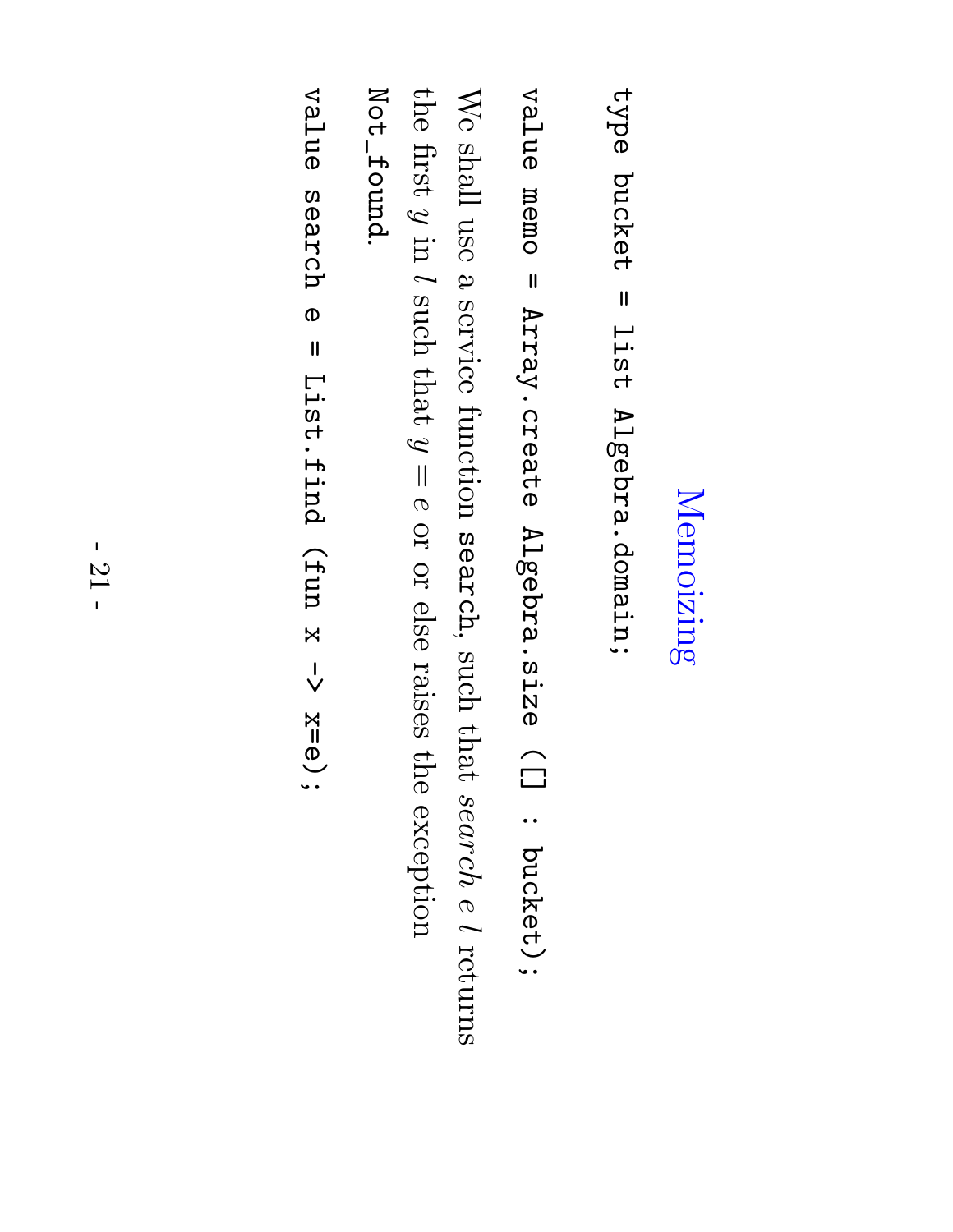### The share function

value share element key  $\mathbf{I}$ 

ロ<br>この bucket  $\mathbf{I}$ memo.(key) u<br>H

 $\tau_{\rm 2}$ search element bucket with

 $\Box$ Not\_found Not\_found ->

do {memo. (key):=[element::bucket]; element}  $\{$ memo.(key):=[element::bucket]; element} ];

Sharing  $\Xi.$ just recalling!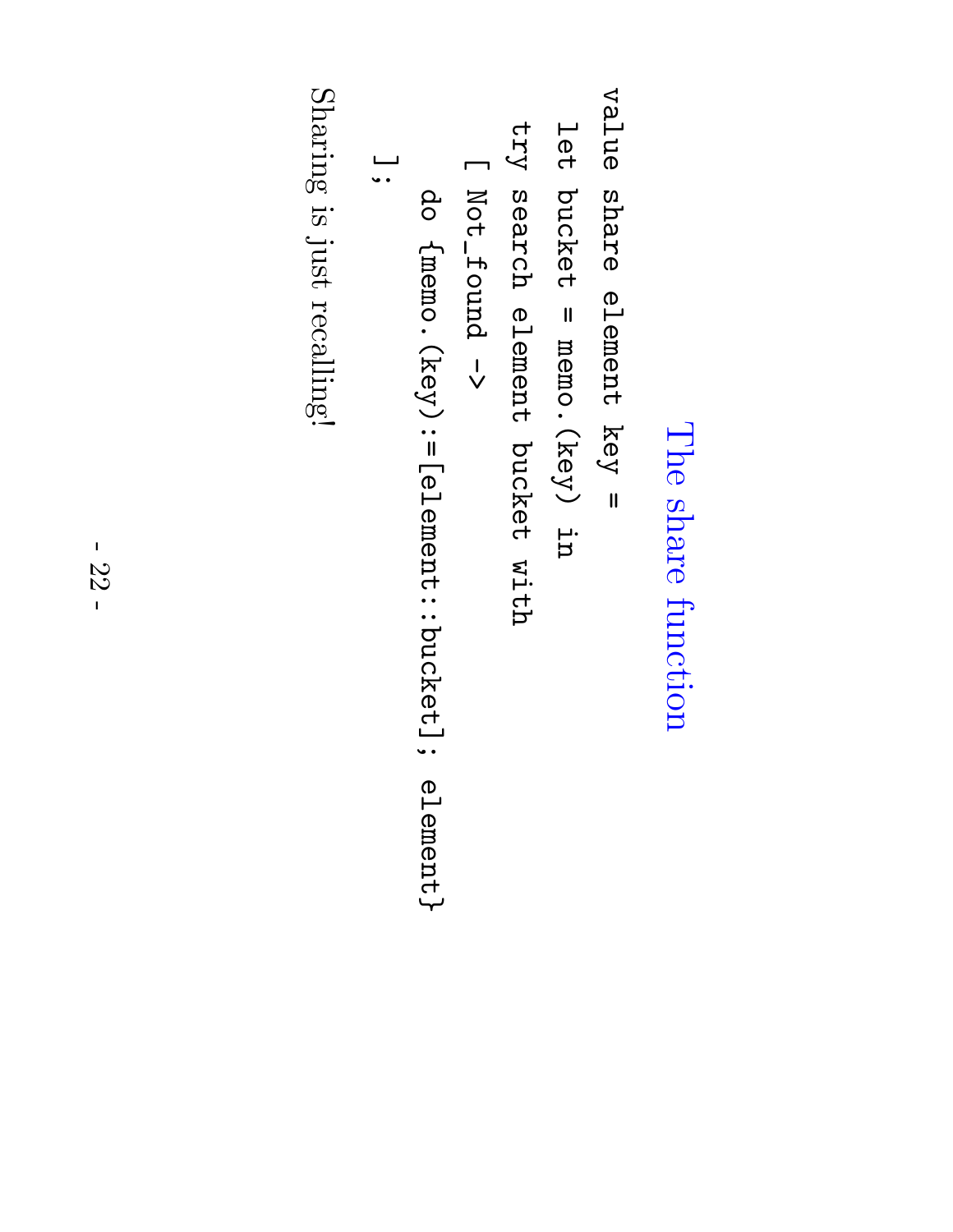### Compressing trees e<br>S dags

 $\mathbb{N}_\Theta$  $\Lambda$ e $\rm{u}$ for instance instantiate Share on the algebra of trees, with a size  $hash$  $X \mathcal{B} U \mathcal{B}$ depending on the application:

module Dag<br>B  $\mathbf{I}$ Share (struct type domain=tree;

value size=hash\_max; end);

And now  $\mathop{\otimes}\limits^{\mathop{\mathsf{CS}}\nolimits}$ compress  $\boldsymbol{\omega}$ trie into a minimal dag using share  $\mathrm{sq}$  $\boldsymbol{\omega}$ simple bottom-up traversal, where the key  $\Xi.$ computed along  $\mathcal{\widetilde{Q}}$ hashing.  $_{\rm IOT}$ this  $\mathop{\otimes}\limits^{\mathop{\mathsf{M}}\nolimits}$ define a general bottom-up traversal function, which applies  $\omega$ parametric lookup function  $\Xi^+$ every node and its associated associated key.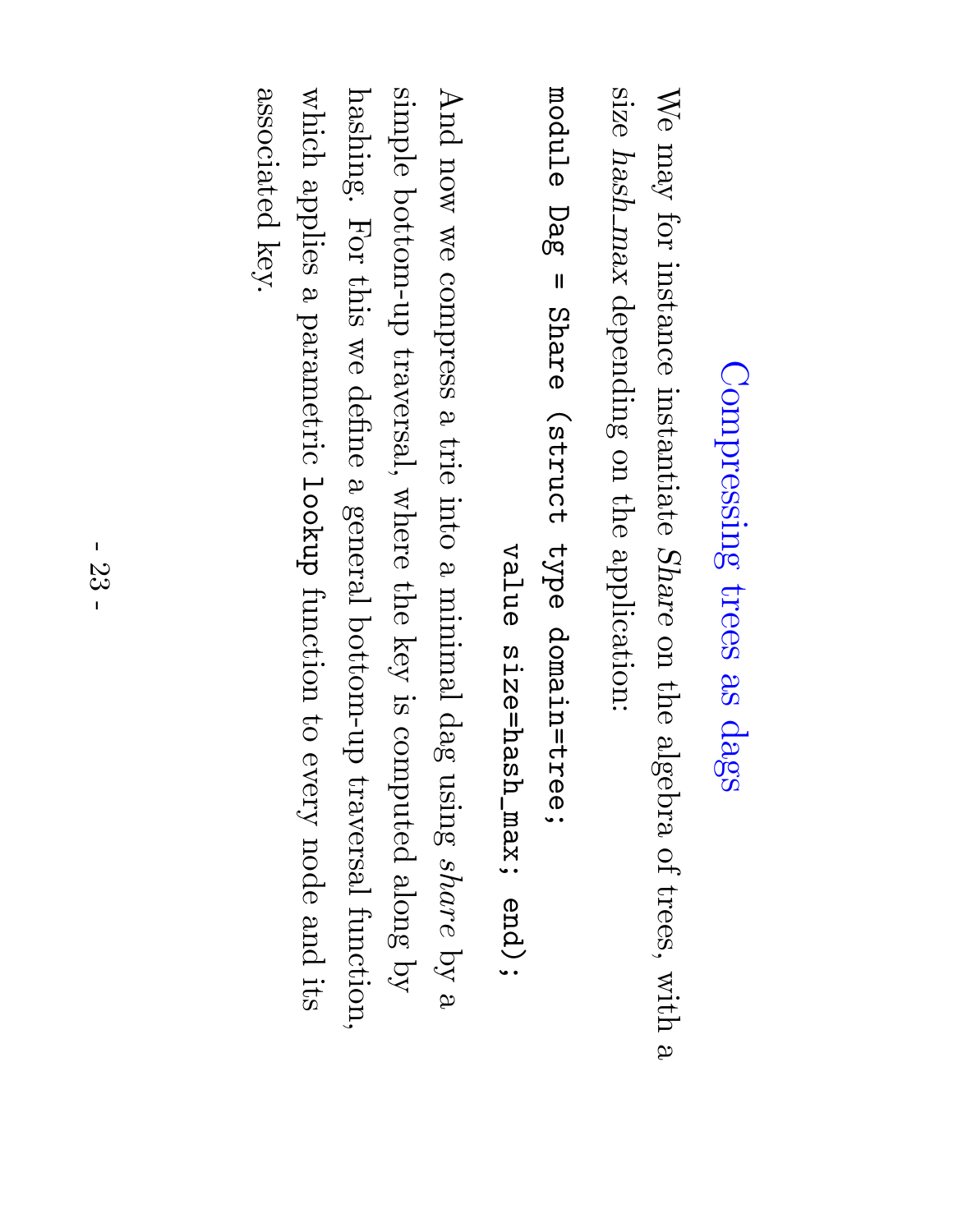# Dynamic programming programming

Bottom-up traversing with inductive hash-code computation.

value h1 key index sum  $\mathbf{I}$ sum  $+$ index\*key and h0 =  $\overline{\phantom{0}}$ and h forest = forest mod  ${\tt i}$ xe ${\tt m}$   ${\tt v}$ 

```
value traverse lookup \mathbf{I}travel
                                                                                                                                        where R<br>Co
                                                                                                                                        travel \mathbf{I}fun
                                                                                                                    \BoxTree
                                                                                                                     forest l<br>V
                                                                                                  ロ<br>この
                                                                                                  \mathsf{H}(trees,index,span) ct
                                                                                                   \mathbf{I}ロ<br>この
                                                                             (\texttt{t}', \texttt{k})\mathbf{I}travel ct
                                                                               n.<br>E
                                                          ([t'::trees],index+1,h1 k index span) p.<br>P
                                         ロ<br>この
                                      (forest',_,span) \mathbf{I}List.fold_left \mathsf{H}([],1,h0) ロ<br>この
                   key \mathbf{I}\bm{\mathsf{\Sigma}}span u<br>h
(lookup (Tree (List.rev forest')) key, key) ىـــا<br>• •
```
forest

ur.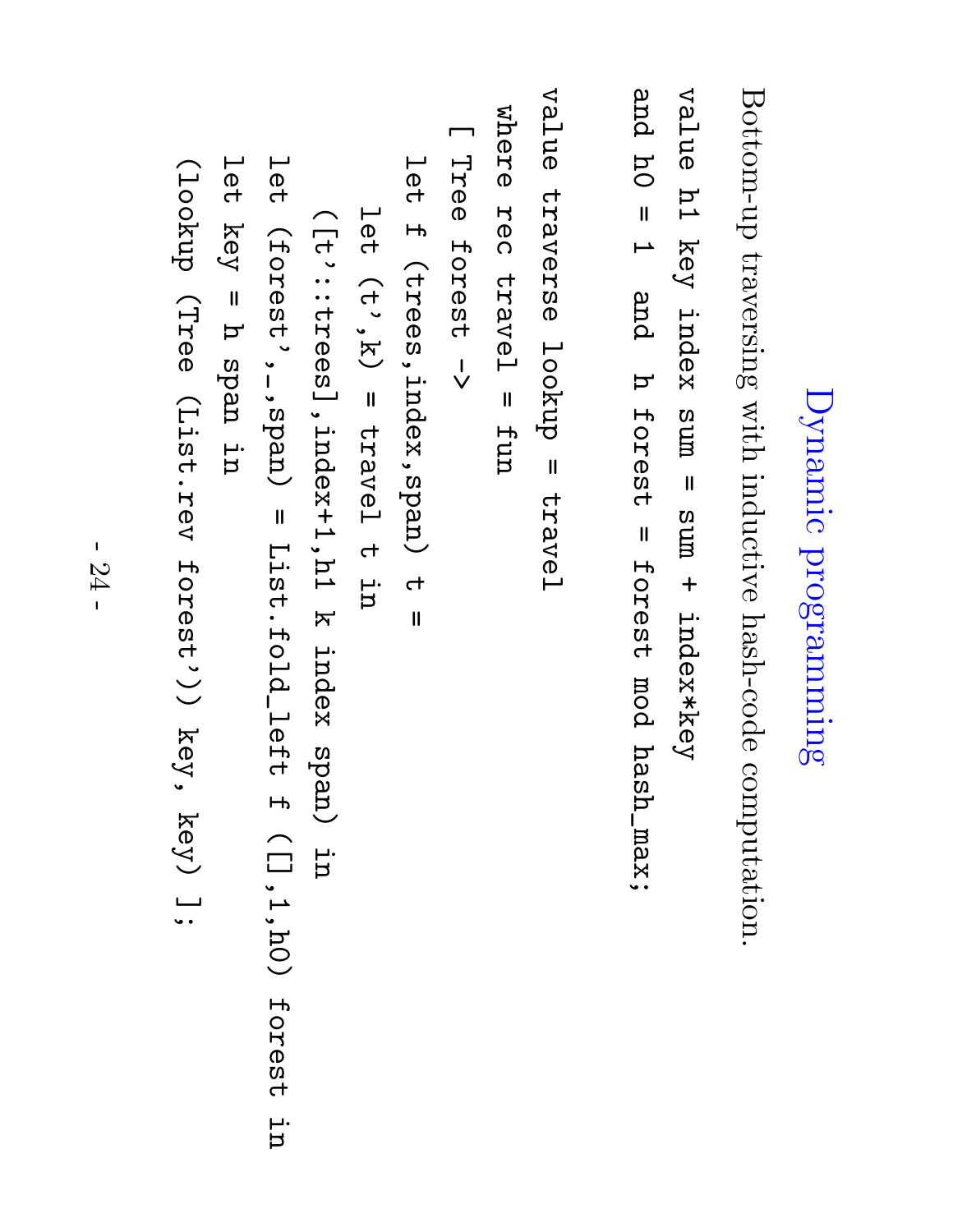#### Compressing <u>ည</u> tree e<br>S <u>ည</u> dag

Now, compressing  $\mathbf \varphi$ tree  $\operatorname{optimally}$ e<br>S  $\mathbf \varphi$ minimal dag  $\Xi.$  $\mathrm{Nmax}$ effected  $\mathcal{\widetilde{Q}}$  $\omega$ sharing traversal:

value compress  $\mathbf{I}$ traverse Dag.share;

value minimize tree  $\mathbf{I}$ ロ<br>ロ<br>イ (dag,\_)  $\mathbf{I}$ compress tree u<br>h dag;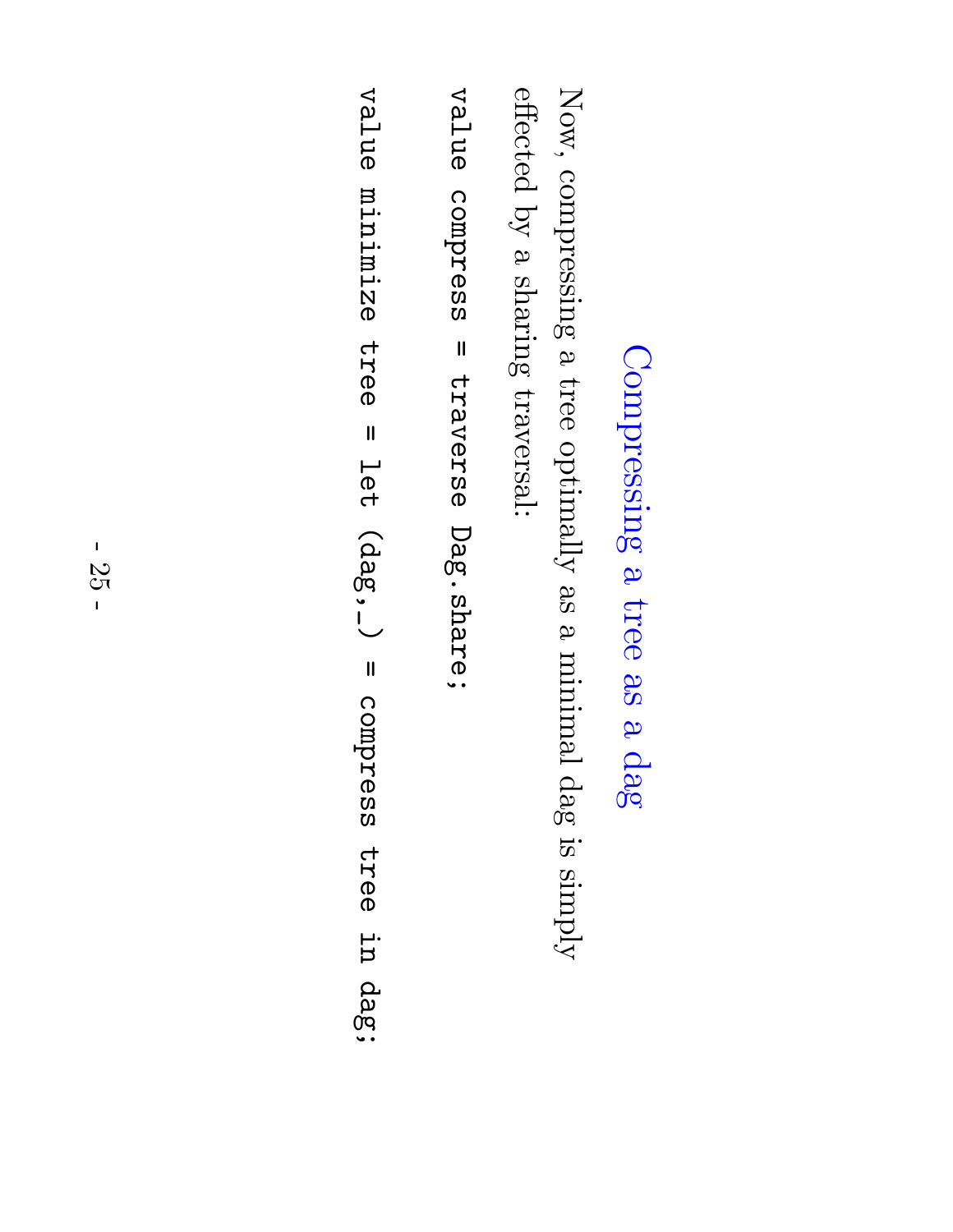# Advantages Advantages and extensions extensions

advantages: advantages: hashing Hashing  $\Xi$ keys Share, and which size  $\Xi.$  $\Xi.$ on just the an<br>D client associative side :  $\mathop{\otimes}\limits^{\mathop{\mathsf{M}}\nolimits}$ memory. p<br>O not delegate This  $\hbox{had}$ two

- The computation  $\mathbb{R}.$ fully linear
- $\bullet$  $\bf \overline{I}$  $\Xi.$ adapted  $\Xi$ the statistics of the data

Extension : Auto-sharing types (controlled hash-consing). Suggests  $\boldsymbol{\omega}$ monad of shared hashed structures accommodating entropy of the data.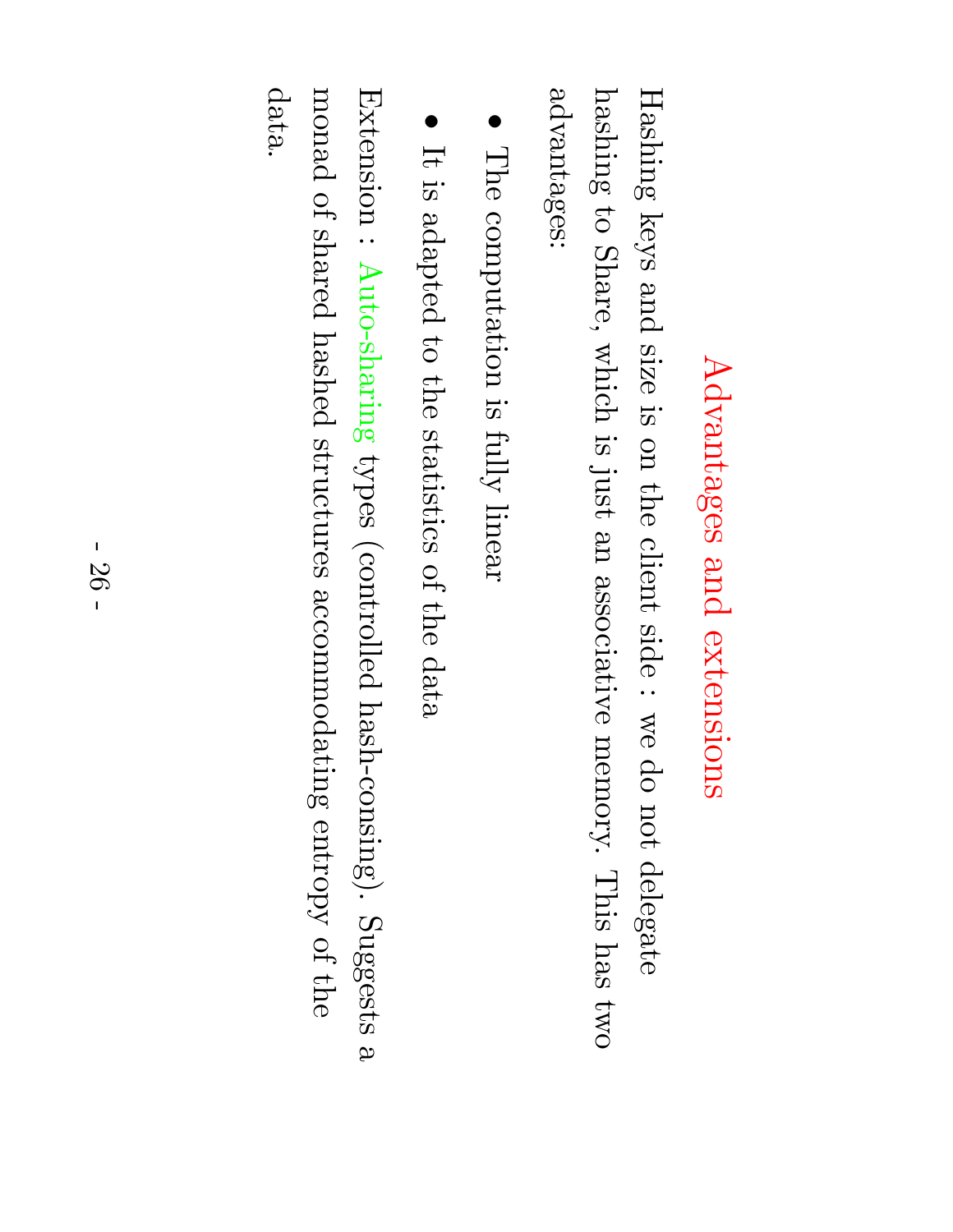# Dagified lexicons

 $\mathbb{N}_\Theta$  $\Lambda$ e $\rm{u}$  $\mathrm{dagify}$  $\omega$ lexicon a posteriori in one pass:

```
value R<br>Dec
dagify \bigcirc\mathbf{I}
```

```
ロ<br>この
  lexicon \mathbf{I}(input_value stdin : Trie.trie)
```
u<br>h ロ<br>この da<br>bo  $\mathbf{I}$ Mini.minimize lexicon p.<br>P output\_value stdout dag;

And now if  $\mathop{\otimes}\limits^{\mathop{\mathsf{M}}\nolimits}$  $\chi_{\rm DDP}$ this technique  $\Xi$ our english lexicon, with command dagify <english.rem  $\mathtt{sum}$ l.rema  $\ddot{\phantom{1}}$  $\mathop{\otimes}\limits^{\mathop{\mathsf{CS}}\nolimits}$ now get an<br>D optimal representation which only needs  $\rm{I}M$  $\Xi$ storage, half of the original ASCII string representation.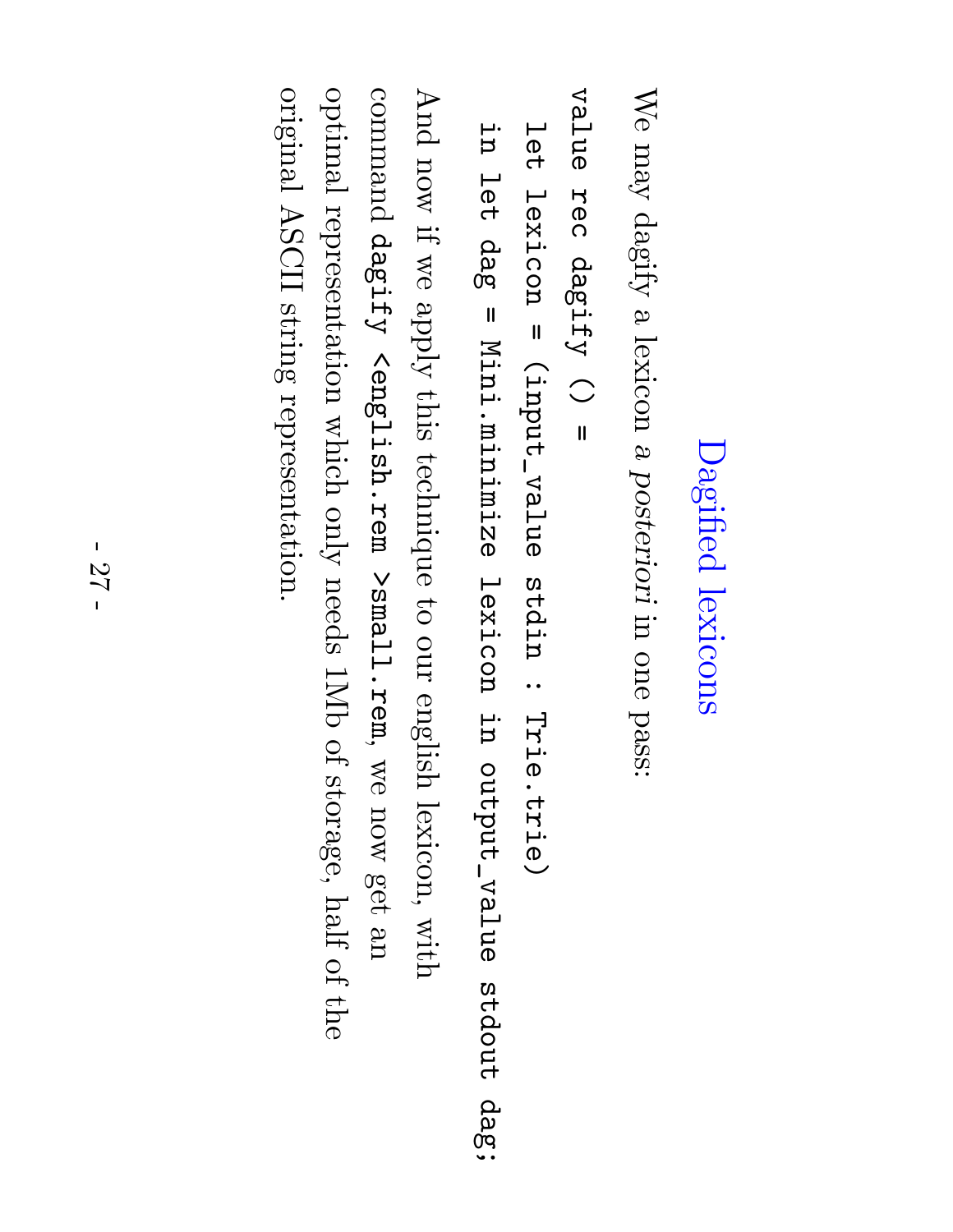## Advertisement Advertisement

The recursive algorithms given so far are  $\operatorname{fairly}$ straightforward. They are easy  $\Xi$ debug, maintain and modify due  $\Xi$ the strong  $\operatorname{sing}$ safeguard of ML, and even easy  $\mathfrak{S}$ formally certify. They are nonetheless efficient  $\epsilon$ nough for production use, thanks  $\Xi$ the optimizing native-code compiler of Objective Caml.

 $\rm \Xi$ our Sanskrit application, the<br>P trie of 11500 entries  $\Xi.$ shrunk from 219Kb  $\Xi$ 103Kb in.<br>I 0.1s, whereas the trie of 120000 flexed forms  $\Xi.$ shrunk from 1.63Mb  $\Xi$ 140Kb in 0.5s on  $\boldsymbol{\omega}$ 864MHz PC. Our trie of 173528 English words  $\Xi.$ shrunk from 4.5Mb  $\Xi$  $1\mathrm{M}\mathrm{D}$ in 2.7s. Measurements showed  $\thinspace \mathrm{that}$ the time complexity  $\Xi.$ linear with the size of the lexicon (within comparable sets of words).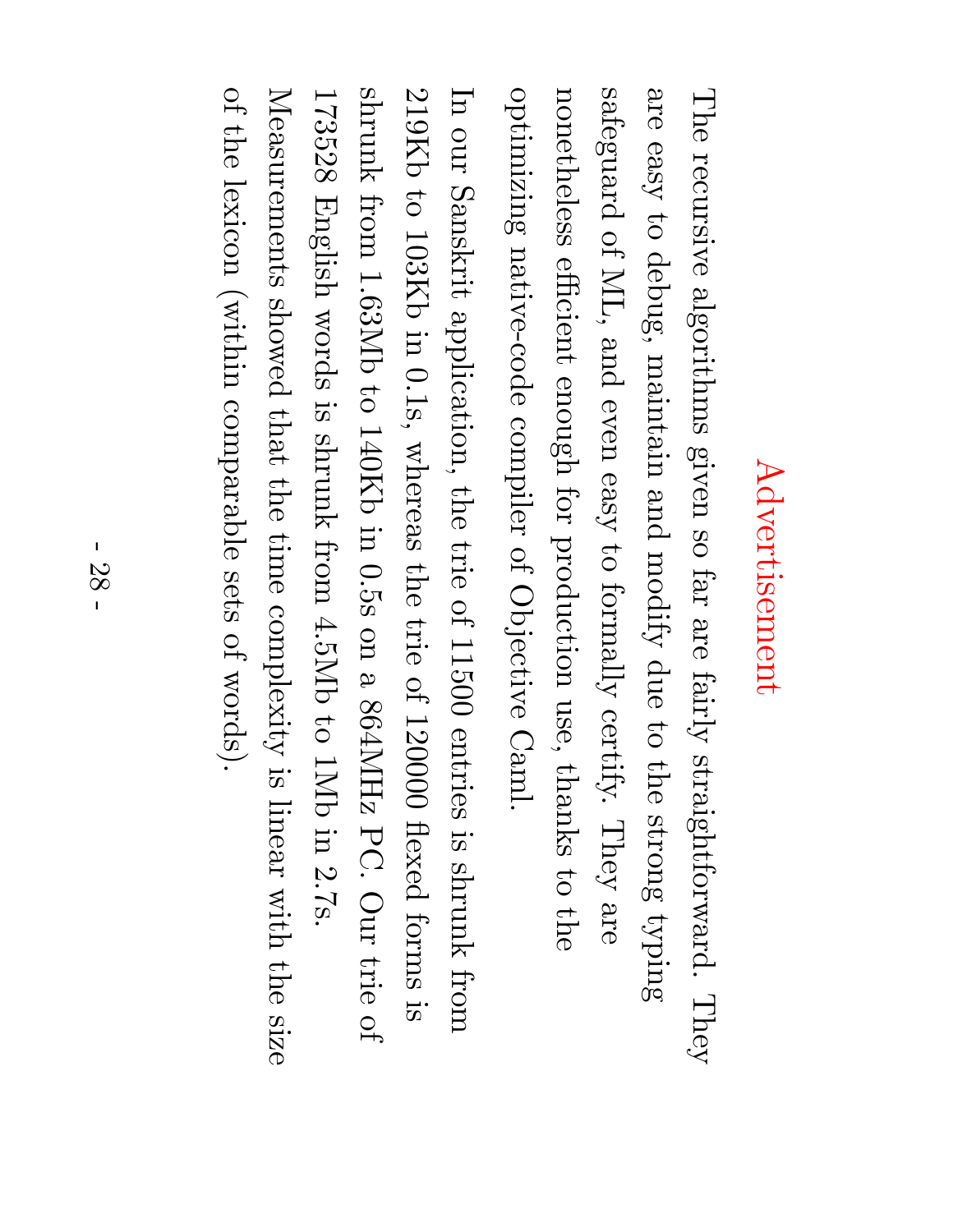#### Variations Variations

Many variations on tries exist. Optimisations of lexical analysers for programming languages are described in the<br>P  $\operatorname{Dragon}$ book. But the<br>P dragon book of computational linguistics  $\lim_{\Omega}$ not been written yet. Variation with ternary trees. Ternary trees are inspired from Bentley and Sedgewick. Ternary trees are more complex than tries, but use  $\operatorname{singhtly}$ less storage. Access  $\Xi.$ potentially faster in balanced trees  $t_{\rm Idan}$ tries.  $\blacktriangleright$ good methodology seems  $\Xi$ use tries for edition, and  $\Xi$ translate  $\thinspace\mathrm{them}$  $\Xi$ balanced ternary trees for production use with a fixed lexicon.

The ternary version of our english lexicon takes 3.6Mb,  $\mathbf \varphi$ savings of 20% over its trie version using 4.5Mb. After dag minimization, it. takes 1Mb, a savings of 10% over the trie dag version using 1.1Mb. For our sanskrit lexicon index, the<br>P trie takes 221Kb and the tertree 180Kb. Shared e<br>S dags the trie takes 103Kb and the tertree 96Kb.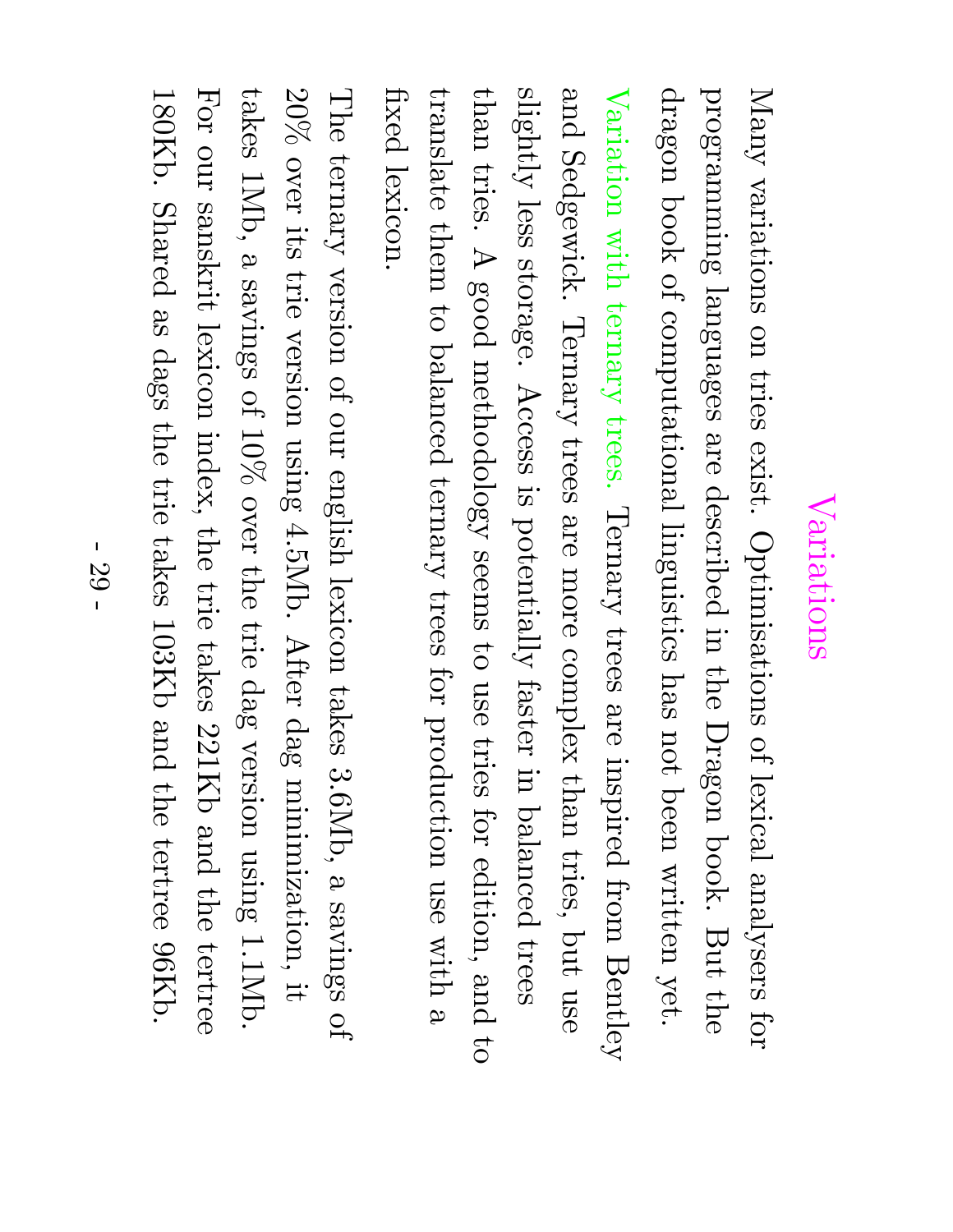## Decos, Lexmaps, Autos

 $\mathbb{N}_\Theta$ understand the Trie structure of a set<br>O of Words e<br>So  $\omega$ special case of a  $\operatorname{finitely}$ based mapping Deco  $\overline{\phantom{a}}$ Word  $\downarrow$ Annotation in the case of Boolean annotations shared  $\mathcal{\widetilde{Q}}$ prefix arguments (and  $\mathcal{\widetilde{Q}}$ common subexpressions when shared).

We store morphology constructions e<br>S being of this type, and  $\mathop{\otimes}\limits^{\mathop{\mathsf{CS}}\nolimits}$ investigate the reverse mapping  $\mathrm{sq}$ generalising  $\thinspace\mathrm{them}$  $\mathfrak{S}$ relations,  $\operatorname{typically}$ inductively defined through finite state machines.

quasi-morphisms decorations. quasi-morphisms  $\Xi.$ The thus more of paramount sharing decorations.  $\mathop{\otimes}\limits^{\mathop{\mathsf{CS}}\nolimits}$ importance get the better  $\thinspace \mathrm{that}$  $\mathop{\otimes}\limits^{\mathop{\mathsf{M}}\nolimits}$ the optimise annotations this data ଚ<br>ଚ local layout.  $\bm{\Pi}$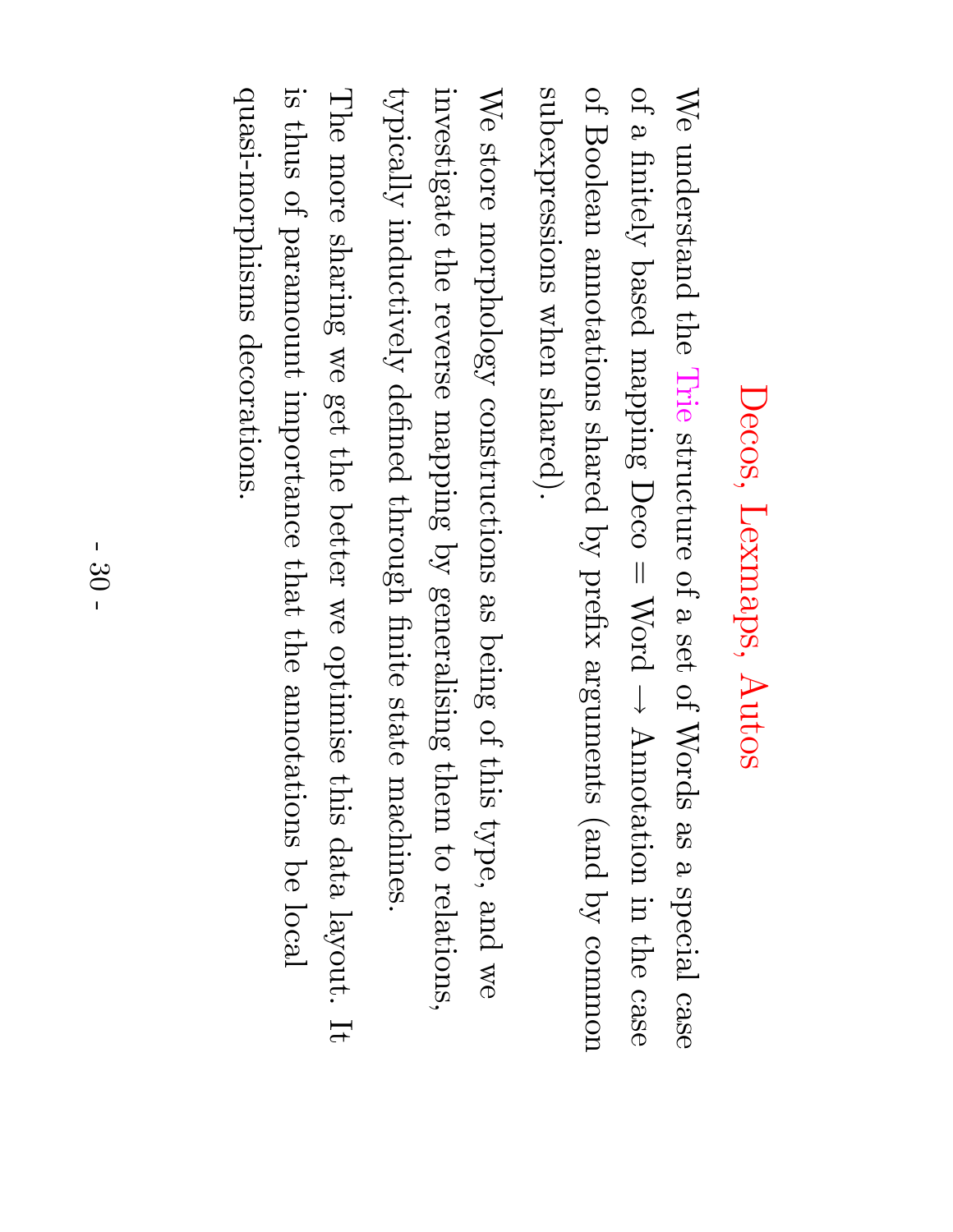### Decos

type deco **`**<br>മ  $\mathbf{I}$  $\Box$ Deco O<br>H (list ں<br>`µ  $\ast$ dforest 'a) ا سا and dforest dforest ب<br>`µ  $\mathbf{I}$ list<br>1 (Word.letter  $\ast$ deco ت<br>...

We think of the<br>P decoration of type list<br>1<br>1 ں<br>`0 e<br>S e<br>D information associated with the word stored ည $\frac{\infty}{2}$  $\mathrm{that}$ node.

 $\mathbb{N}_\Theta$ can easily generalize sharing  $\Xi^+$ decorated tries. However, substantial savings will result only  $\Xi$ the information ည $\frac{\bf p} {\bf p}$  $\omega$ given node  $\Xi.$  $\omega$ function of the subtrie ည $\frac{\bf p} {\bf p}$  $\thinspace \mathrm{that}$ node, i.e.  $\Xi$ : such information  $\Xi.$ defined e<br>S  $\omega$ trie morphism.

Definition.  $\blacktriangleright$ deco  $\Xi.$ a tree morphism  $\ddot{\Xi}$ the information  $\frac{5}{4}$ every node  $\Xi.$ a function of the corresponding sub-tree. Such decos preserve the sharing of the trees they decorate.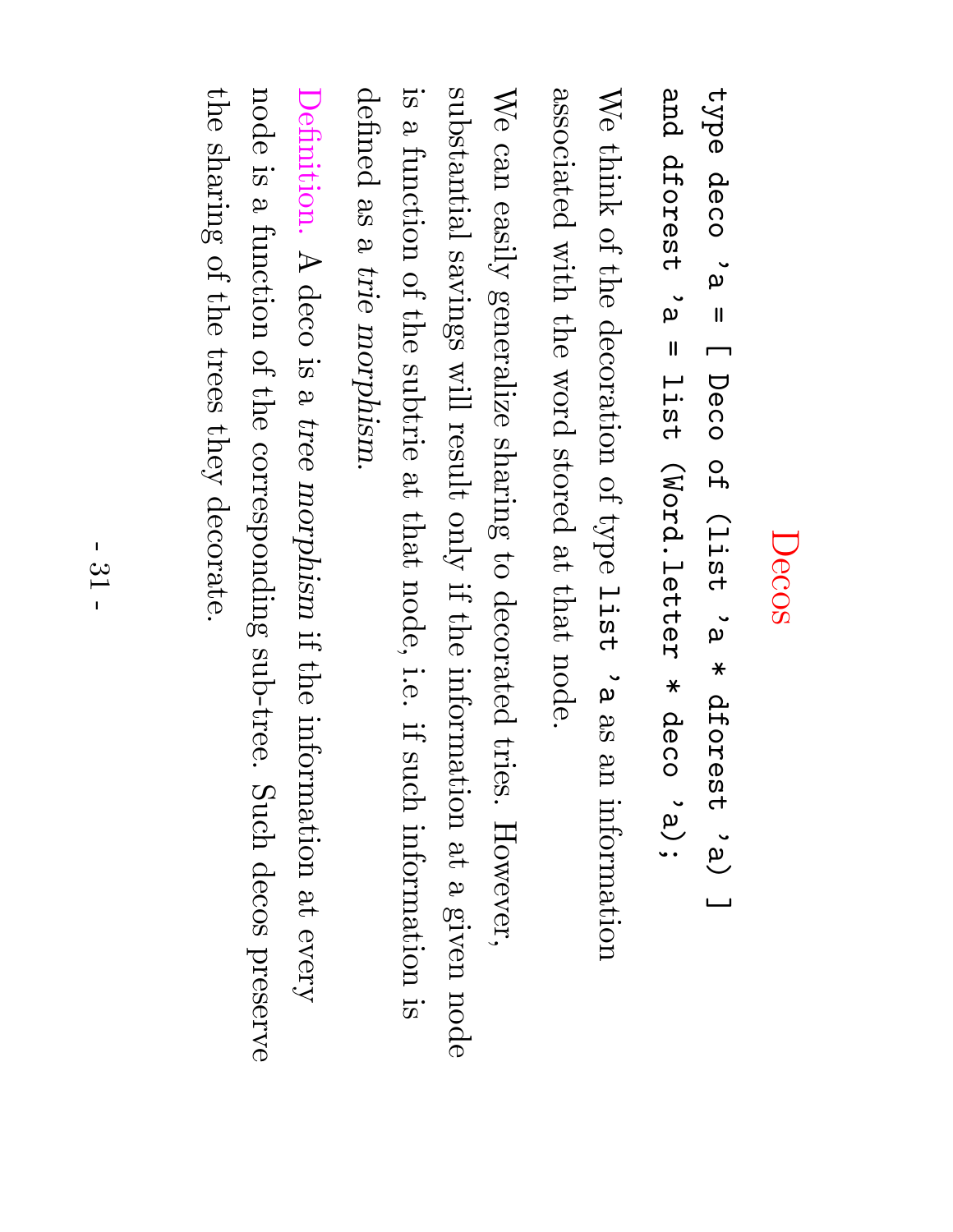# Encoding morphological parameters as decorations

 $\mathbb{N}_\Theta$ thus profit of the  ${\rm resularity}$ of morphological transformations  $\Xi$ have terse representations of the lexicon decorated  $\mathcal{\overset{\sim}{Q}}$ grammatical information.  $\rm Thus$  $\Xi$ : ص<br>ا plurals are obtained  $\mathcal{\overset{\sim}{Q}}$ adding  $\mathbf{N}$  $\Xi$ the singular stem except for  $\mathbf \varphi$ few exceptions,  $\mathbb{Z}^\infty$ p<br>O not  $\rm \chi_{\rm B}$  $\rm\chi_{\rm U}$ cost in encoding this plural information e<br>S an<br>D explicit instruction [pl:suffix က $\Box$ decorating the stems, since it. will not create  $\rm\chi_{\rm U}$ new node except for the few exceptions. As opposed  $\Xi$ listing  $\exp$ licitly the plural form, which would undo  $\mathbb{E}$ sharing.

 $\rm \Xi$ our sanskrit implementation, the various genders associated with  $\omega$ noun stem are defined in  $\omega$ deco used for producing the flexed forms. The flexed forms are then generated using an<br>D ad-hoc internal sandhi  $\operatorname{algorithm},$ difficult  $\Xi$ encode e<br>S  $\boldsymbol{\mathsf{\Omega}}$ finite-state process, and thus difficult  $\Xi$ inverse.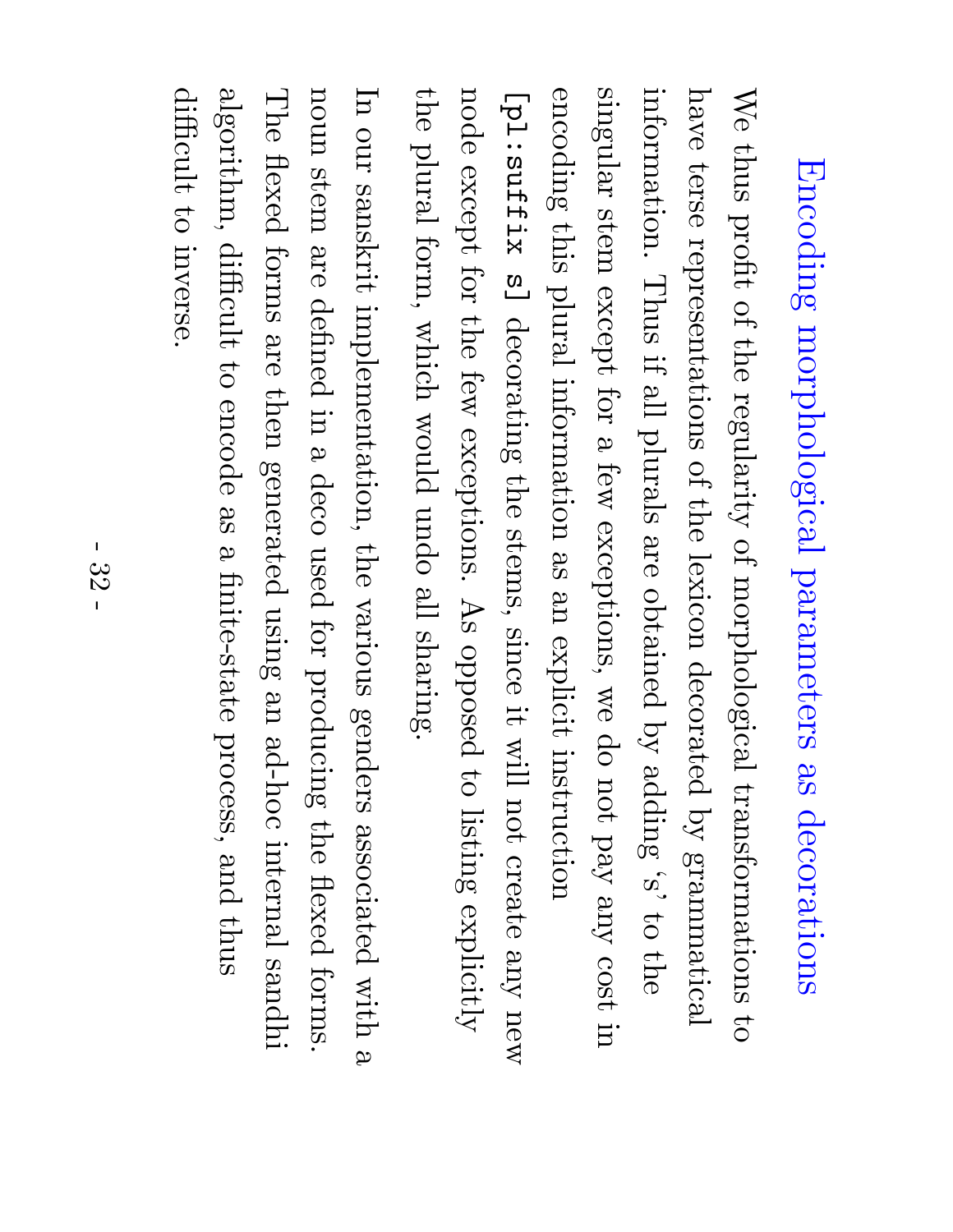# Explicit morphology  $\sum_{i=1}^N$ implicit morphology

 $\mathrm{B}_\mathrm{y}$ explicit morphology  $\overline{\phantom{0}}$ mean listing  $\exp$ licitly the forms generated  $\mathcal{\overset{\sim}{Q}}$ morphology operations from root stems, prefixes and suffixes.  $\mathrm{B}_\mathrm{y}$ implicit morphology  $\overline{\phantom{0}}$ mean just having programs which will

Implicit morphology  $\Xi.$ not enough  $\Xi$ recognize the<br>P segments of sentences identical with a flexed form: the morphological functions must a<br>O invertible.

generate

these

flexed

forms

on

demand.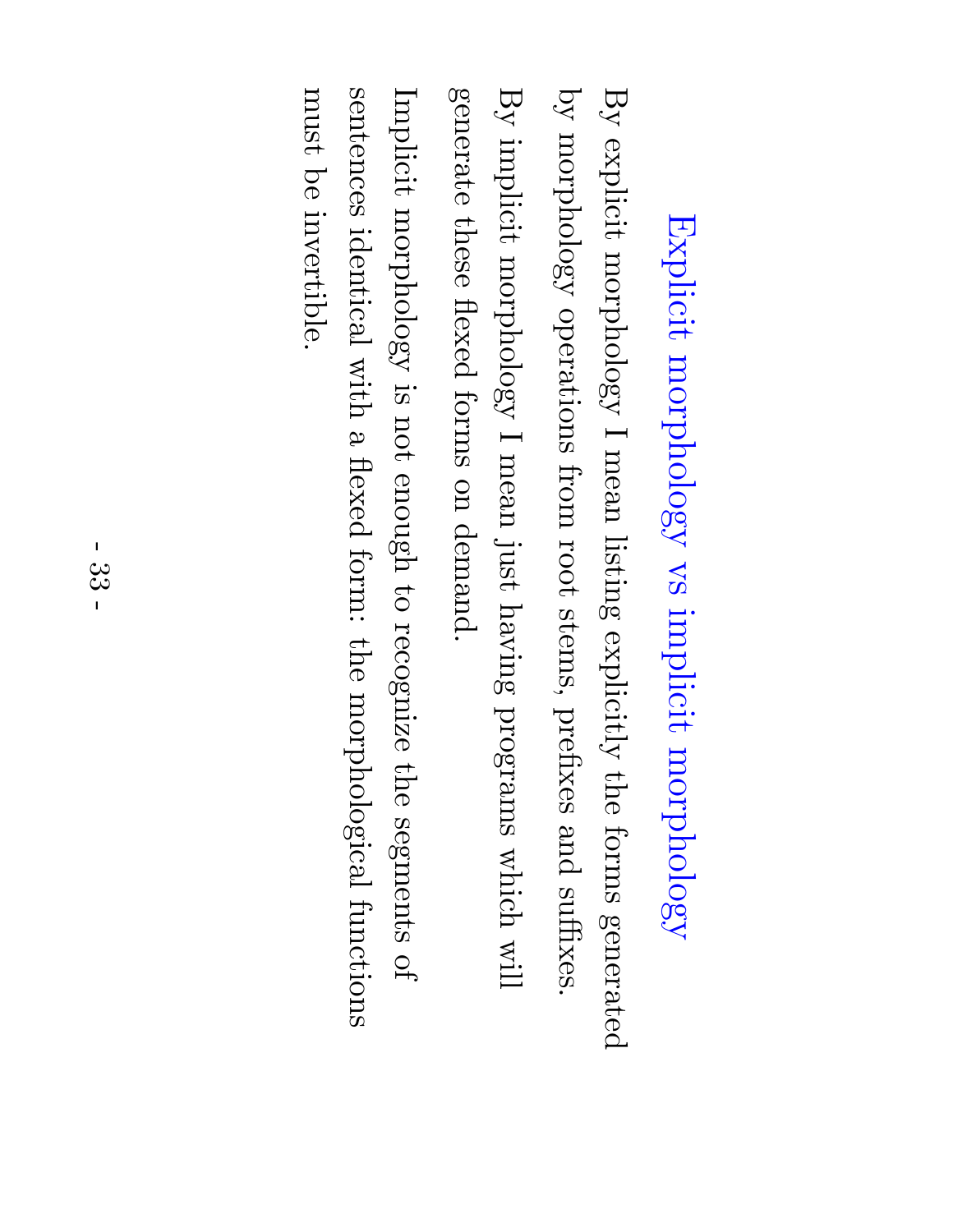### Compromise Compromise

 $\rm \bigcirc$ the<br>P other hand, the<br>P delimitation between implicit and explicit  $\Xi.$ blurred since e.g.  $\omega$ finite-state machine state  ${\rm d}$ era ${\rm g}$  $\Lambda$ e $\rm{uu}$ a<br>O  ${\rm d}$ considered  $\omega$ program and  $\omega$ piece of data; for instance,  $\omega$ trie stores words, but  $\operatorname{adl}_Y$ the words are <sub>p</sub>pecognized es<br>S being in the lexicon"  $\mathcal{\widetilde{Q}}$  $\operatorname*{sumum}_{j}$ the lexicon over  $t$ hem e<br>S input data".

 $\rm Thu$  $\mathop{\otimes}\nolimits$ shall represent  $\alpha$  yplicitly). flexed forms and the information on how they are derived from root stems e<br>S  $\omega$ trie bearing e<br>S decorations instructions on how  $\Xi$ opun,, morphology" locally. For this purpose,  $\mathop{\%}\nolimits$ shall use the notion  $\Xi$ differential word above.  $\mathbb{N}_\Theta$  $\Lambda$ e $\rm{uu}$ now store inverse maps of lexical relations (such e<br>S morphology derivations) using the Lexmap structure.

axiomatisation. axiomatisation. This  $\chi_{\mathrm{EM}}$  $\mathop{\otimes}\limits^{\mathop{\mathsf{CS}}\nolimits}$ bypass the (hard) problem of internal sandhi fsm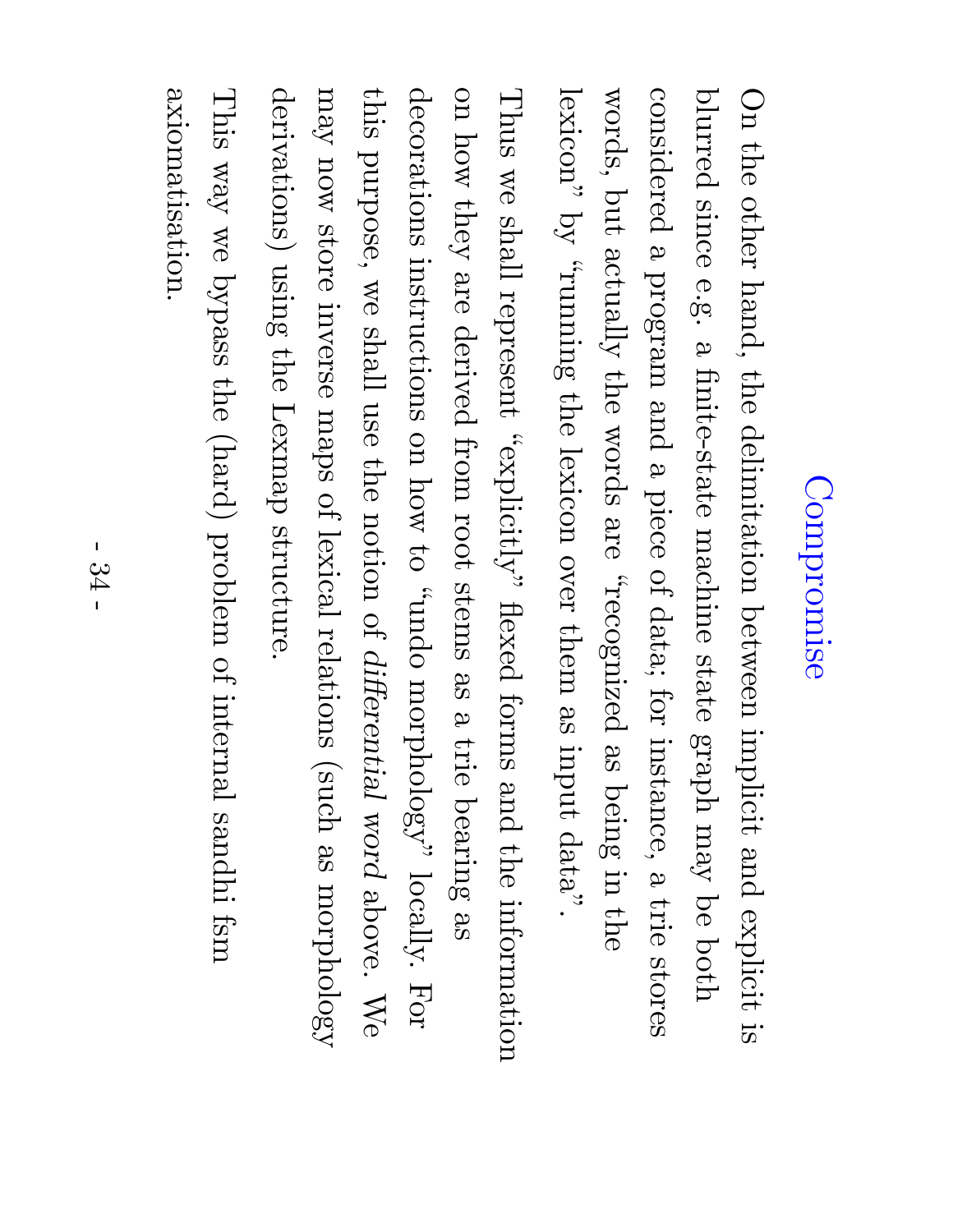# Lexmaps

type inverse inverse ں<br>'لم  $\mathbf{I}$ (Word.delta  $\ast$ 'a) and<br>P inverse\_map **`**م  $\mathbf{I}$ list<br>1<br>1 (inverse ت<br>...

type lexmap **`**م  $\mathbf{I}$  $\Box$ Map O<br>ዙ (inverse\_map **`**م  $\ast$ mforest 'a) ا سا and mforest ں<br>`µ  $\mathbf{I}$ list<br>15<br>1 (Word.letter  $\ast$ lexmap ت<br>...

 $\rm{Typicaly},$  $\Xi$ : word  $\mathcal{G}$  $\Xi.$ stored ည $\frac{\infty}{2}$  $\boldsymbol{\omega}$ node  $Map$  $\bigcap$ ... $\sum$  $d,$  $\rightarrow$  $\sum$ ...], ... $\smash{\smash{\bigcup}}$ this represents the fact  $\mathrm{that}$  $\mathcal{C}% _{M_{1},M_{2}}^{\alpha,\beta}$  $\Xi.$ the<br>P image  $\mathcal{\widetilde{Q}}$ relation  $\rightarrow$ of  $\widetilde{\omega}'$  $\overline{\phantom{a}}$  $patch$  $\mathcal{Q}$  $\mathcal{C}$ Such  $\omega$  $l$ e $x$ ma $p$  $\Xi.$ thus  $\omega$ representation of the<br>P image  $\mathop{\mathrm{Sq}}$  $\rightarrow$ of a source lexicon. This representation  $\Xi.$ invertible, while preserving  $\operatorname{argmin} \mathcal{A}$ the sharing of final substrings, and thus being amenable  $\Xi$ sharing.

Example: cats and dogs sharing their  $\mathbf{N}$ node while  $\operatorname{implicitly}$ referring  $\Xi^+$ their respective singular stem.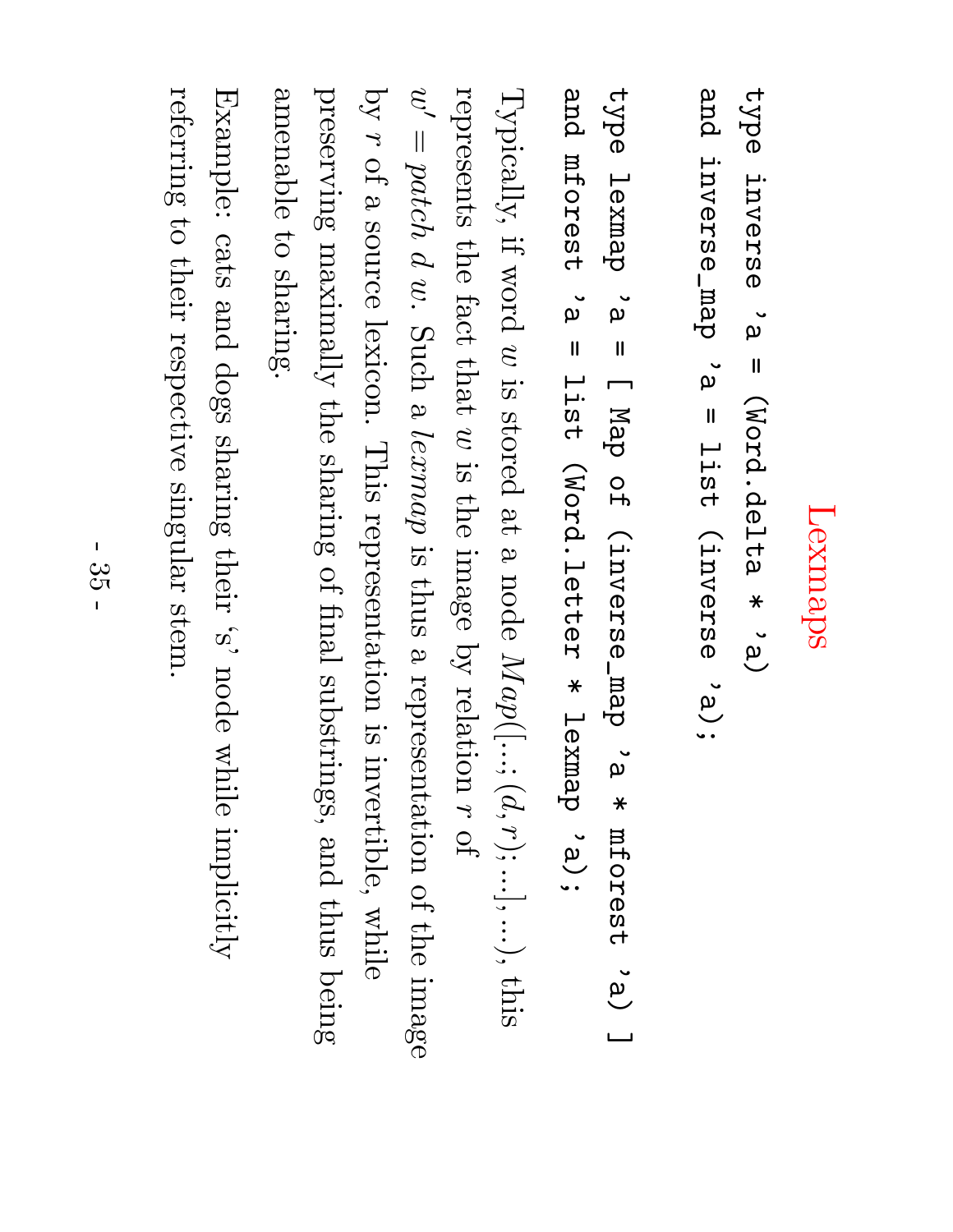### Uniformity Uniformity

complementary. the<br>P word We complementary. nutshell navigating operations other, remark part  $\thinspace \mathrm{that}$ through tells in byte  $\thinspace \mathrm{that}$ the the how code: our various structure their  $\Xi$ differential the go closest techniques down, integer along common words the the part  $\mathop{\otimes}\limits^{\mathop{\mathbb{S}}\nolimits}$ whole shortest iterates  $\Lambda$ e $\rm{uu}$ are ancestor.  $\thinspace \thinspace \mathrm{thin}$ exhibiting a<br>O path seen going being This from e<br>S up, are zipper the shows while one very code node in the for  $\omega$  $\mathfrak{S}$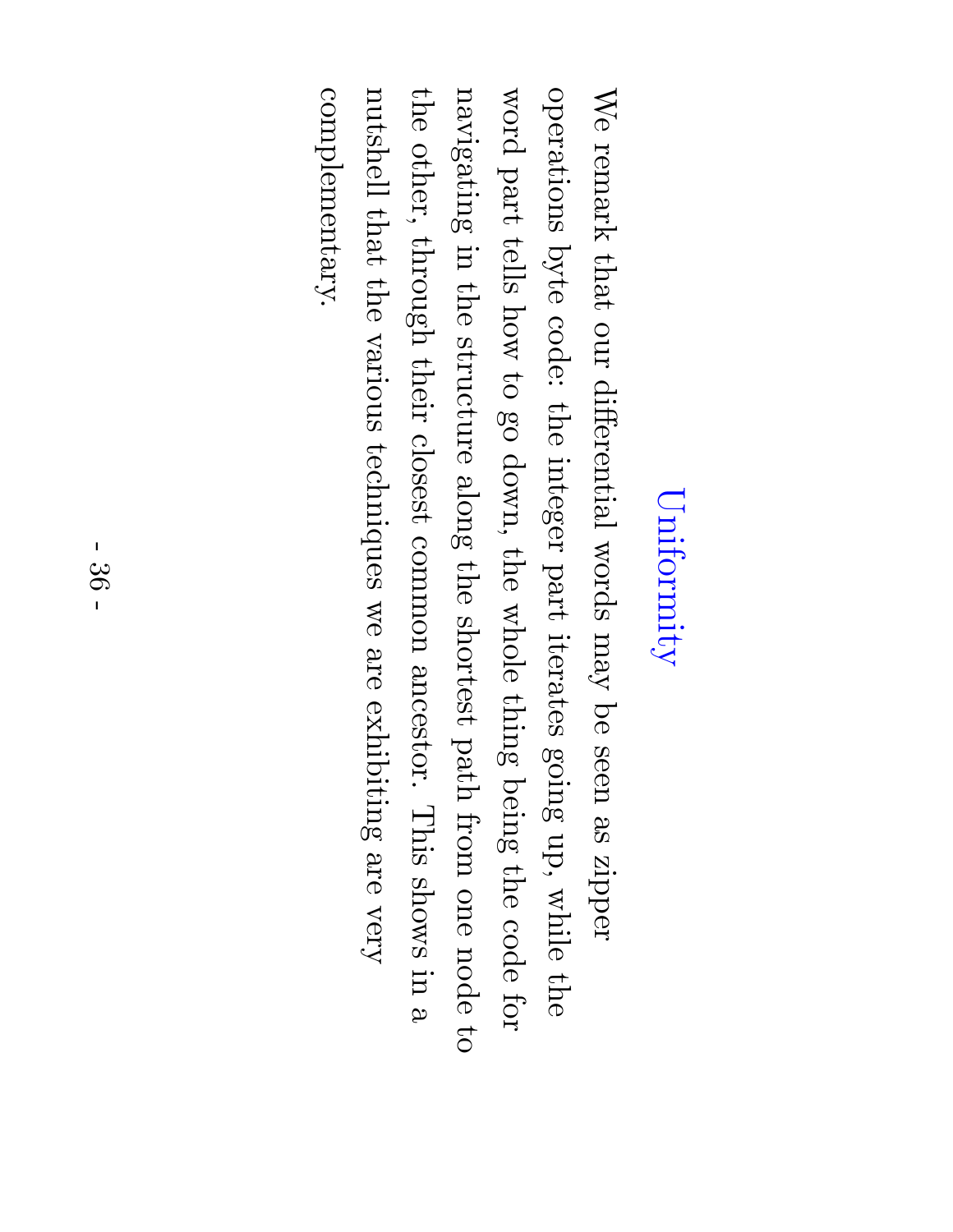## Lexicon repositories using tries and decos

 $\rm \Xi$ a typical computational linguistics application, grammatical information  $(\mathrm{part})$ of speech role, gender/number for substantives, valency and other subcategorization information for verbs, etc)  $\Lambda$ e $\rm{u}$ a<br>D stored e<br>S decoration  $\Xi$ the lexicon of roots/stems.  ${\rm ~mod~}$ such a decorated trie  $\omega$ morphological processor  $\Lambda$ e $\rm{u}$ compute the lexmap  $\Xi$ ص<br>ا flexed forms, decorated with their derivation information encoded e<br>S an<br>D inverse map. This structure  $\Lambda$ e $\rm{uu}$ itself ଚ<br>ଚ used  $\mathcal{\widetilde{Q}}$  $\omega$ tagging processor  $\Xi$ construct the linear representation of  $\omega$ sentence decorated  $\mathcal{\widetilde{Q}}$ feature structures. Such  $\omega$ representation will support further processing, such e<br>S computing syntactic and functional structures,  $\tt{typically}$ e<br>S solutions of constraint satisfaction problems.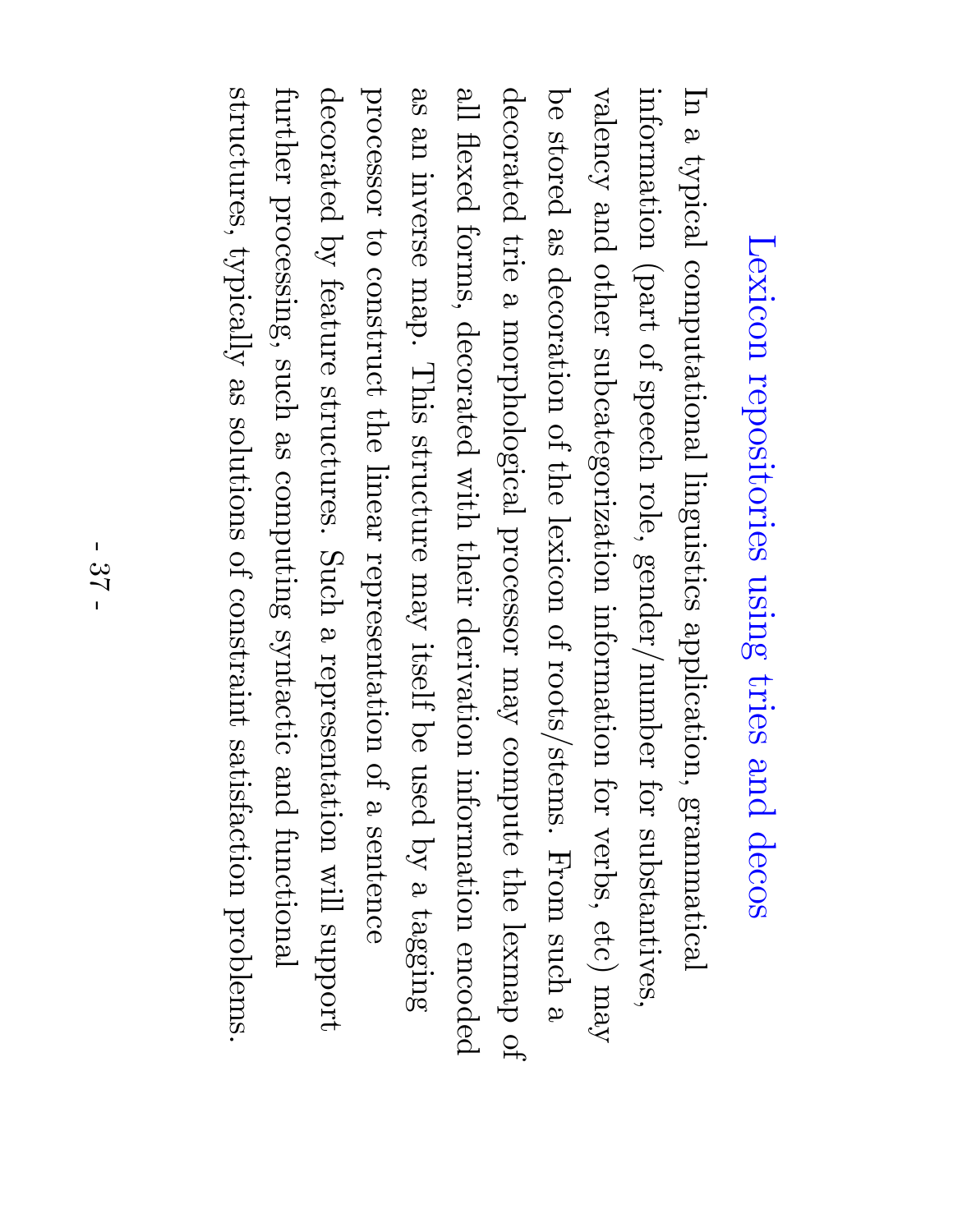# Example: Sanskrit

The main component in our tools  $\Xi.$  $\boldsymbol{\omega}$ structured lexical database. From this database, various hypertext documents  $\Lambda$ e $\mathrm{U}$ a<br>D produced mechanically. The index CGI engine searches for words  $\mathcal{\overset{\sim}{Q}}$ navigating in.<br>I  $\mathbf \varphi$ persistent trie index of stem entries. The current database comprises 12000 items, and its index has  $\omega$ size of 103KB.

 $\rm W_{He1}$ computing this index, another persistent structure  $\Xi.$ created.  $\mathbf{\mathcal{H}}$ records in  $\boldsymbol{\mathsf{\Omega}}$ deco  $\mathbb{E}$ the genders associated with  $\mathbf \varphi$ noun entry. At present, this deco records genders for 5700 nouns, and it.  $\hbox{had}$  $\boldsymbol{\omega}$ size of 268KB.

**N**e iterate on this genders structure a grammatical engine, which generates declined forms. This lexmap records about 120000 such flexed forms with associated grammatical information, and  $\Xi$ : has  $\boldsymbol{\omega}$ size of 341KB.  $\blacktriangleright$ companion trie, without the information, keeps the<br>P index of flexed words e<br>S  $\mathbf \varphi$ minimized structure of 140KB.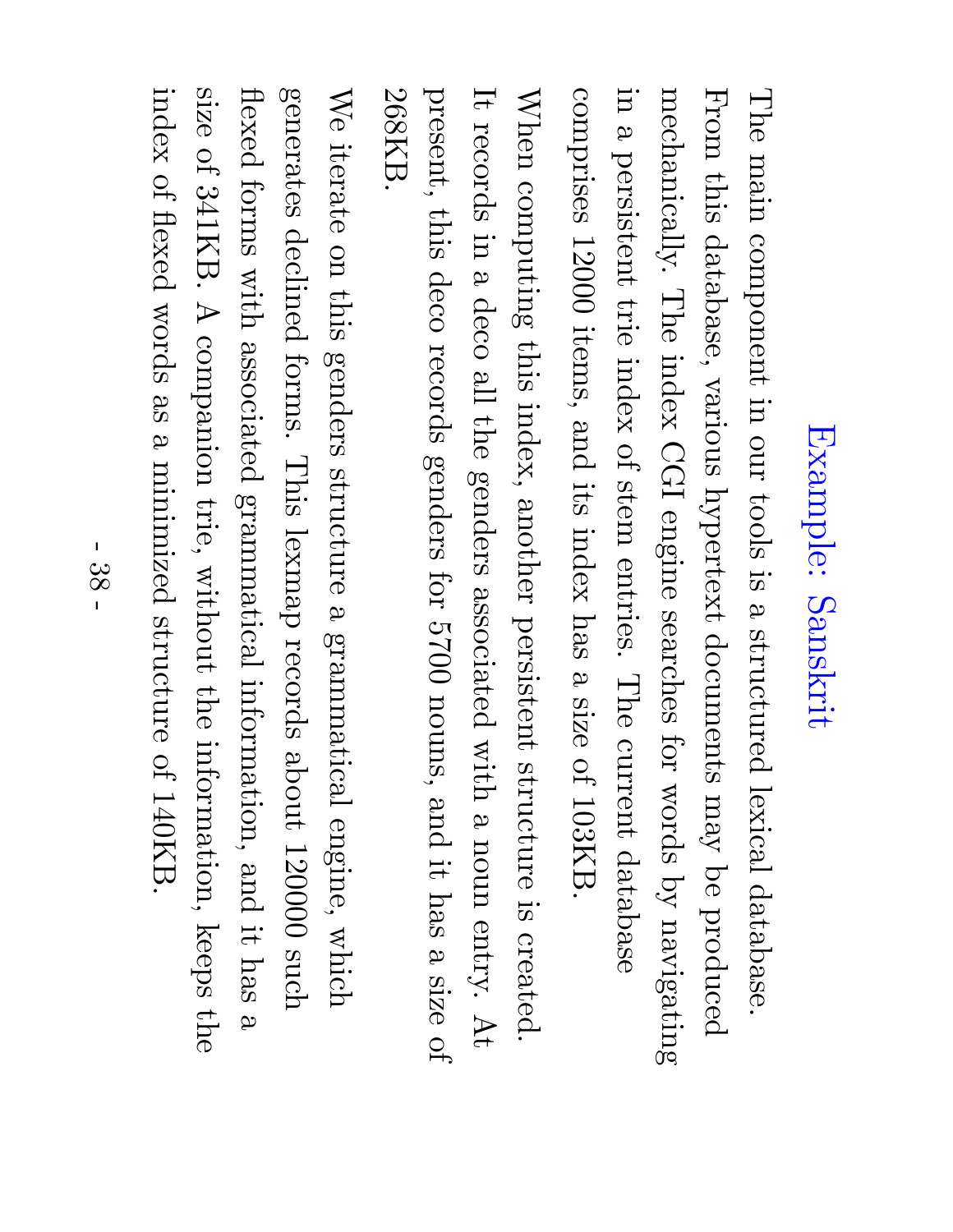### Finite State Lore

Computational phonology are morphology use extensively finite state technology: rational languages and relations, transducers, bimachines, bimachines, etc.

- $\bullet$ Schützenberger Sch¨utzenberger
- $\bullet$ Koskenniemi Koskenniemi
- $\bullet$ Kaplan and Kay

Finite state toolsets have been developed, where word transformations are systematically compiled in  $\boldsymbol{\omega}$ low-level algebra of finite-state machines operators. Such toolsets have been developed ည $\frac{\infty}{2}$ Xerox, Paris VII, Bell Labs, Mitsubishi Labs, etc. Compiling complex rewrite rules in rational transducers  $\Lambda$ e $\rm{uu}$ ଚ<br>ଚ subtle.  $\mathbb{N}_\Theta$ depart from this fine-grained methodology and propose more direct translations preserving the<br>P structure of the lexicon.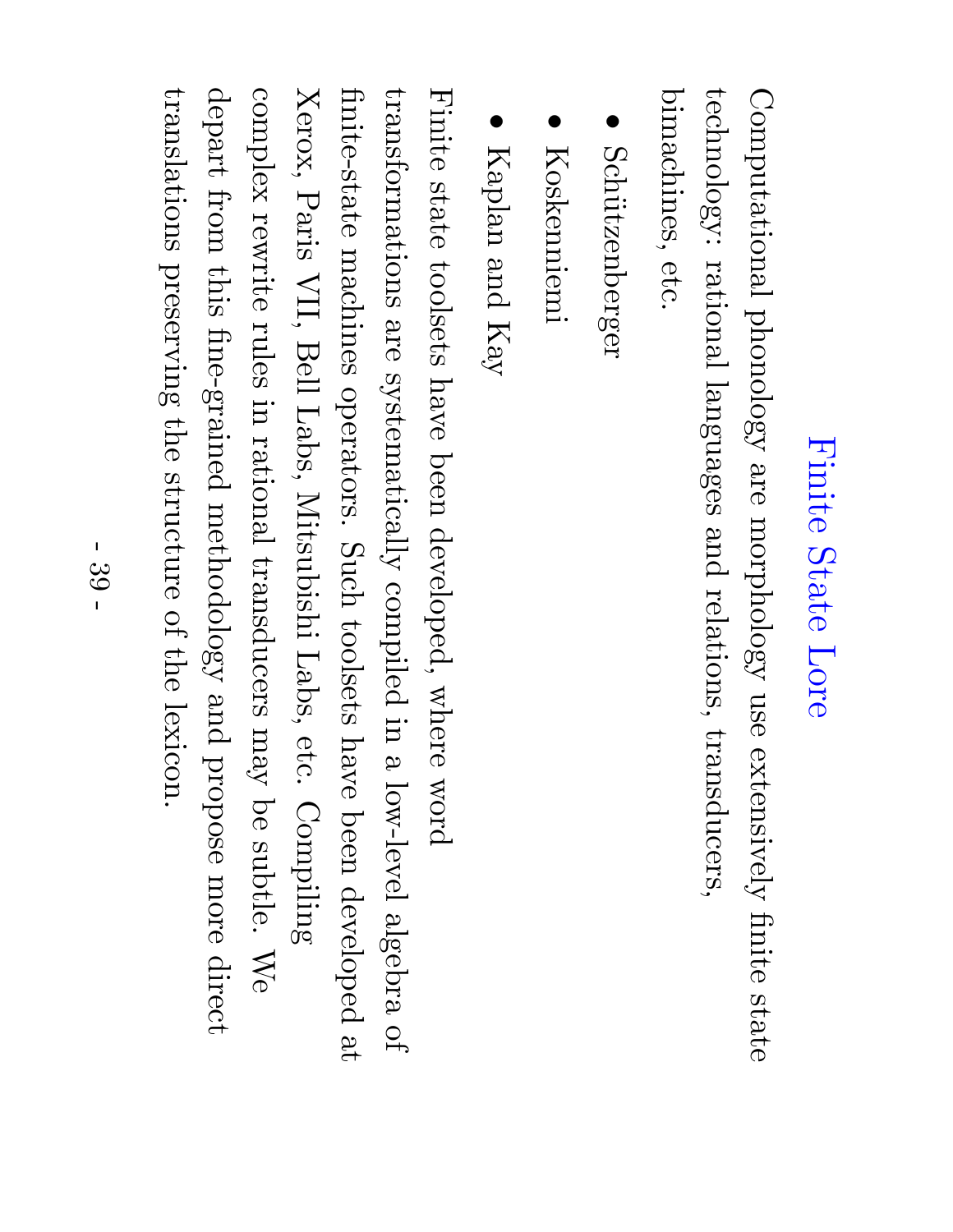## Finite State Machines as Lexicon Morphisms

advantages without where  $\mathbb{N}_\Theta$ advantages. acyclic consists state  $\textrm{directly}$ start machine the structure. the mutable  $exactly$ with state state  $\thinspace \mathrm{that}$ the  ${\rm diag}$ in references, space Such remark sharing recognizes of  $\omega$ representation such pure  $\thinspace \mathrm{that}$ the which finite its data lexical  $\omega$ lexicon words,  $\rm{had}$ structure languages tree of computational and represented the<br>P e<br>S  $\thinspace \mathrm{that}$  $\omega$ (deterministic)  $\Lambda$ e $\rm{u}$ recognizers dag. its ଚ<br>ଚ  $\mathbb{N}_\Theta$ e<br>S minimization easily and  $\omega$ are trie  $\Xi.$ robustness built in e<br>D finite  $\Xi.$ a case

 $\rm \Xi$ the same spirit, we define automata which implement non-trivial rational relations (and their inversion) and whose state structure  $\Xi.$ nonetheless a more  $\rm{S}$ less direct decoration of the lexicon trie. The crucial notion  $\Xi.$ that the state structure  $\Xi.$ a lexicon morphism.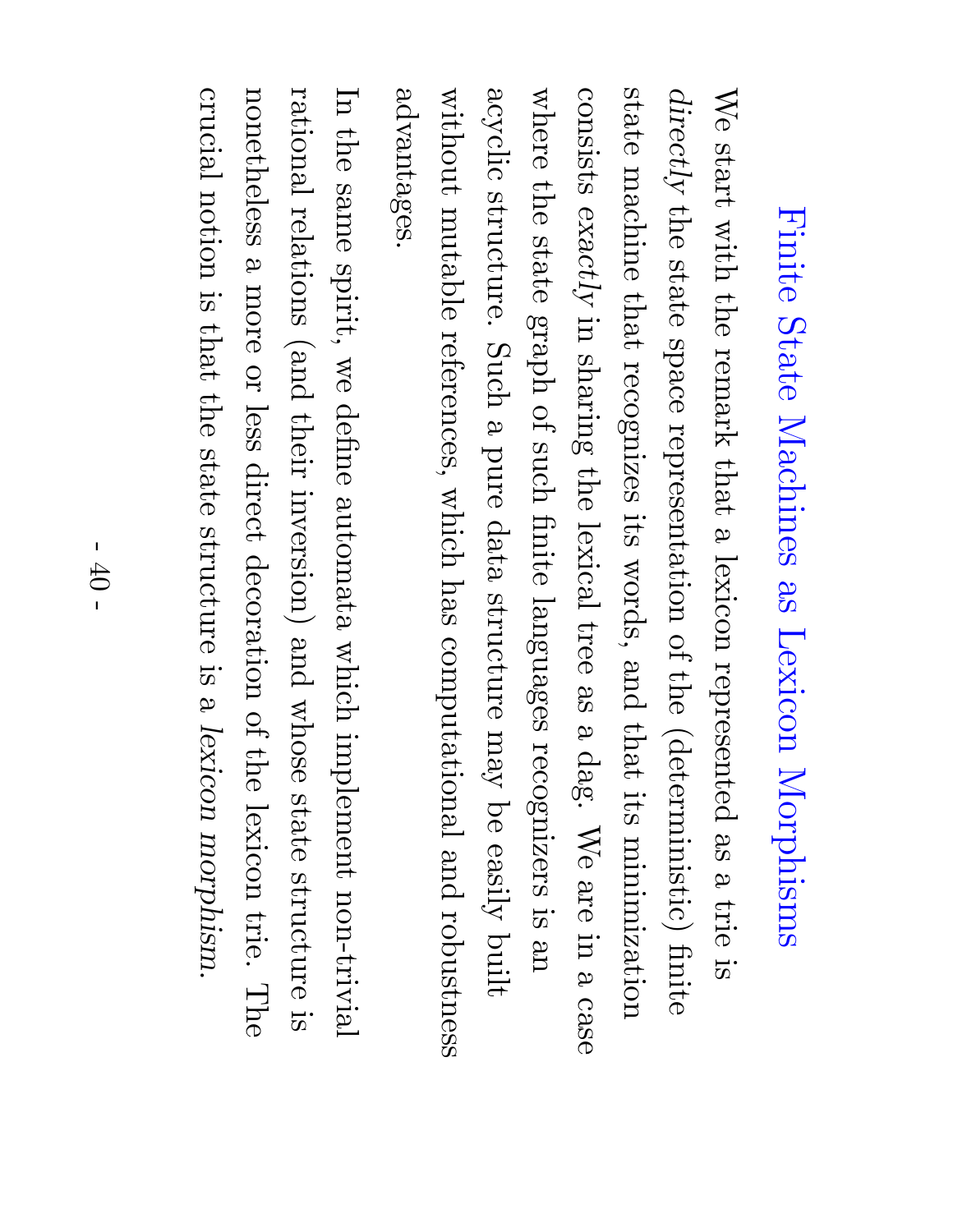# Unglueing

We start with  $\omega$  $\zeta_{\rm O1}$ problem which  $\Xi.$ the<br>P simplest case of juncture analysis,  ${\rm n}$ amely when there are no non-trivial juncture rules, and segmentation consists just in retrieving the words of  $\omega$ sentence glued together in one long string of characters (or phonemes). Consider for instance written English.  $\rm{You}$ have  $\omega$  $\tt{test}$ file consisting of  $\omega$ sequence of words separated with blanks, and you have  $\omega$ lexicon complete for this  $\tt{test}$ (for instance, 'spell'  $\rm{had}$ been  ${\rm successfully}$ applied). Now, suppose you make some editing mistake, which removes  $\mathbb{E}$ spaces, and the task  $\Xi.$  $\mathfrak{S}$ undo this operation  $\Xi$ restore the original. The transducer  $\Xi.$ defined e<br>So a functor, taking the lexicon trie

structure

structure as parameter.

parameter.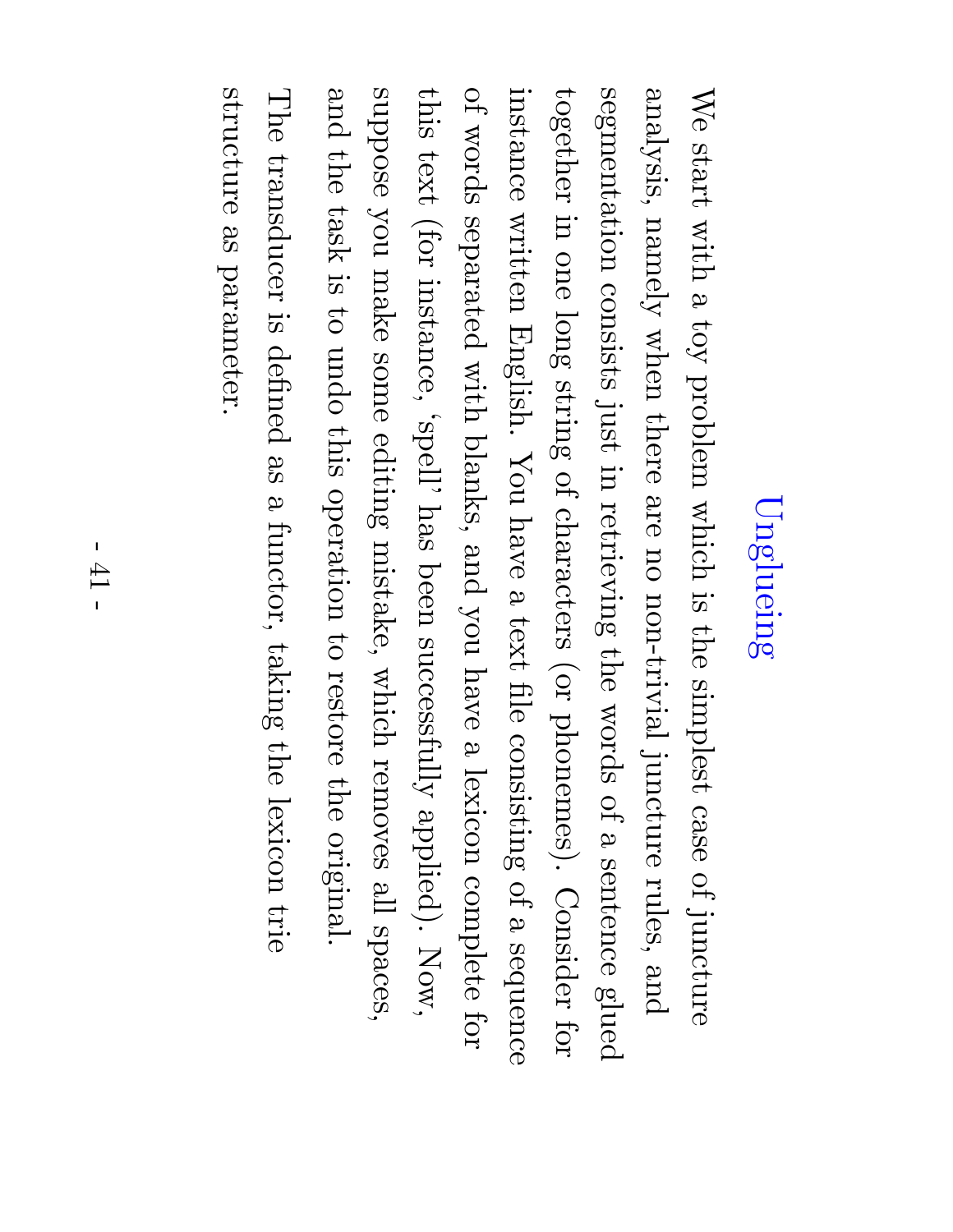## Unglue

module Unglue (Lexicon: თ<br>აქ<br>თ value lexicon : Trie.trie; end)  $\mathbf{u}$ struct struct

type input  $\mathbf{I}$ Word.word  $\widehat{*}$ input sentence ည<br>က  $\boldsymbol{\mathsf{\omega}}$ word  $\stackrel{*}{\smile}$ and output  $\mathbf{I}$ list<br>1<br>1 Word.word;  $\widehat{*}$ output u.<br>H sequence O<br>H words  $\overset{\textstyle{*}}{\smile}$ 

type backtrack  $\mathbf{I}$ (input  $\ast$ output) and<br>P resumption  $\mathbf{I}$ list<br>15<br>1 backtrack;  $\widehat{*}$ coroutine resumptions  $\overset{\textstyle{*}}{\smile}$ 

exception Finished; exception Finished;

 $\mathbb{N}_\Theta$ define our unglueing reactive engine e<br>S  $\omega$ recursive process which navigates  $\operatorname{directly}$ on the<br>P (flexed) lexicon trie  $\left( \mathrm{typically}\right)$ the compressed trie resulting from the Dag module considered above).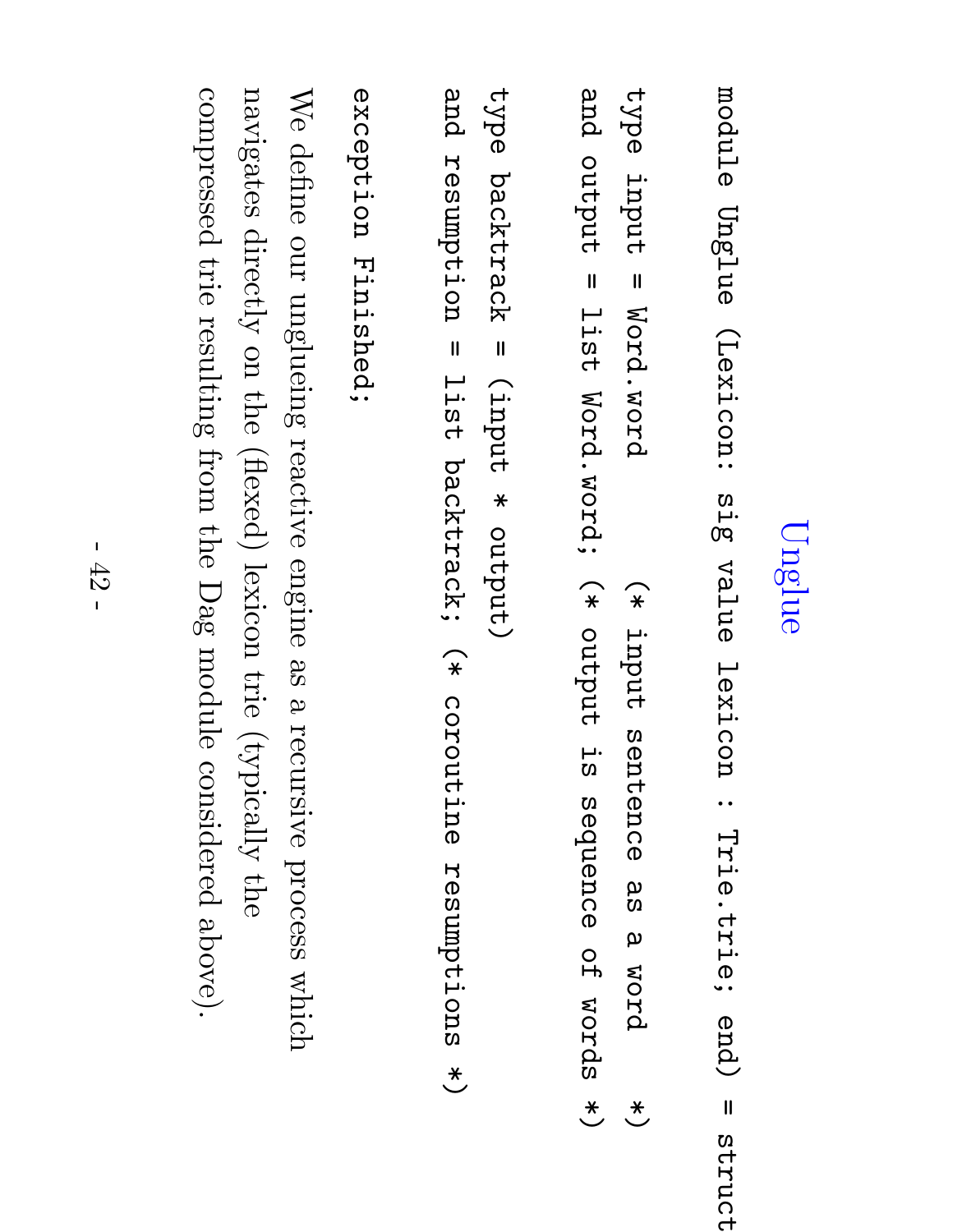### The reactive engine

The reactive engine takes e<br>S arguments the (remaining) input, the<br>P  $\rm (patrially)$ constructed) list of words returned e<br>S output,  $\omega$ backtrack stack whose items are<br>P  $(input,$ output) pairs, the  ${\rm pachh}$ occ in the state  ${\rm d}$ era ${\rm g}$ stacking (the reverse of) the current common prefix  $\Xi$ the candidate words, and  ${\rm final}_Y$ the current trie node e<br>S its current state.  $\rm W_{He1}$ the<br>P state  $\mathbb{R}.$ accepting,  $\mathop{\otimes}\limits^{\mathop{\mathbb{C}}\limits_{\mathop{\mathbb{C}}\limits^{}}\limits_{}}$ push it. on the backtrack  $\operatorname{stack},$ because  $\mathop{\otimes}\limits^{\mathop{\mathbb{C}}\limits_{\mathop{\mathbb{C}}\limits^{}}\limits_{\mathop{\mathbb{C}}\limits^{}}\mathop{\mathbb{C}}\limits^{}}$ want  $\Xi$ favor possible longer words, and so  $\mathop{\otimes}\limits^{\mathop{\mathbb{S}}\nolimits}$ continue reading the<br>P input until either  $\mathop{\otimes}\limits^{\mathop{\mathsf{CS}}\nolimits}$ exhaust the input,  $\rm{S}$ the next input character  $\Xi.$ inconsistent with the lexicon data.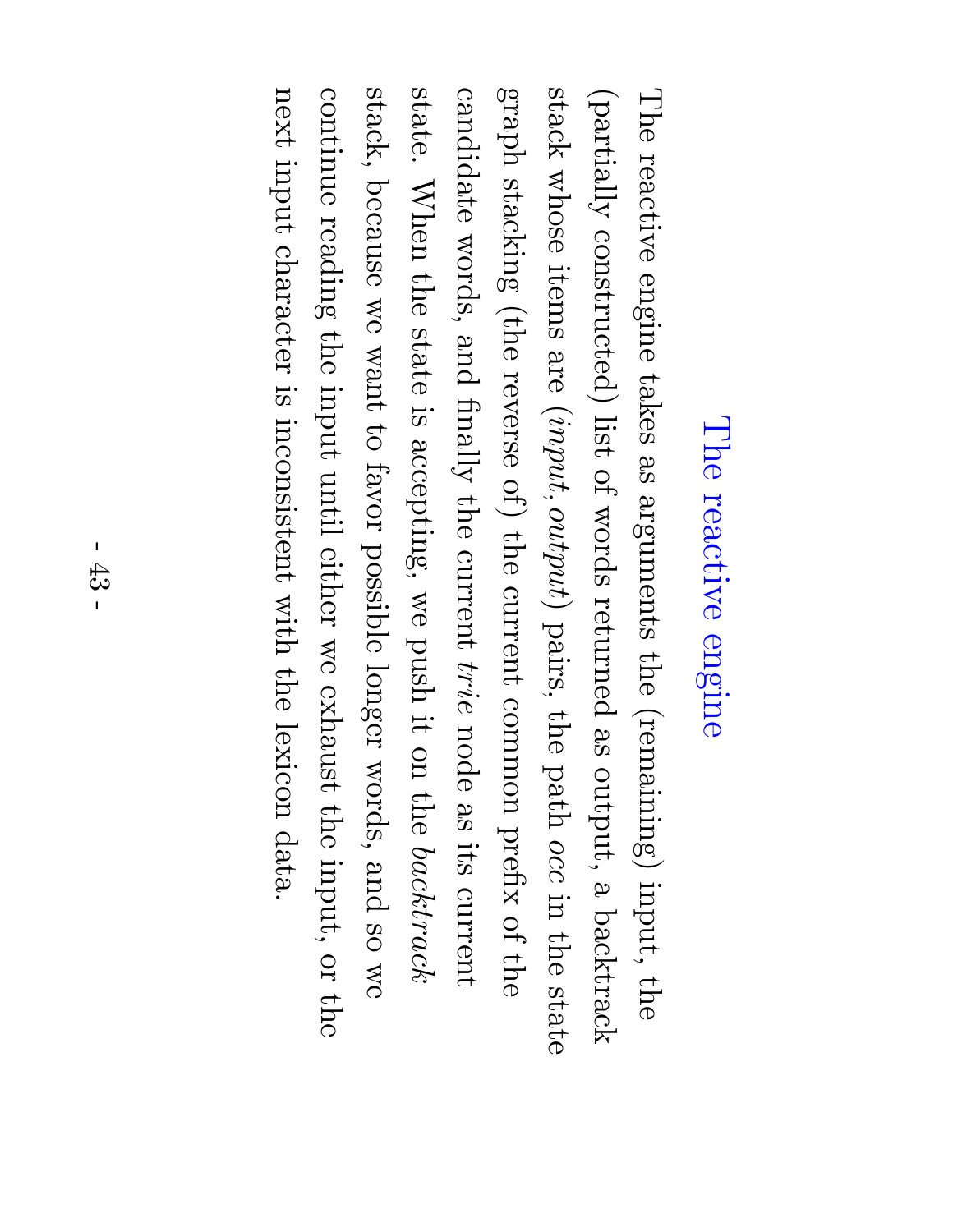The reactive engine code value R<br>Dec react input output back<br>M occ  $\mathbf{I}$ fun  $\Box$ Trie(b,forest) l<br>V 口.<br>H  $\bm{\sigma}$ then ロ<br>この pushout  $\mathbf{I}$ [occ::output] u<br>H 口.<br>H input=[] then (pushout,back)  $\widehat{*}$ solution found  $\overset{\textstyle{*}}{\smile}$ e<br>Da<br>D ロ<br>ロ<br>イ pushback  $\mathbf{I}$  $[\mathtt{z},\mathtt{index},\mathtt{p}$ ushout):: $\mathtt{p}$ u.<br>D continue continue pushback e<br>Da<br>D continue back where continue cont  $\mathbf{I}$ match input with  $\Box$  $\Box$ l<br>V backtrack cont | [letter ..<br>.. rest] l<br>V try ロ<br>この next\_state  $\mathbf{I}$ List.assoc letter forest ur. react rest<br>19 output cont [letter::occ] next\_state with  $\Box$ Not\_found l<br>V backtrack cont ا سا ا سا ا سا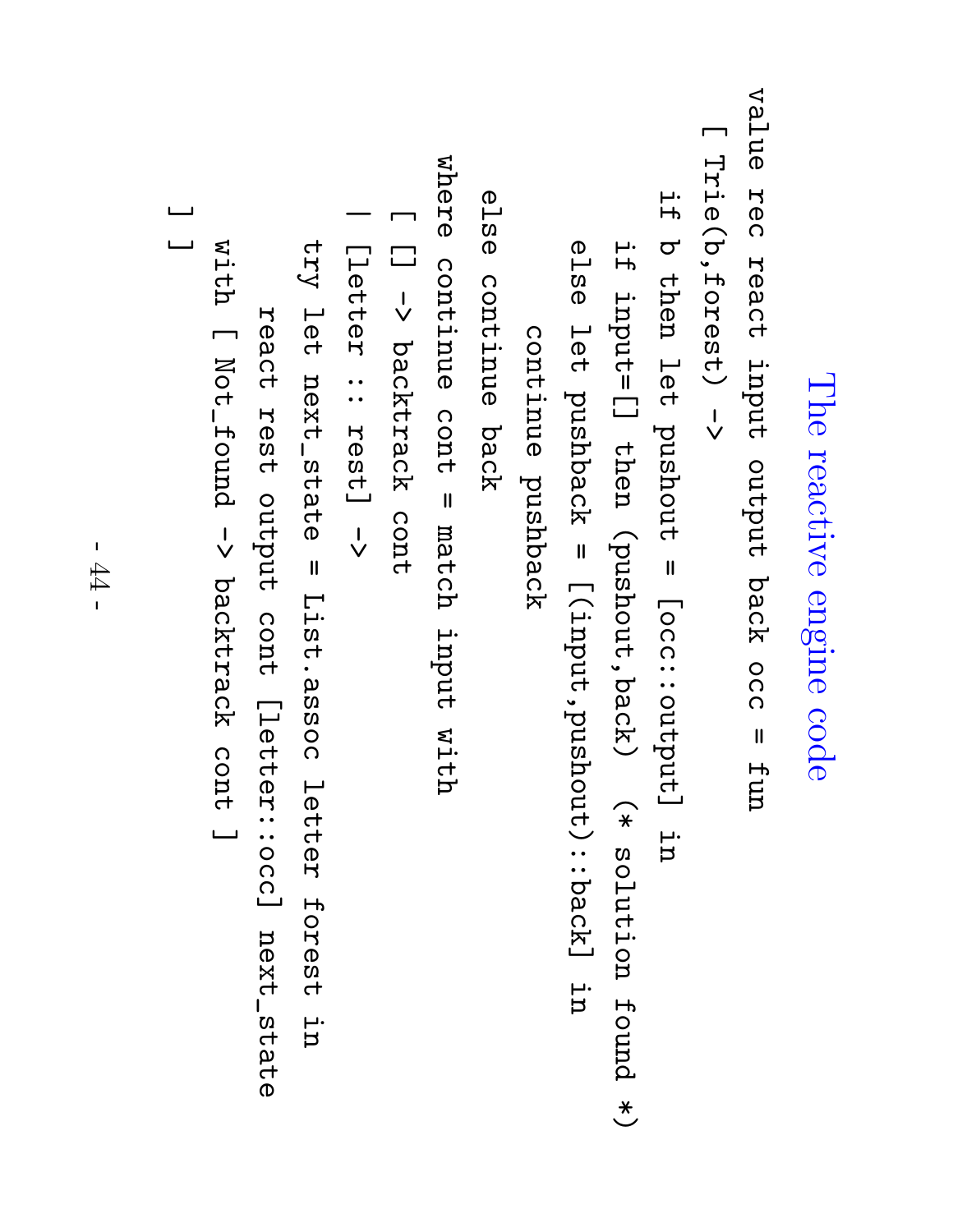#### Backtrack Backtrack

and backtrack  $\mathbf{I}$ fun

- $\Box$  $\Box$ l<br>V raise Finished
- [(input,output)::back] [(input, output): : back] ->

 $\overline{\phantom{0}}$ 

react input output back  $\Box$ Lexicon.lexicon

يــا<br>• •

Now, unglueing  $\mathbf \varphi$ sentence  $\Xi.$ just calling the reactive engine from the appropriate appropriate initial backtrack situation. backtrack situation.

value unglue sentence  $\mathbf{I}$ backtrack [(sentence,[])];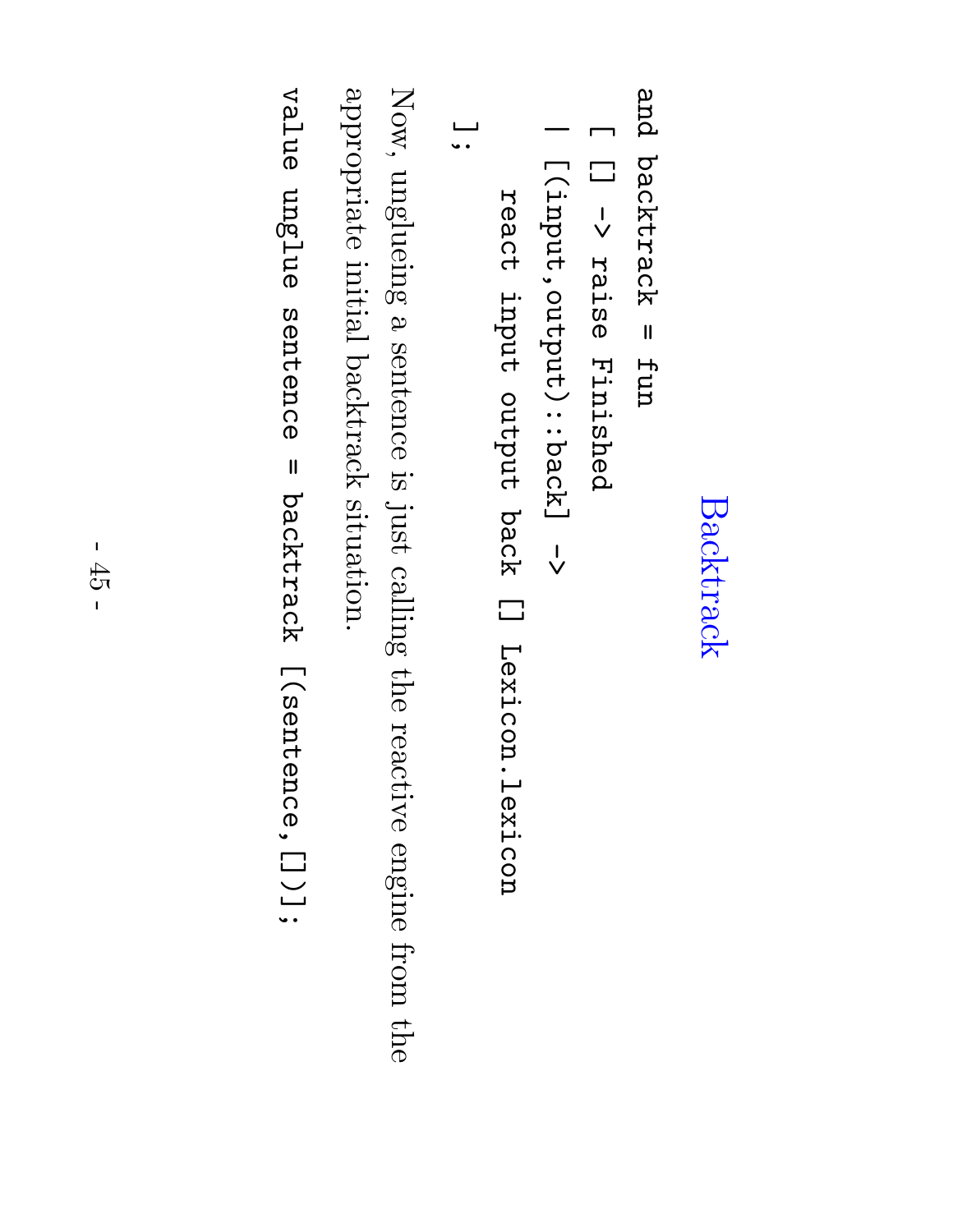# Solving Buridan's paradox

Non-deterministic programming  $\Xi.$ no big<br>B deal.  $\rm \chi hy$ should you surrender control  $\Xi$  $\boldsymbol{\omega}$ PROLOG blackbox  $\dot{\sim}$ 

The three golden rules of non-deterministic programming:

- Identify well your search state space
- $\bullet$ Represent states e<br>S non-mutable data
- $\bullet$ Prove termination termination

The last point  $\Xi.$ essential for understanding the  $\alpha$ pranularity and enforcing completeness completeness.

Remark. Multiset ordering  $\Xi.$ an<br>D elegant method for proving termination of non-deterministic programs,  $\operatorname{indegree}$ of the sequential strategy of the generation of the solutions.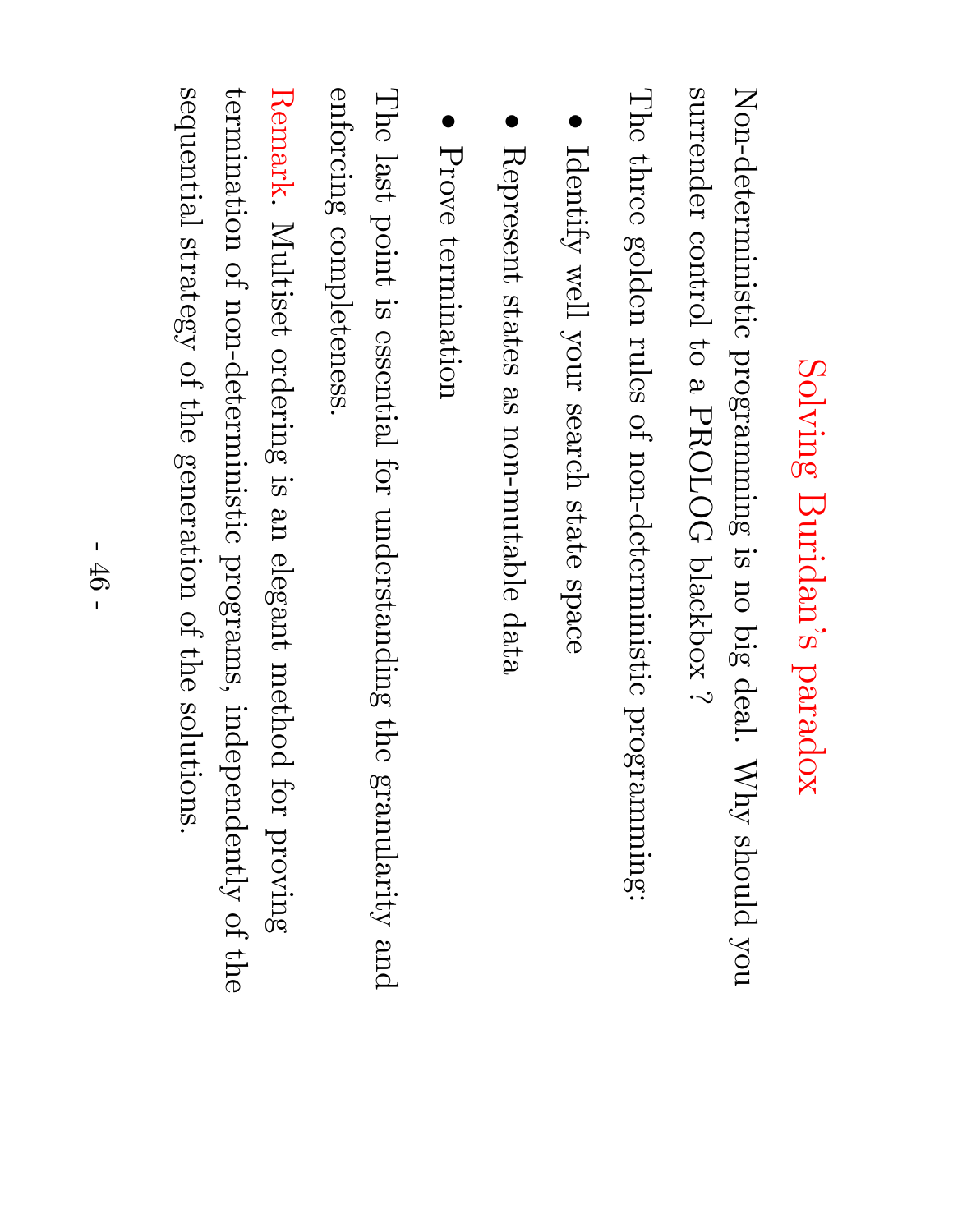## More on state space considerations

This non-deterministic process (recognizing L∗ $\smile$ uses the same state space es<br>S the<br>P lexicon/trie (recognizing L).

This corresponds  $\Xi$ the fact  $\mathrm{that}$ an<br>D automaton for L∗  $\Lambda$ e $\rm{u}$  $\operatorname*{g}\nolimits$ obtained from the automaton for L  $\mathrm{sq}$ inserting ∩ -moves from accepting nodes  $\Xi$ the initial node. But such transitions  $\Lambda$ e $\rm{u}$  $\operatorname*{g}\nolimits$ kept completely implicit. All you have  $\Xi$ do  $\Xi.$  $\Xi$ manage the necessary non-determinism (continuing in L which  $\Xi.$ not in general a prefix language (i.e.  $\Xi$ :  $\Lambda$ e $\rm{uu}$ happen  $\thinspace \mathrm{that}$  $100\mathrm{d}$  $\mathcal{C}% _{M_{1},M_{2}}^{\alpha,\beta}$ and  $\mathcal{C}% _{0}^{(n)}:=\mathcal{C}_{0}^{(n)}$ ·  $\mathbf c$ are in  $\bigcap$ versus  $\mathrm{iterating})$ in the backtrack  $\operatorname{stack},$ but you p<br>O not have  $\Xi^+$ modify သ $\frac{\infty}{2}$ e<br>I the state space data structure.  $\bm{\mathsf{\Pi}}$  $\Xi.$ just  $\boldsymbol{\omega}$ shift in point of view concerning this data.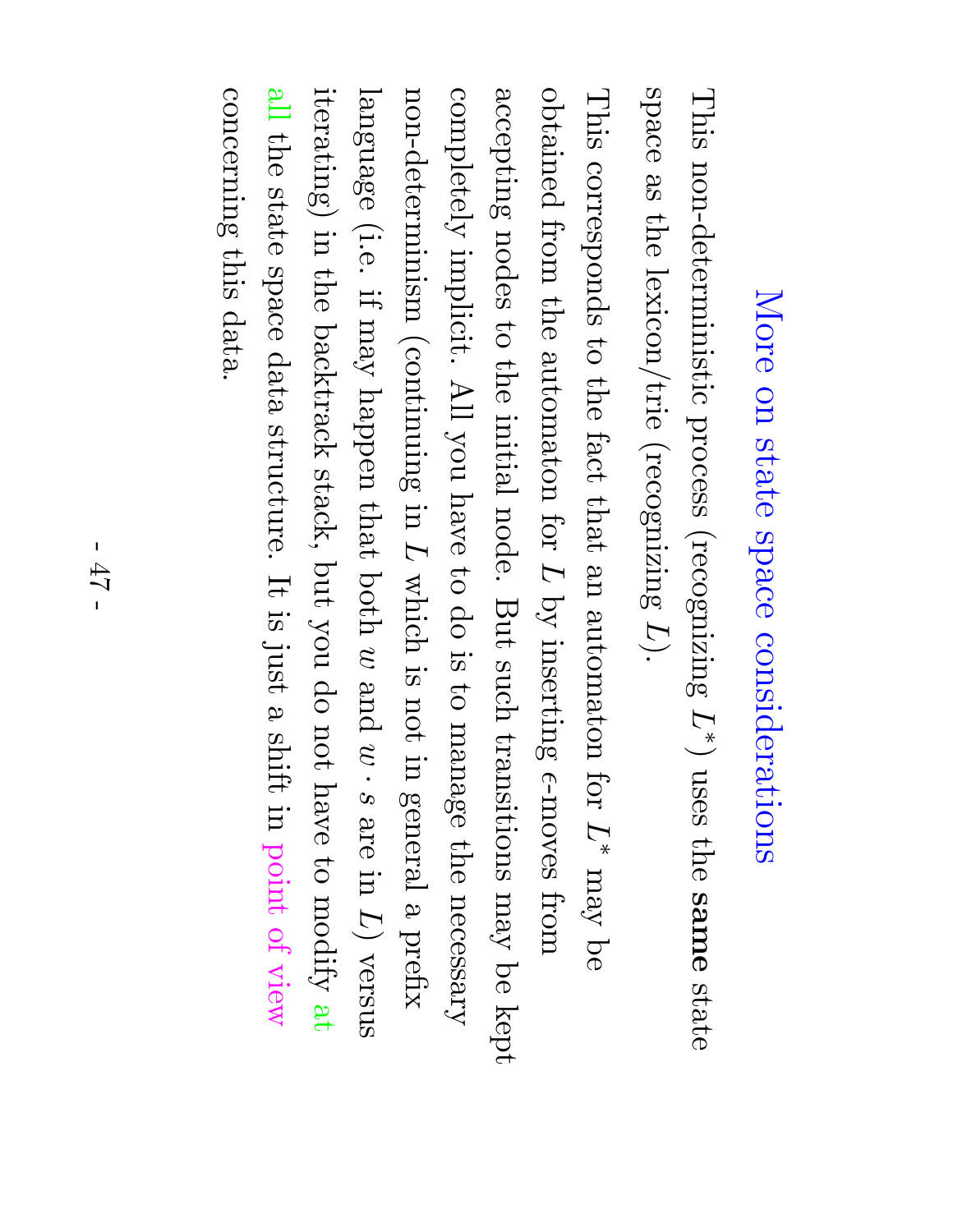### Still more on state space considerations

Remember  $\thinspace \mathrm{that}$ dagified tries define the minimal automaton of  $\omega$ finite language L.

But  $\Xi$ :  $\Xi.$ not the case that this automaton, completed with ∩ transitions,  $\Xi.$ minimal for L∗. Consider for instance L  $\overline{\phantom{a}}$  $\overline{\phantom{a}}$  $a,$  $a a$ ب<br>.

However, note  $\thinspace \mathrm{that}$  $\mathop{\otimes}\limits^{\mathop{\mathsf{M}}\nolimits}$ are using  $\Xi$ : e<br>So  $\mathbf \varphi$ transducer computing justifications for a word in L∗  $\Xi^+$  $\operatorname*{g}\nolimits$ a concatenation of precise words of L, and the minimal automaton does not keep  $\epsilon$ nough information for that: distinct segmentations of a sentence  $_{\rm {max}}$ a<br>B separated.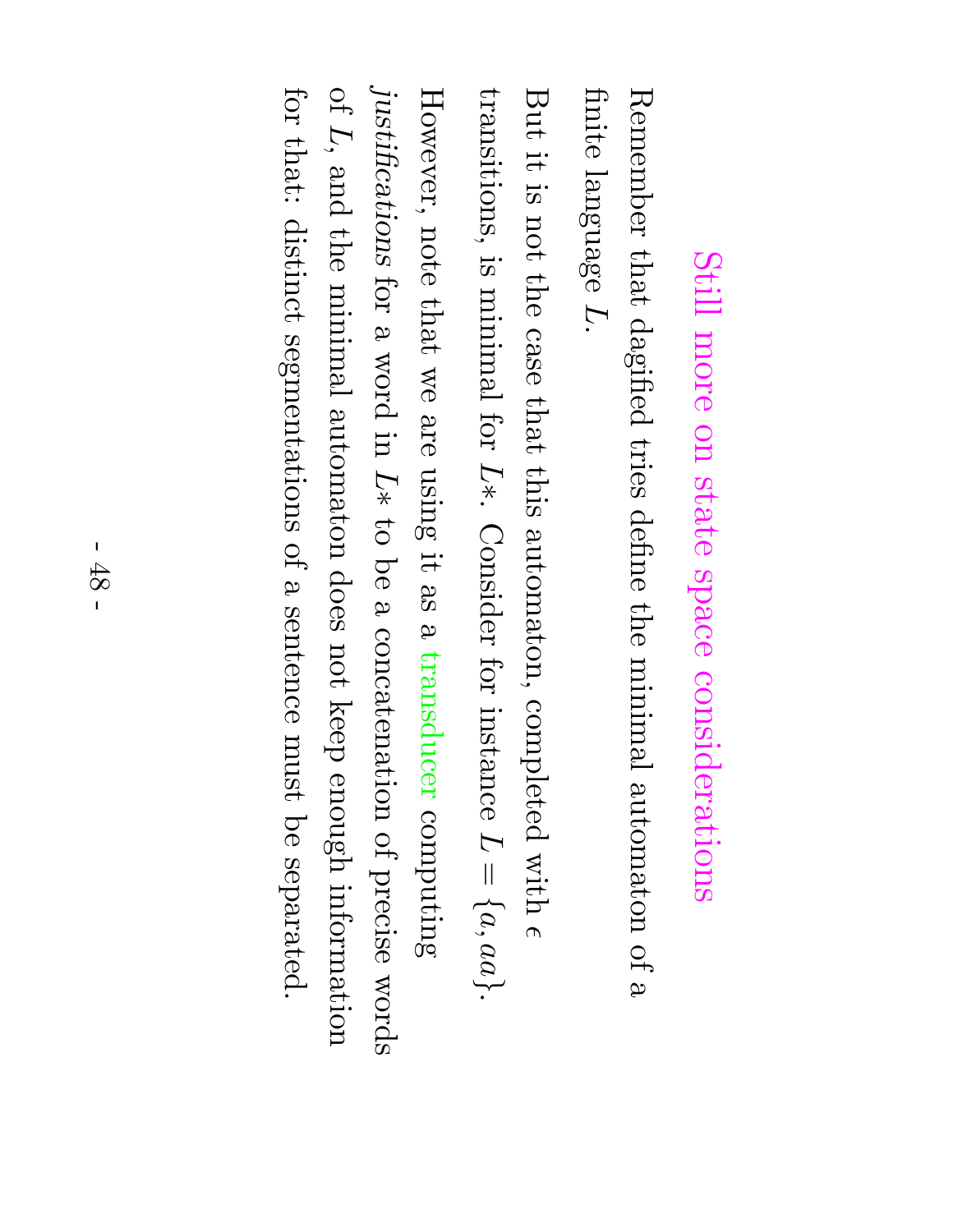#### **Childtalk** Childtalk

module Childtalk  $\mathbf{I}$ struct value lexicon  $\mathbf{I}$ Lexicon.make\_lex ["boudin";"caca";"pipi"]; end;

module Childish  $\mathbf{I}$ Unglue(Childtalk);

ロ<br>この ( sol, , \_)  $\mathbf{I}$ Childish.unglue (Word.encode "pipicacaboudin") n.<br>E Childish.print\_out sol;

We recover e<br>S expected: pipi caca boudin.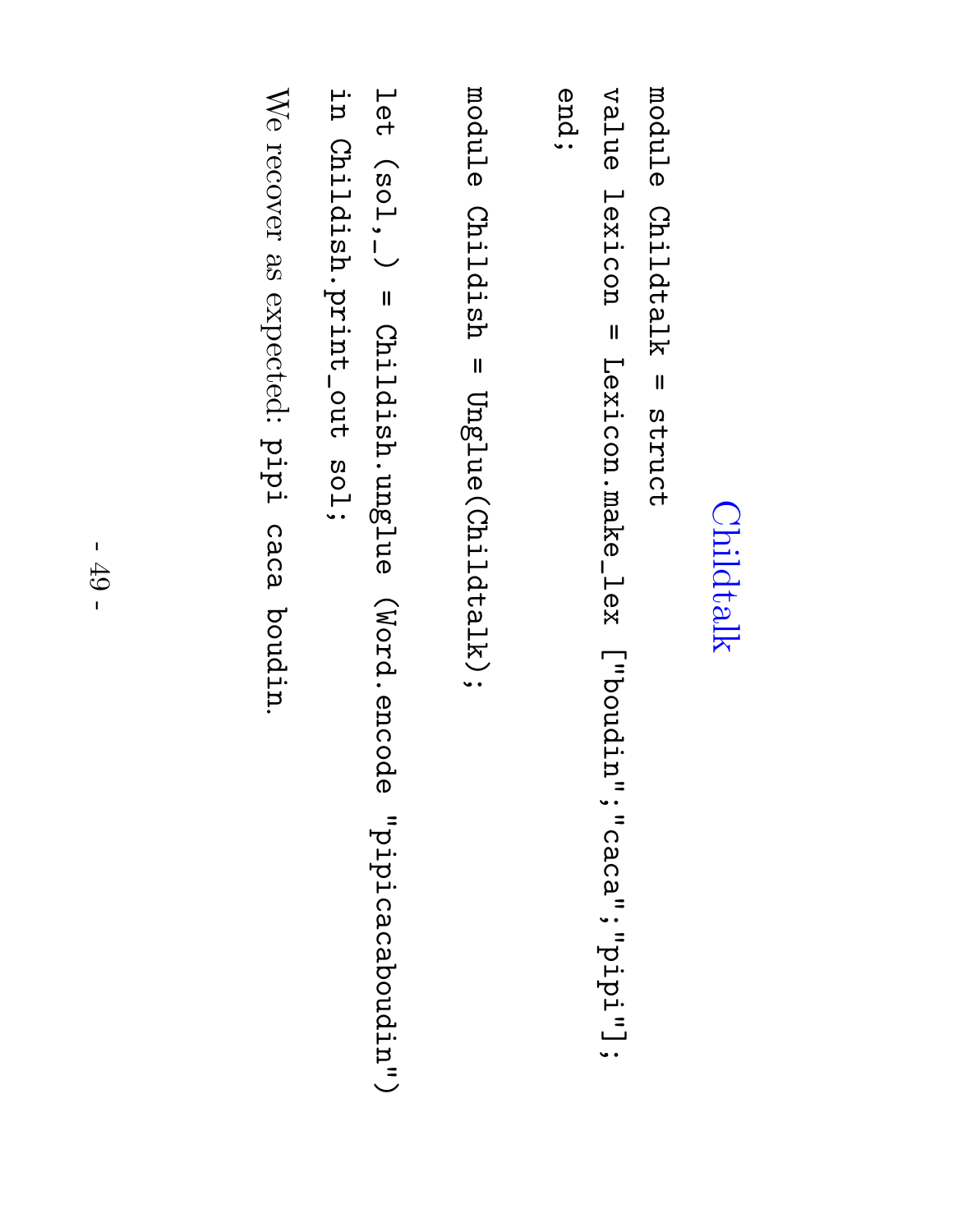# Generating Generating several solutions solutions

We resume a resumption with

resume : (resumption l<br>V int.<br>1 l<br>V resumption).

value resume cont  $\rm\Xi$  $\mathbf{I}$ 

ロ<br>この (output,resumption)  $\mathbf{I}$ backtrack cont p.<br>P

p<br>O  $\overline{\phantom{a}}$ print\_string こ<br>ロ Solution .<br>.. print\_int n

; print\_string  $\equiv$ :\n"; print\_out output

; resumption resumption };

value unglue\_all sentence unglue\_all sentence  $\mathbf{I}$ restore [(sentence, [])] restore  $[\,(\,$  Sentence,  $[\,]\,)$ ]  $\overline{1}$ 

where R<br>Dec restore cont  $\rm\Xi$  $\mathbf{u}$ 

 $\Lambda$ ב $\Lambda$ ロ<br>この resumption  $\mathbf{I}$ resume cont  $\rm\Xi$ 

u<br>H restore resumption  $(1+1)$ 

with  $\Box$ Finished l<br>V

口.<br>H n=1 then print\_string  $\equiv$ Z<br>O solution found\n" e<br>Da<br>D  $\bigcirc$ |<br>|<br>|•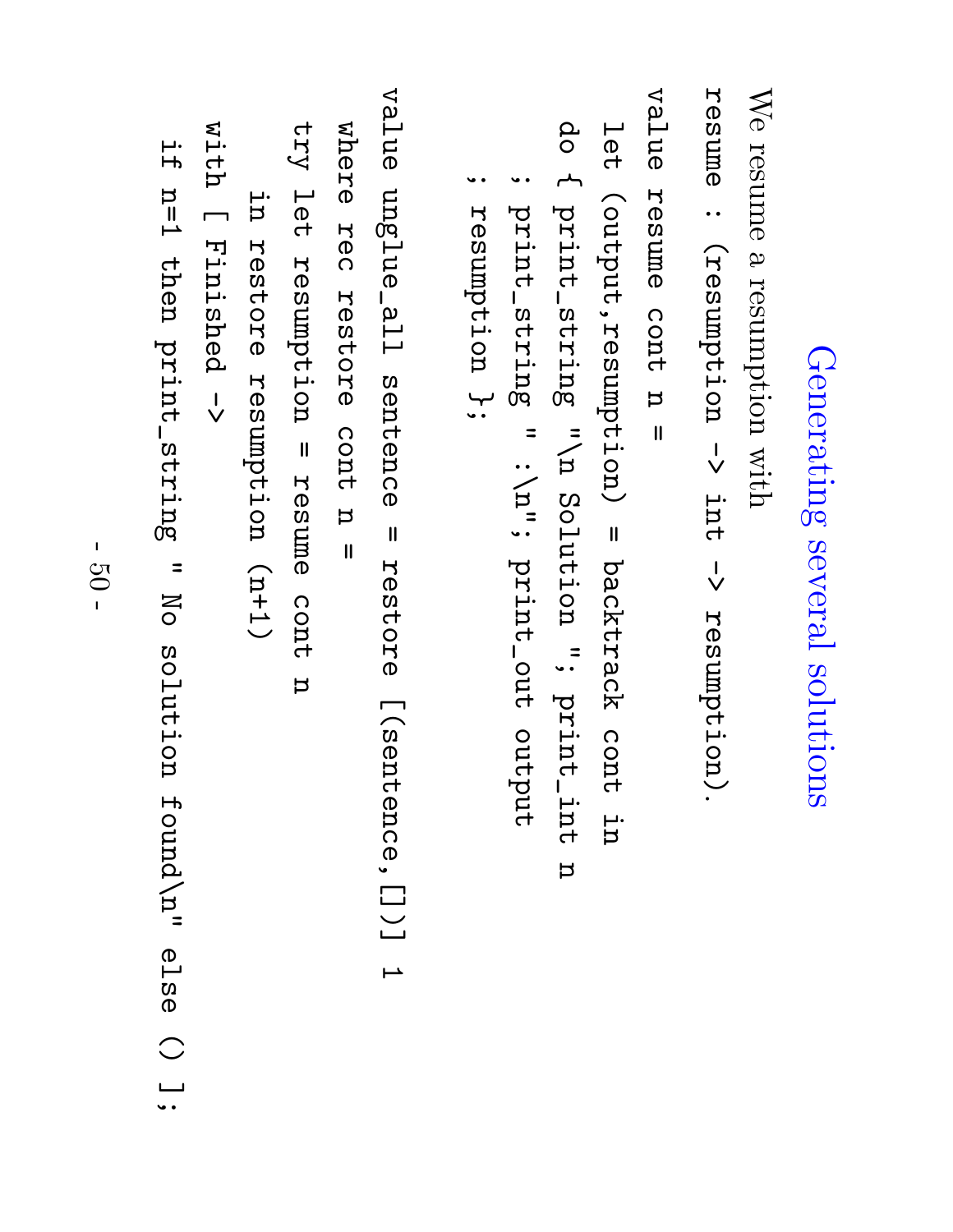### Solving  $\boldsymbol{\mathsf{\Omega}}$ charade

```
module Short = annct
 struct
```

```
value lexicon \mathbf{I}Lexicon.make_lex
 ["able"; "am"; "amiable"; "get"; "her"; =<br>.பு<br>. .
 "<br>to";
```
"together"];

end;

```
module
   Charade \mathbf{I}Unglue(Short);
```
Charade.unglue\_all (Word.encode Charade.unglue\_all (Word.encode "amiabletogether"); "amiabletogether");

```
Solution \overline{\phantom{0}}: amiable together
                      Solution \overline{\mathcal{C}}: amiable ರ<br>೧
                   po<br>Po
                      her
   Solution Solution 3
 : e<br>B
   Ē.
   a<br>D<br>D
together
```
Solution 4 noiution 4

:

م<br>آ

Ē.

a<br>D<br>D

ರ<br>೧

po<br>A<br>T

her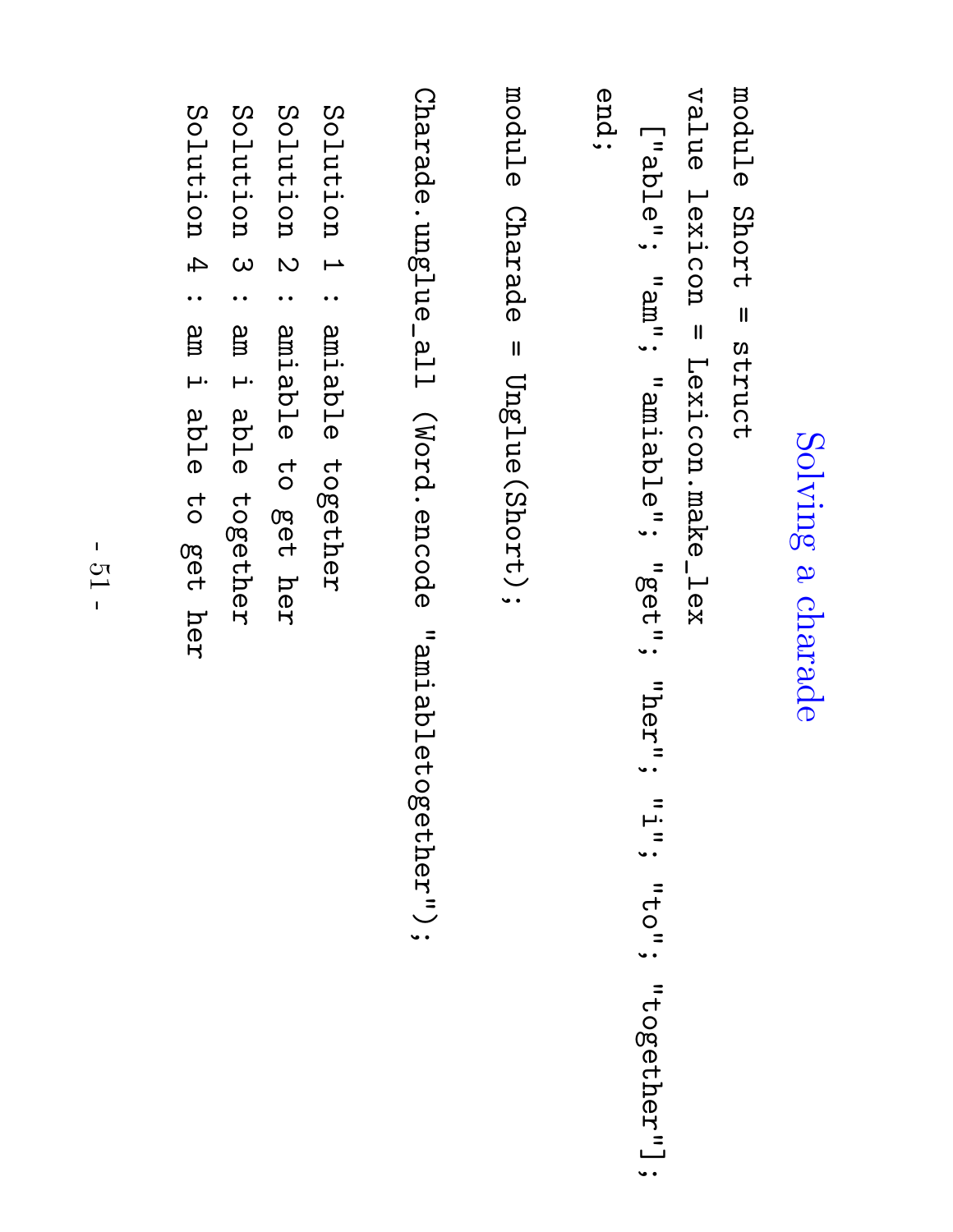## $\operatorname{Jundeture}$ euphony and its discretization

When successive words are uttered, the minimization of the energy necessary  $\Xi$ reconfigurate the vocal organs ည $\frac{\infty}{2}$ the juncture of the words provoques a euphony transformation, discretized ည $\frac{\bf p} {\bf p}$ the level of phonemes  $\mathcal{\overset{\sim}{Q}}$  $\boldsymbol{\mathsf{\Omega}}$ contextual rewrite rule of the form:

$$
x]u|v \rightarrow w
$$

[

This juncture euphony, or external sandhi,  $\Xi.$  $\operatorname{argmin}$ recorded in sanskrit in.<br>I the written rendering of the<br>P sentence. The first linguistic processing  $\Xi.$ therefore segmentation, which generalises unglueing into sandhi analysis.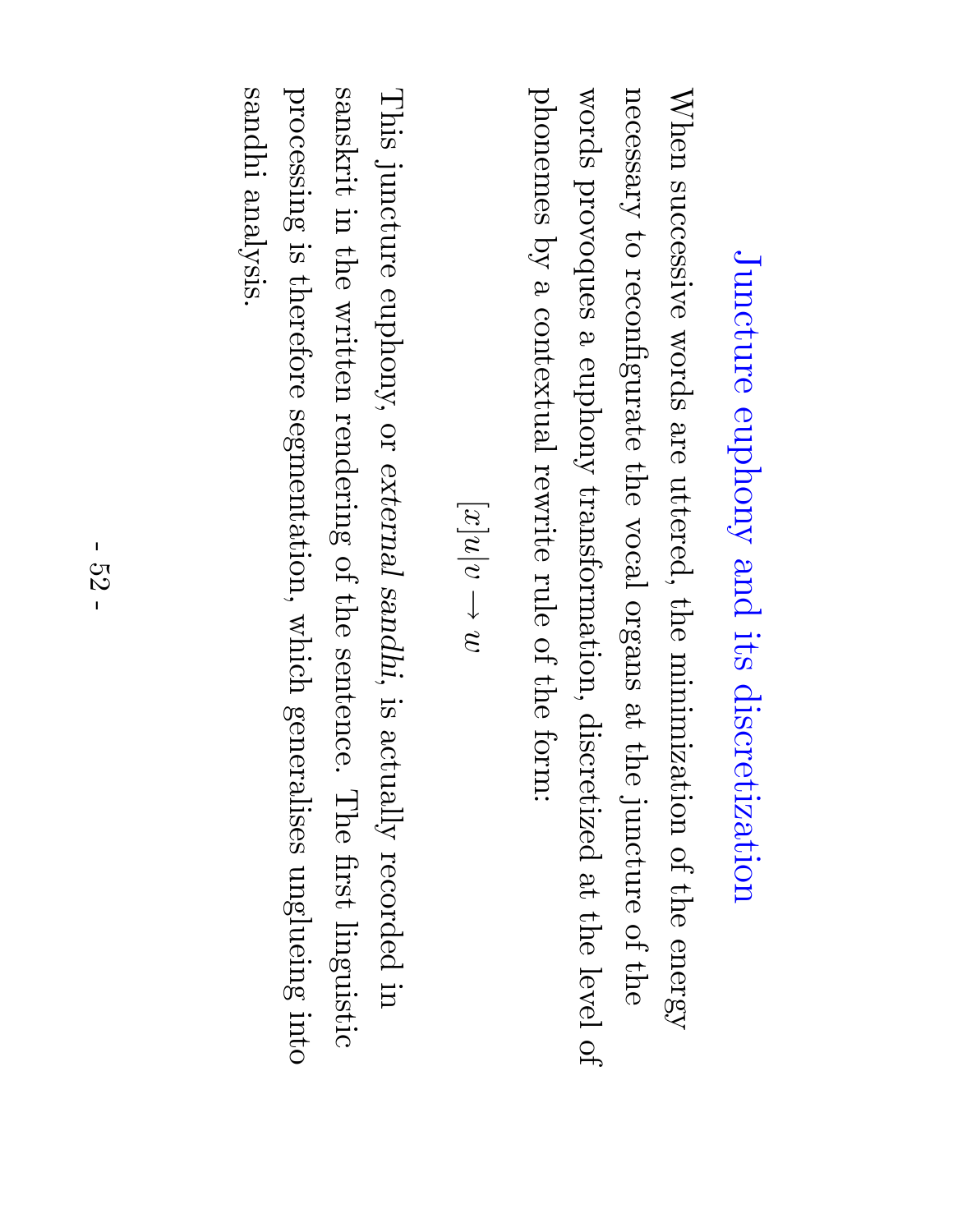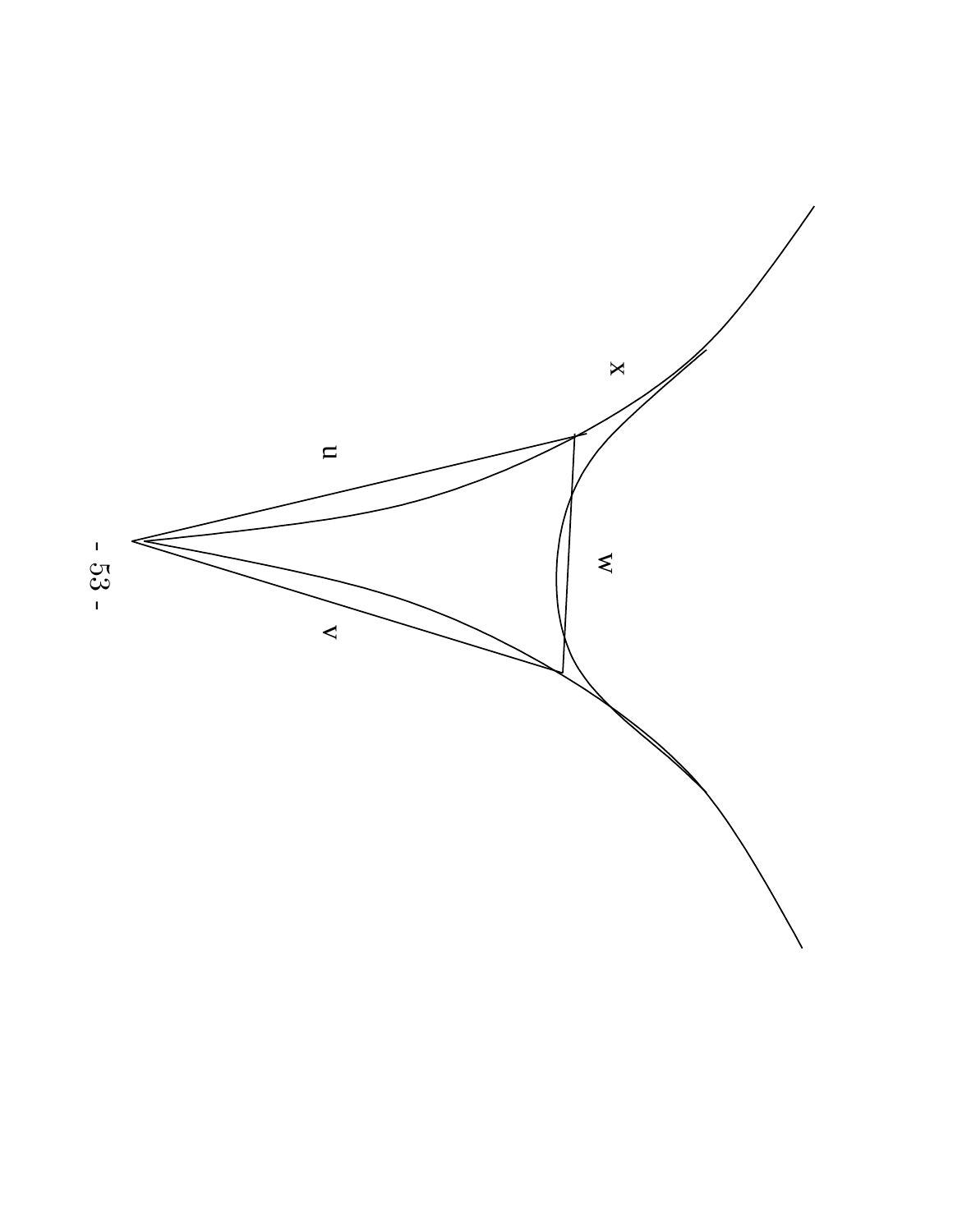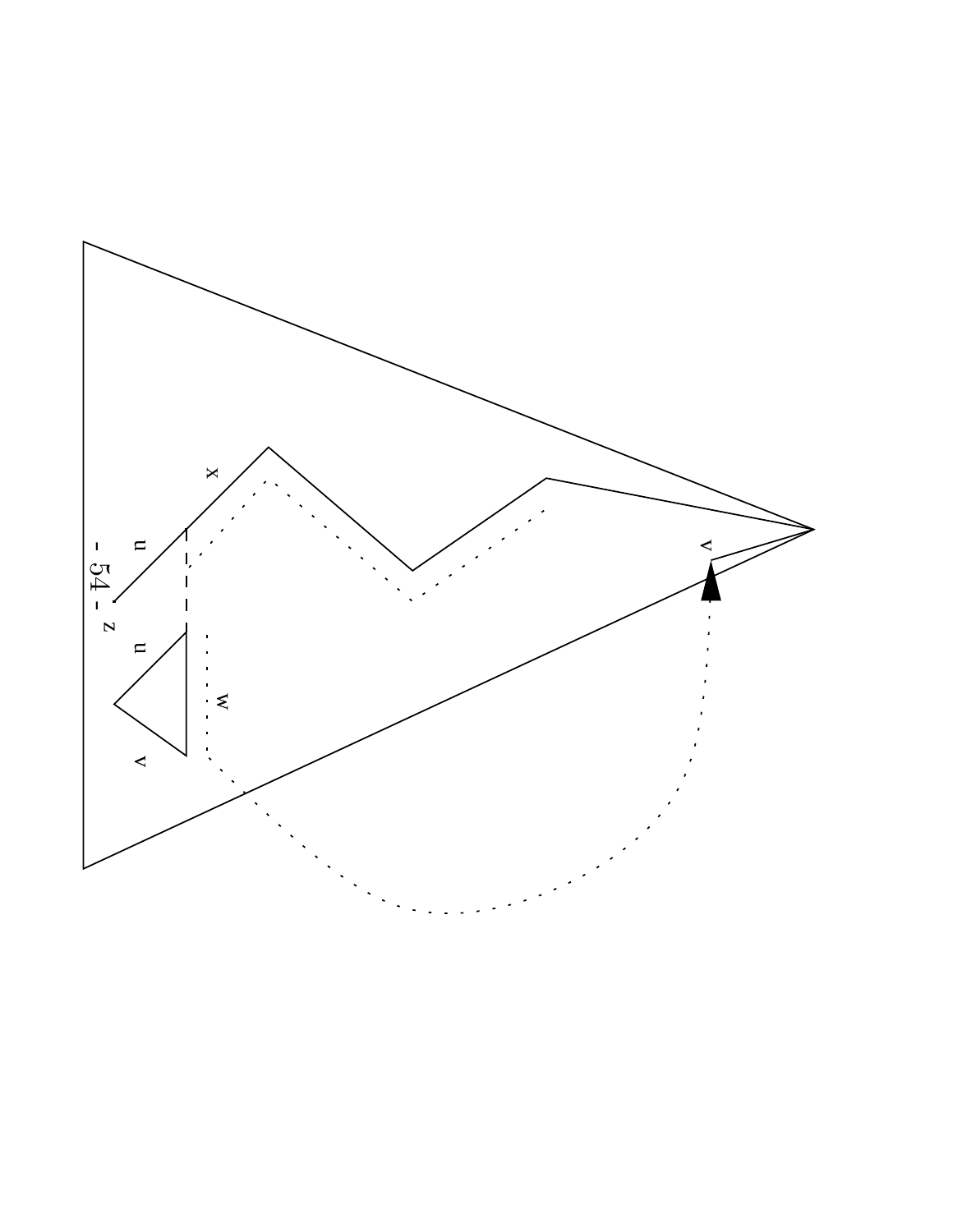### Auto

type lexicon  $\mathbf{I}$ e<br>Frie and rule  $\mathbf{\mathsf{I}}$ (word  $\ast$ word  $\ast$ word);

The rule triple (rev u,  $\prec$  $\mathcal{\mathcal{\mathcal{\mathcal{L}}}}%$ represents the string rewrite  $\frac{n}{\alpha}$  $\downarrow$  $\mathcal{C}$ Now for the<br>P transducer state space:

type auto  $\mathbf{I}$  $\Box$ State O<br>H (bool  $\ast$ deter  $\ast$ choices) ا سا and<br>P deter  $\mathbf{I}$ list<br>15<br>1 (letter  $\ast$ auto) and<br>P choices  $\mathbf{I}$ list<br>1<br>1 rule;

module Auto  $\mathbf{I}$ Share (struct type domain=auto;

value size=hash\_max; end);

We assume linear  $_{\rm hash}$ functions  $_{\rm hash0,}$ hash1, hash.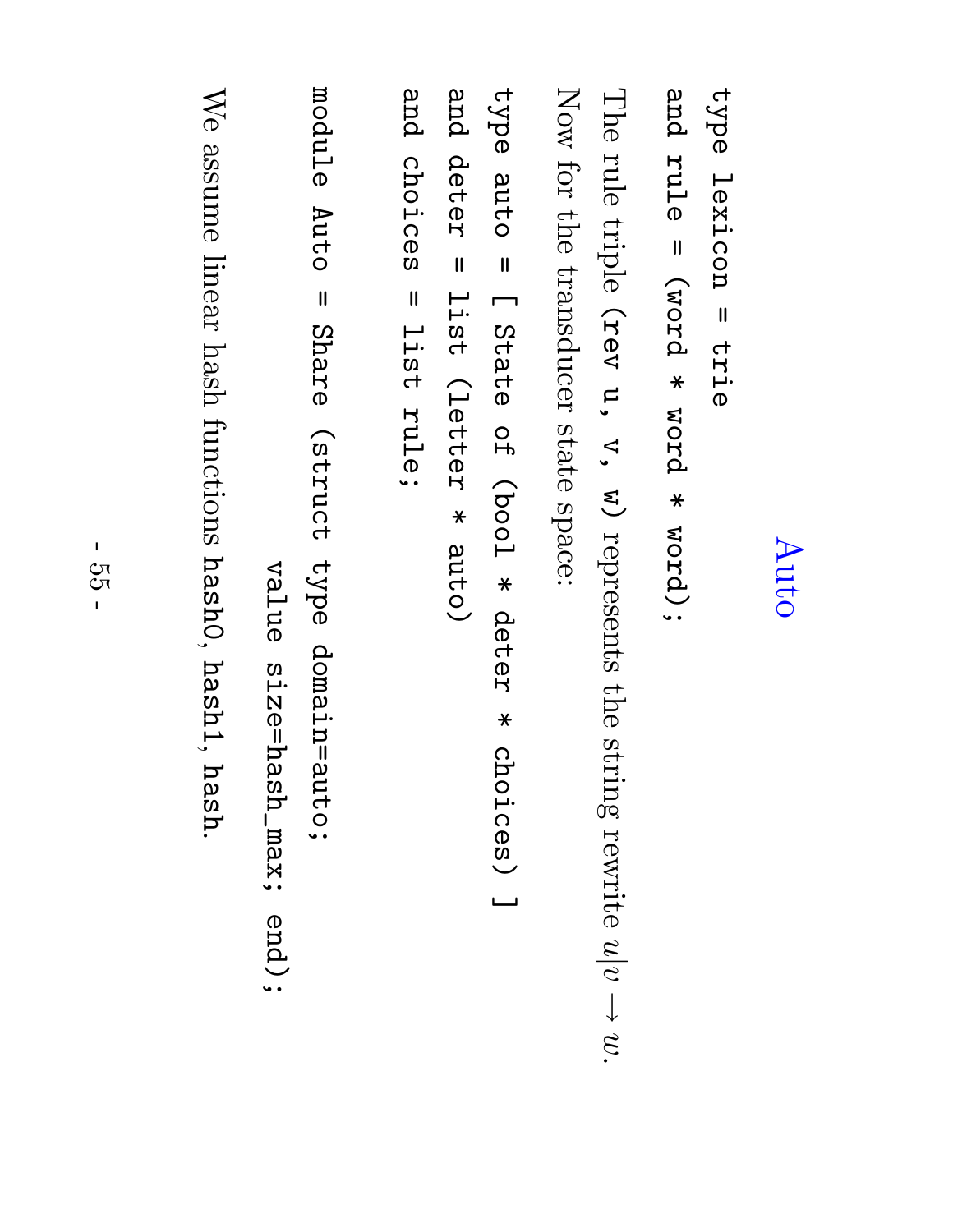Compiling the lexicon  $\mathsf{S}^{\mathsf{t}}$ <u>ဗ</u> minimal transducer

 $\widehat{*}$ build\_auto : word l<br>V lexicon l<br>V (auto  $\ast$ stack  $\ast$ int) \*) value R<br>Dec build\_auto ວ<br>ດ  $\mathbf{I}$ fun

 $\Box$ Trie(b,arcs) Trie(b, arcs) ->

ロ<br>この local\_stack  $\mathbf{I}$ 口.<br>H  $\mathbf{\overline{C}}$ then get\_sandhi ဝ<br>ဂ e<br>Da<br>O  $\Box$ p.<br>D ロ<br>この  $\mathsf{H}$ (deter,stack,span)  $(n,t)$ =

ロ<br>この current  $\mathbf{I}$ [n::occ]  $\widehat{*}$ current occurrence  $\overset{\textstyle{*}}{\smile}$ i<br>P ロ<br>この (auto,st,k)  $\mathbf{I}$ build\_auto current ct

p.<br>P ([(n,auto)::deter],merge の<br>イ stack,hash1  $\rm\Xi$ k span) in ロ<br>この (deter,stack,span)  $\mathbf{I}$ fold\_left  $\mathsf{H}$  $($  []  $,$  []  $)$  hash $($ arcs i<br>H ロ<br>ロ<br>ワ  $(h,1)$  $\mathbf{I}$ match stack with

 $\Box$ l<br>V ([],[])  $\overline{\phantom{0}}$ [h::l] l<br>V  $(\mathtt{h},\mathtt{l})$ ]

in let key  $\mathbf{I}$ hash  $\bm{\sigma}$ span h

in let ທ  $\mathbf{I}$ Auto.share (State(b,deter,h)) key

u<br>H (s,merge local\_stack  $1$ ,key) ب<br>. .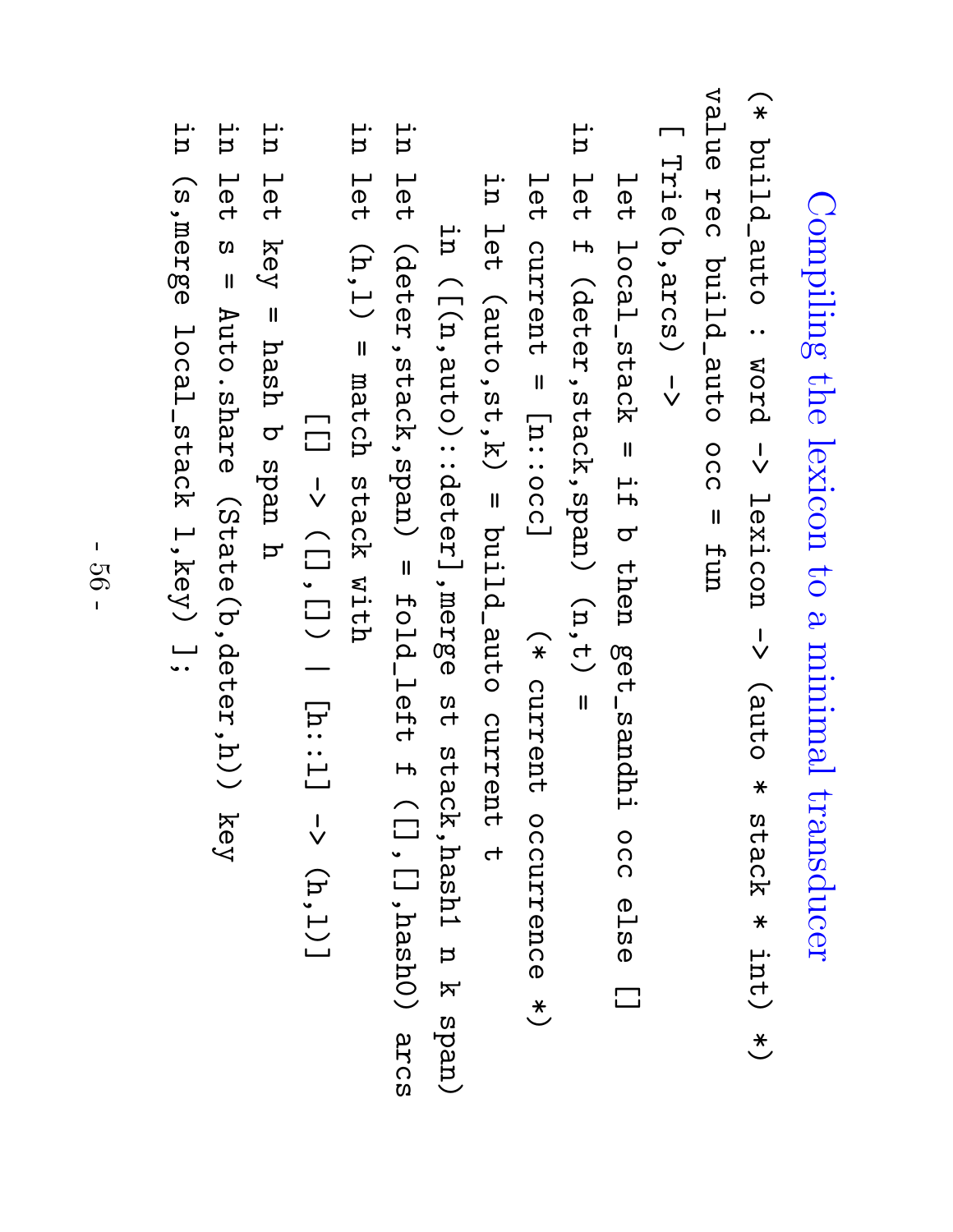# Segmenting Transducer Segmenting Transducer Data Structures Structures

```
type transition
      transition \overline{\mathbf{u}}
```

```
\BoxEuphony O<br>ዙ
                                    rule \widehat{*}(rev u,v,w)თ<br>H
                                   u|v l<br>V
                                    w \overset{\textstyle{*}}{\smile}\overline{\phantom{0}}Id \widehat{*}identity O<br>R
                  no sandhi \overset{*}{\smile}اسسا
```
and output  $\mathbf{I}$ list<br>1<br>1 (word  $\ast$ transition);

```
type backtrack \mathbf{I}
```

```
\BoxNext O<br>H
(input \astoutput \astword \starchoices)
```

```
\overline{\phantom{0}}Init O<br>H
(input \astoutput)
```
اسسا

and resumption  $\mathbf{I}$ list<br>1<br>1 backtrack;  $\widehat{*}$ coroutine resumptions  $\overset{\textstyle{*}}{\smile}$ 

exception Finished; exception Finished;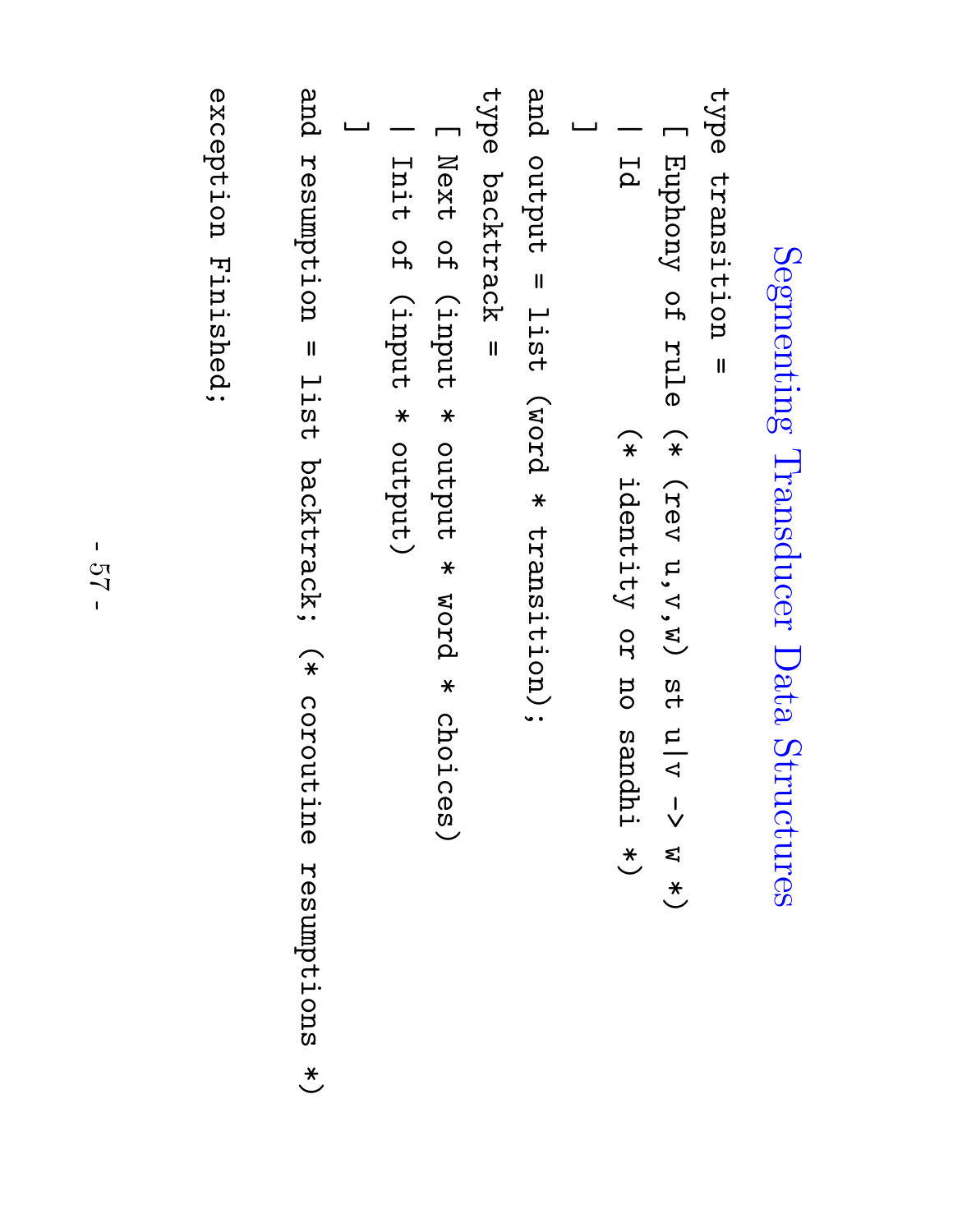Running the Segmenting Transducer value Rec react input output back occ  $\mathbf{I}$ fun  $\Box$ State(b,det,choices) l<br>V  $\widehat{*}$ ረ<br>ወ  $\zeta$ e<br>h<br>o deterministic space first  $\overset{\textstyle{*}}{\smile}$ ロ<br>この deter cont  $\mathbf{I}$ match input with  $\Box$  $\Box$ l<br>V backtrack cont | [letter ::<br>:: rest] l<br>V  $\Delta$ ロ<br>この next\_state  $\mathbf{I}$ List.assoc letter det i<br>E react rest output cont [letter::occ] next\_state with  $\Box$ Not\_found l<br>V backtrack cont ا سا ا سسا n.<br>E ロ<br>この nondets  $\mathbf{I}$ 口.<br>H choices=[] then back else [Next(input,output,oc).choices):iback]  $[\mathtt{Next}(\mathtt{input},\mathtt{out}(\mathtt{input},\mathtt{occ},\mathtt{choint},\mathtt{closek})$ u.<br>P 口.<br>H  $\bm{\sigma}$ then ロ<br>この out<br>4  $\mathbf{I}$ [(occ,Id)::output]  $\widehat{*}$ opt final sandhi

 $\overset{\textstyle{*}}{\smile}$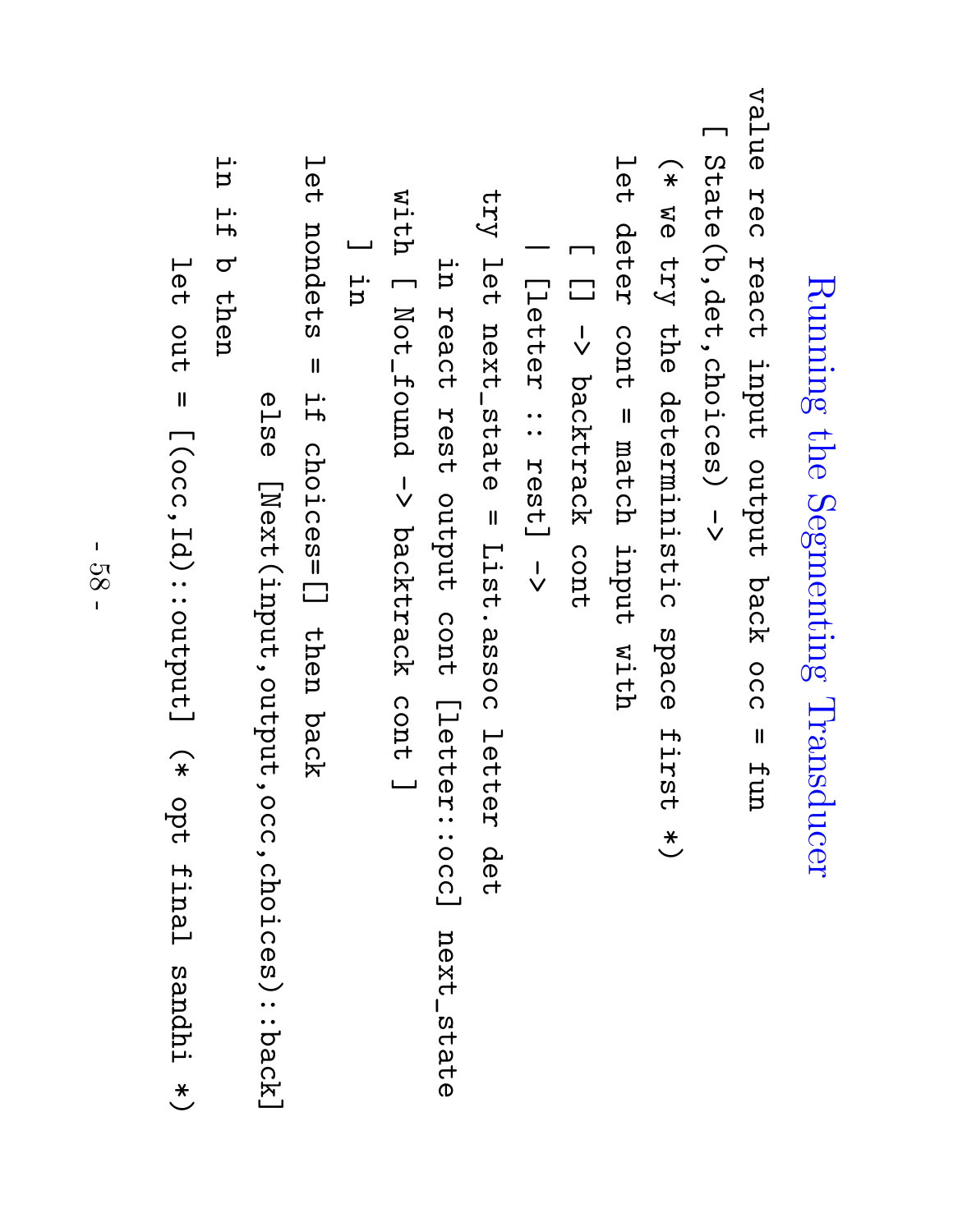e<br>Pa ロ<br>この alterns  $\mathbf{I}$  $\Box$ Init(input,out) ..<br>.. nondets اسسا  $\widehat{*}$ ፍ<br>ወ first  $\zeta$ e<br>he longest matching word  $\overset{\textstyle{*}}{\smile}$ u.<br>R deter alterns e<br>Da<br>D deter nondets اسسا and choose input output back occ  $\mathbf{I}$ fun  $\Box$  $\Box$ l<br>V backtrack back  $\overline{\phantom{0}}$  $\left[\,(\,{\rm u}\,, {\rm v}\,, {\rm v}\,, w)\,\right]$ ည<br>က rule)::others] l<br>V ロ<br>この alterns  $\mathbf{I}$  $\Box$ Next(input,output,occ,others) ::<br>:: back<br>M ] u.<br>P 口.<br>H prefix w input then ロ<br>この tape  $\mathbf{I}$ advance (length  $\mathcal{\vec{S}}$ input and<br>P out<br>4  $\mathbf{I}$ [(u @ occ,Euphony(rule))::output] n.<br>D 口.<br>H  $\mathbf{v}=[\ ]$  $\widehat{*}$ final sandhi  $\overset{\textstyle{*}}{\smile}$ then 口.<br>H tape=[] then (out,alterns) else backtrack alterns backtrack alterns

p.<br>P

口.<br>H

input=[]

then

(out,nondets)

 $\widehat{*}$ 

solution

 $\overset{\textstyle{*}}{\smile}$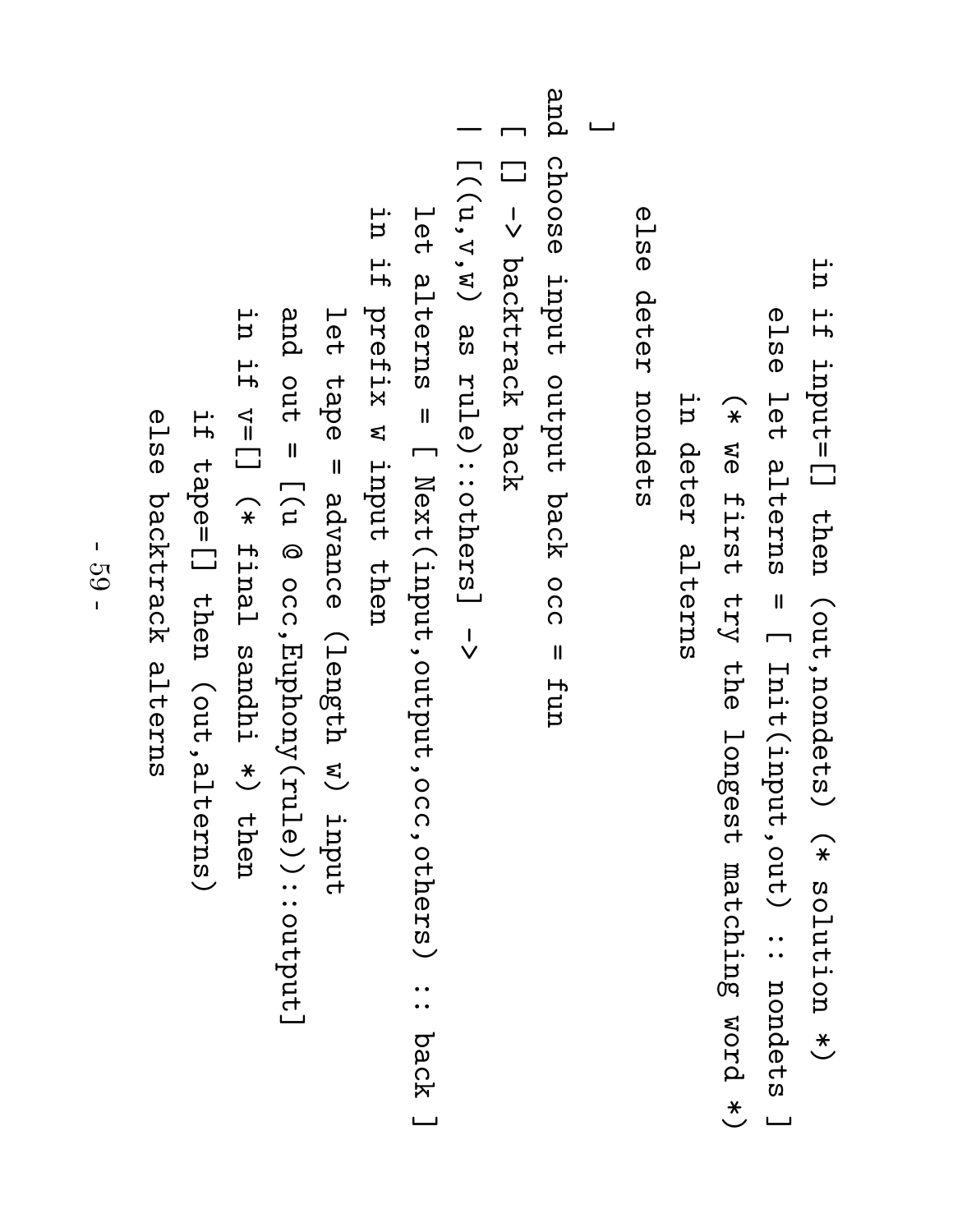i<br>P react tape out<br>4 alterns  $\prec$ else backtrack alterns backtrack alterns ا سا and backtrack  $\mathbf{I}$ fun  $\Box$  $\Box$ l<br>V raise Finished  $\overline{\phantom{0}}$ [resume::back] l<br>V match resume with  $\Box$ Next(input,output,occ,choices) l<br>V choose input output back occ choices  $\overline{\phantom{0}}$ Init(input,output) Init(input,output) -> react input output back  $\Box$ automaton ا سا ىــا<br>• •

e<br>Pa

ロ<br>この

next\_state

= access access

 $\prec$ 

next\_state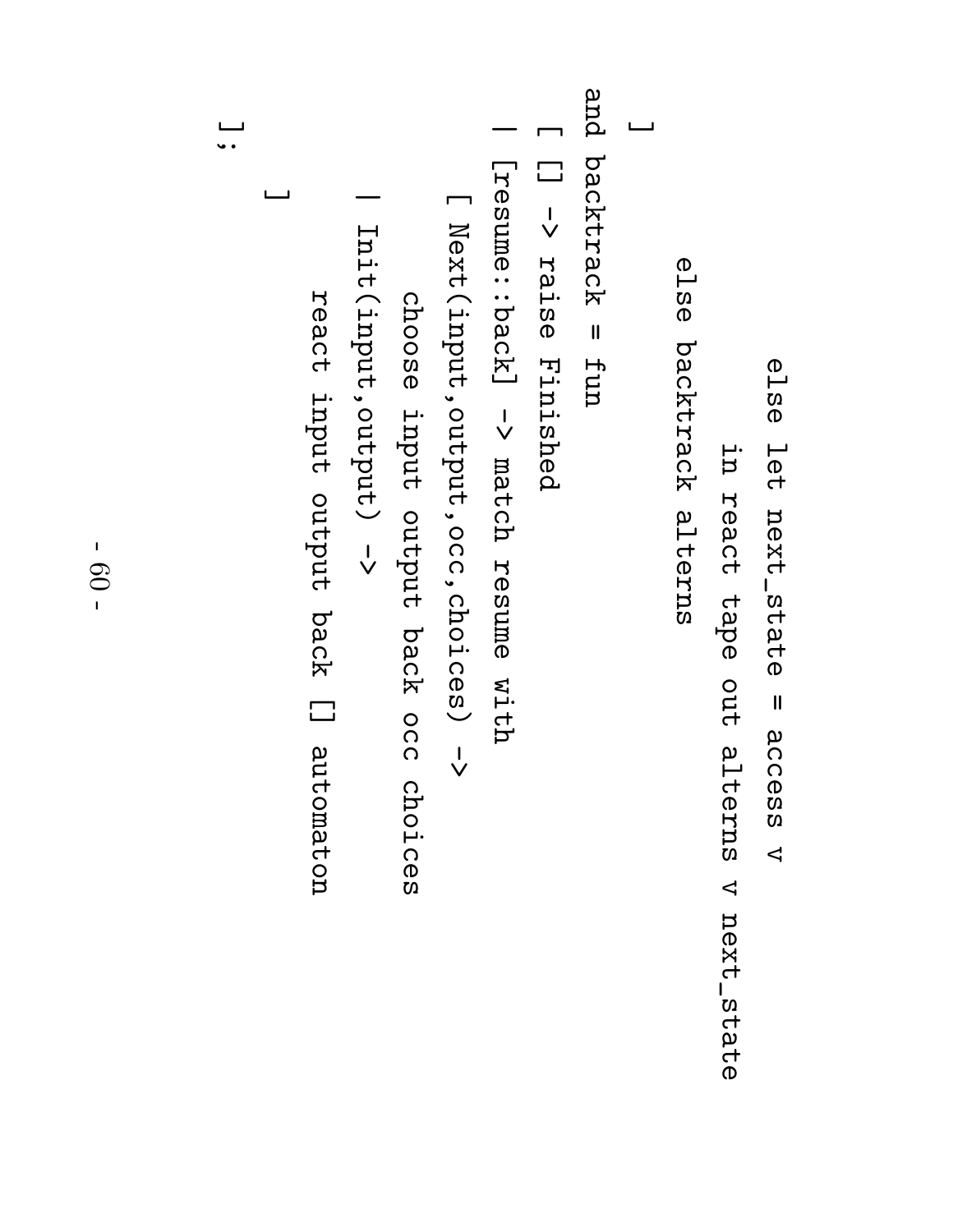# Example of Sanskrit Segmentation

process "tacchrutvaa"; process "tacchrutvaa";

Chunk: tacchrutvaa tacchrutvaa

 $\chi_{\rm{BIII}}$ ር<br>ወ segmented ထ<br>က<br>• •

Solution  $\overline{\phantom{0}}$ :

 $\Box$ բ<br>եժ with sandhi d<br>"s l<br>V cch]

 $\blacksquare$ "srutvaa with no sandhi]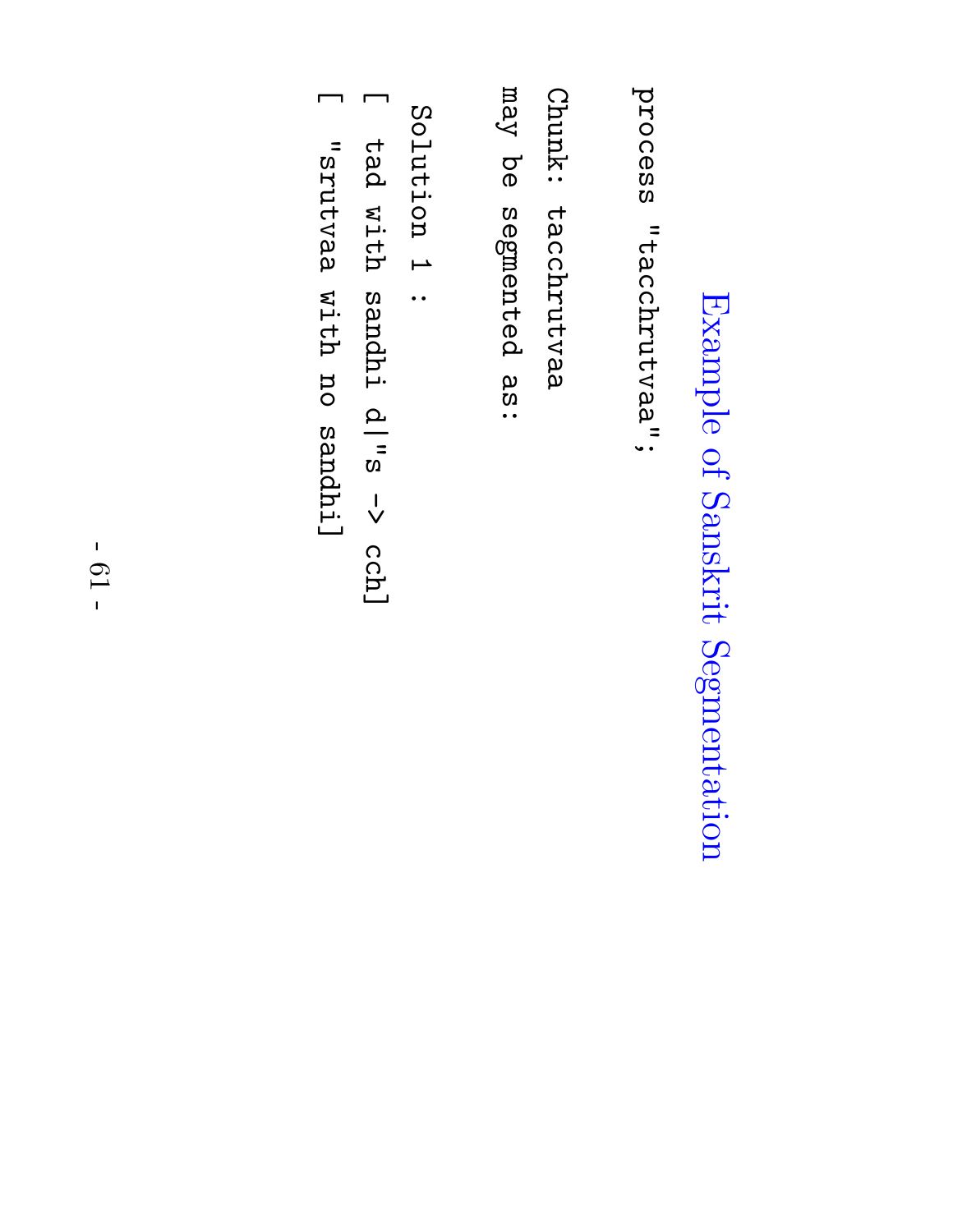## More examples

process "o.mnama.h\"sivaaya"; process "o.mnama.h\"sivaaya";

Solution  $\overline{\phantom{0}}$ :

- $\Box$ om with sandhi m|n l<br>V .<br>[UU]<br>\_
- $\Box$ namas with sandhi s<br>|<br>|<br>|<br>|<br>| l<br>V .h"s]
- $\Box$ "sivaaya with no sandhi]

process "sugandhi.mpu.s.tivardhanam"; process "sugandhi.mpu.s.tivardhanam";

Solution  $\overline{\phantom{0}}$ :

- $\Box$ sugandhim with sandhi d | u l<br>V  $\operatorname{\widetilde{L}}$
- $\Box$ pu.s.ti with no sandhi]
- $\Box$ vardhanam with no sandhi]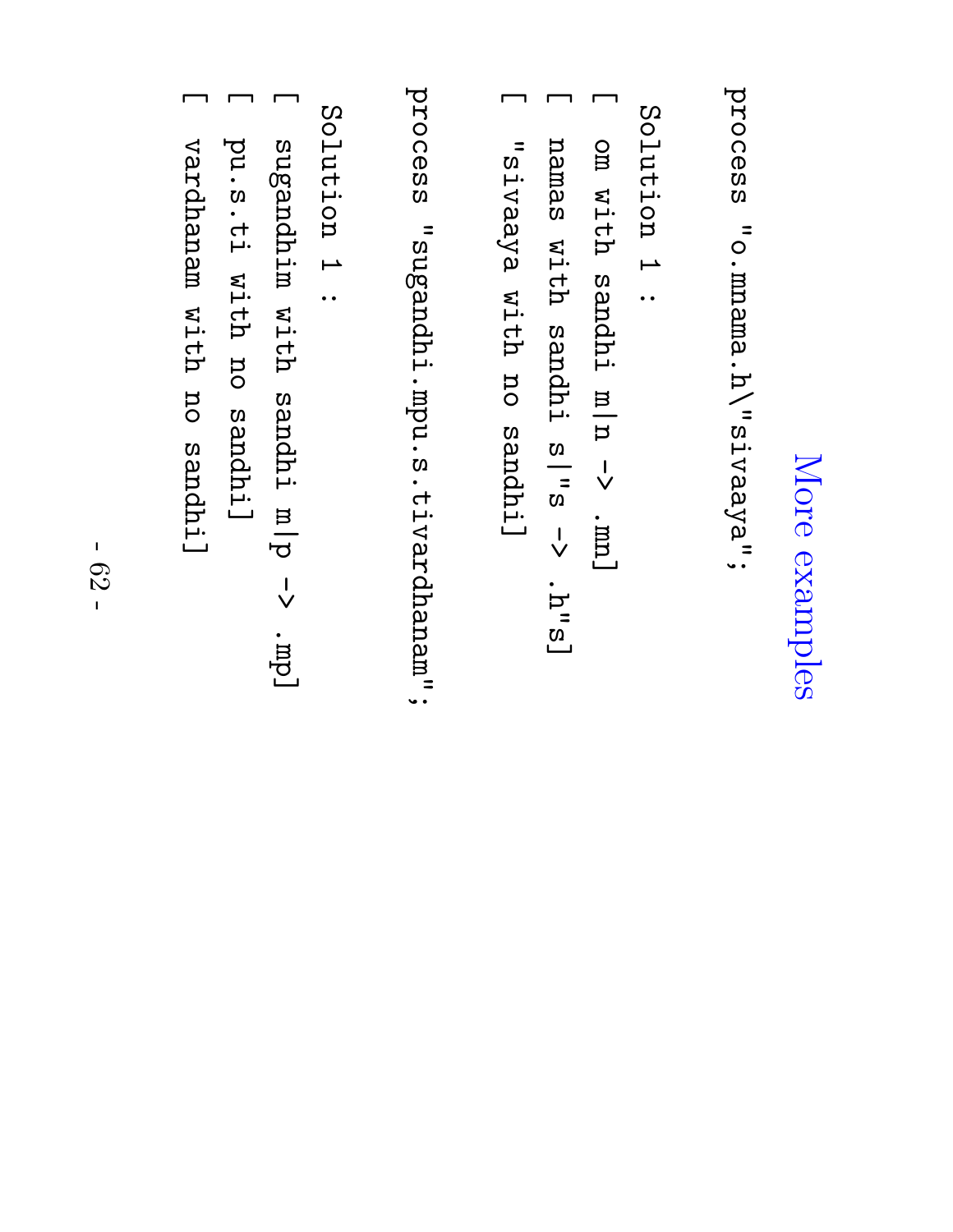# Sanskrit Tagging

process "sugandhi.mpu.s.tivardhanam"; process "sugandhi.mpu.s.tivardhanam";

Solution  $\overline{\phantom{0}}$ 

:

- $\Box$ minbuegus sugandhim
- $\overline{\wedge}$  $\overline{\phantom{a}}$ ac.<br>C დ<br>ლ m.  $\{$  [sugandh $\,$ i $\,$ ]  $\checkmark$ with sandhi d | u l<br>V  $\operatorname{\widetilde{L}}$  $\Box$ pu.s.ti
- $\overline{\wedge}$  $\overline{\phantom{a}}$ i<br>iic.<br>i  $\{p\mathbf{u} \cdot \mathbf{s} \cdot \mathbf{t}$ i]  $\checkmark$ with no sandhi]
- $\Box$ meueupren vardhanam
- $\overline{\wedge}$  $\overline{\phantom{a}}$ ac.<br>C ღ.<br>თ m. | ac<br>CC. ღ.<br>თ n.  $\overline{\phantom{0}}$ nom. დ<br>თ n.
- $\overline{\phantom{0}}$ voc. ღ.<br>თ n.  $\left[\text{parallel}\right]$  $\checkmark$ with no sandhi]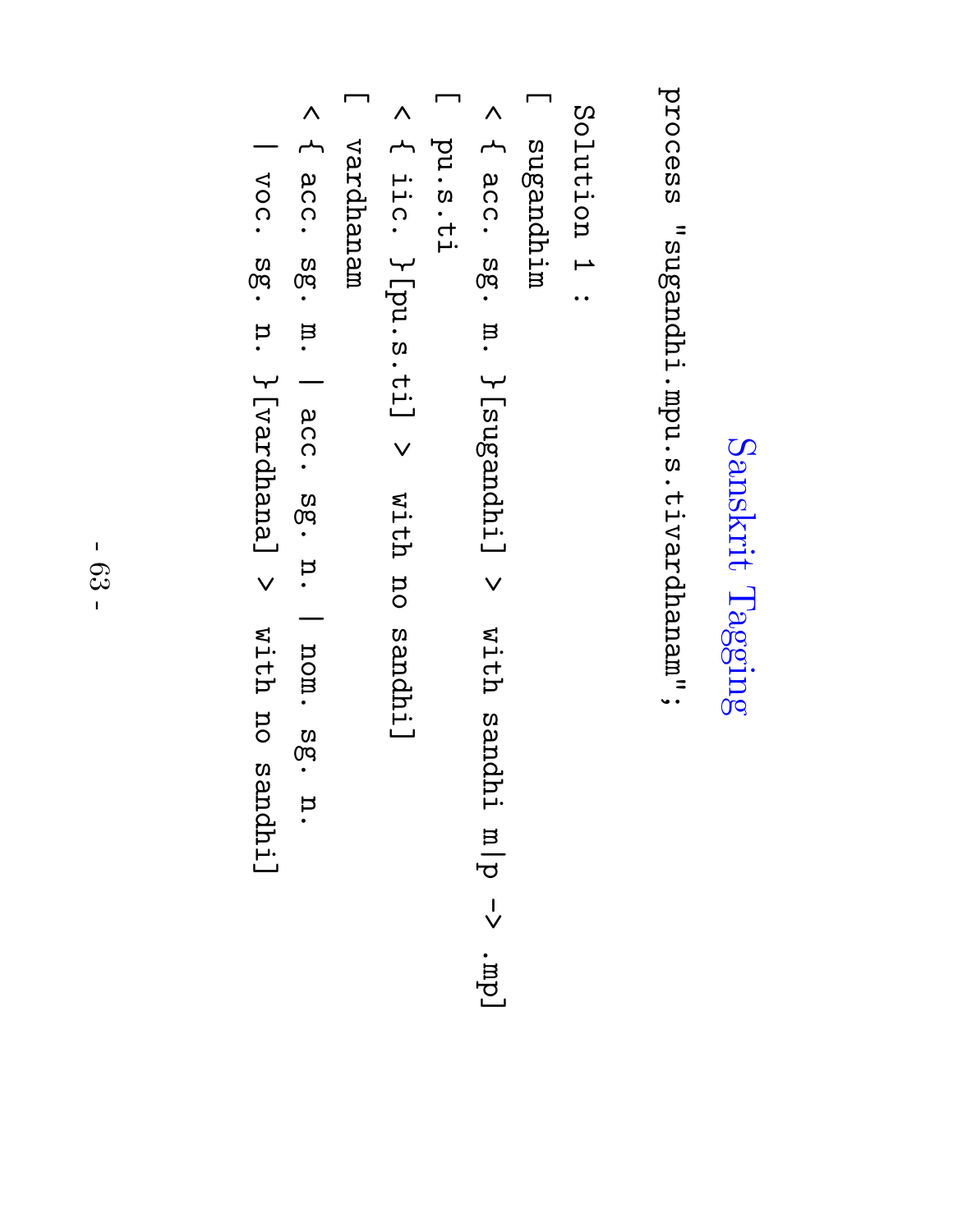#### Statistics Statistics

The complete automaton construction from the flexed forms lexicon takes only  $\mathbb{S}^2$ on  $\boldsymbol{\omega}$ 864MHz PC. We get  $\mathbf \varphi$ very compact automaton, with only 7337 states, 1438 of which accepting states, fitting in  $\rm H2B$ of memory. Without the sharing,  $\mathop{\otimes}\limits^{\mathop{\mathbb{C}}\limits_{\mathop{\mathbb{C}}\limits^{}}\mathop{\mathbb{C}}\limits^{\mathop{\mathbb{C}}\limits_{\mathop{\mathbb{C}}\limits^{}}\mathop{\mathbb{C}}\limits^{}}$ would have generated about 200000 states for  $\boldsymbol{\omega}$ size of 6MB!

The  $\operatorname{total}$ number of sandhi rules  $\Xi.$ 2802, of which 2411 are contextual. While 4150 states have no choice points, the remaining 318<br>28 have  $\mathbf \varphi$ non-deterministic component, with  $\mathbf \varphi$ fan-out reaching 164 in the worst situation. However in practice there are never more  ${\rm thd}$  $\mathcal{C}$ choices for  $\boldsymbol{\omega}$ given input, and segmentation  $\Xi.$  ${\rm extract}$ fast.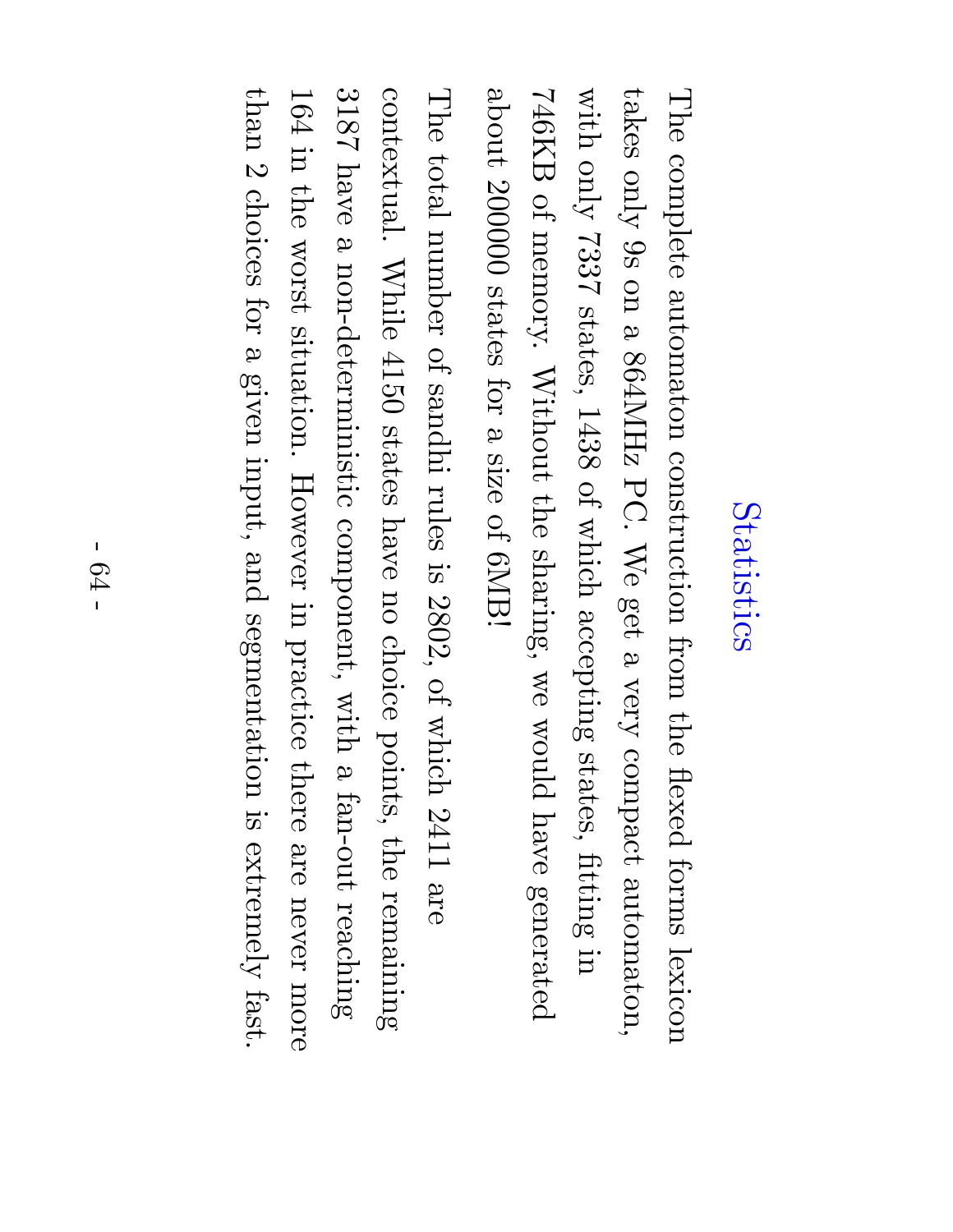## Soundness and Completeness of the Algorithms

 ${\rm Theorem}$ . If the lexical system  $(\overline{I},$  $\widehat{R})$  $\Xi.$ strict and weakly non-overlapping  $\mathbf c$  $\Xi.$ an<br>D  $(L,R)\text{-}sentence$ iff the algorithm  $(segment$  $\emph{a}$  $\mathfrak{S}$ returns  $\boldsymbol{\omega}$ solution; conversely, the  $(\mathrm{finite})$ set<br>O of  $\mathbb{E}$ such solutions exhibits  $\mathbb{E}$ the proofs for  $\mathbf c$  $\Xi$ a<br>O e<br>D  $(L,R)\text{-}sentence$ 

.

non-overlapping. non-overlapping. Fact.  $\rm \Xi$ classical Sanskrit, external sandhi  $\Xi.$  ${\rm dy}$ 

Cf. http://pauillac.inria.fr/~huet/FREE/tagger.ps http://pauillac.inria.fr/~huet/FREE/tagger.ps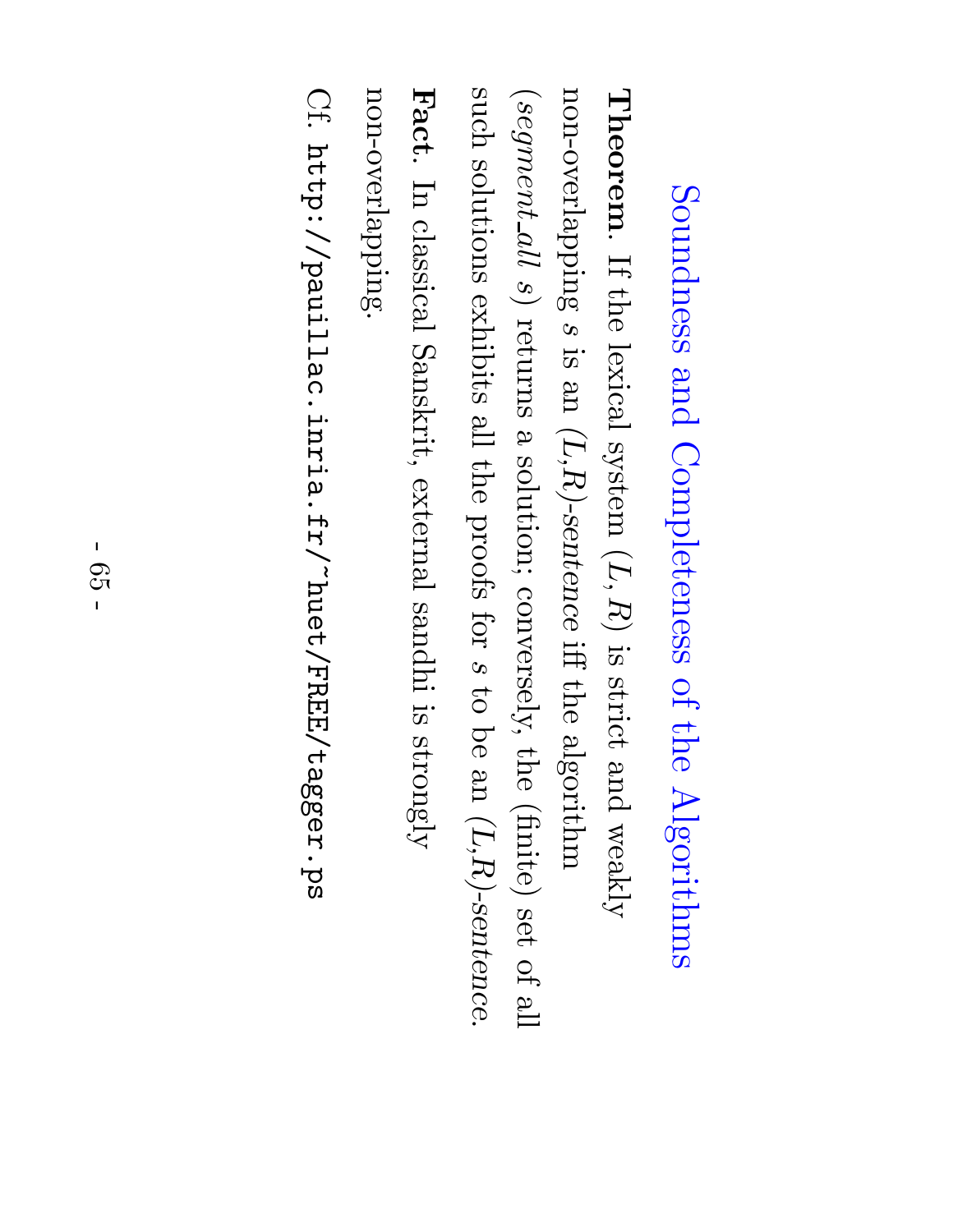### $\blacktriangleright$ note on termination

backtracking. backtracking. prediction, allowing This Termination  $\mathrm{sol}$ l $\mathrm{low}$ s  $\rm\chi_{\rm UPS}$ e<br>S  $\Xi$  $\Xi.$ strategy well state proved e<br>So the  $\operatorname{surface}$ for  $\mathrm{sq}$ algorithm priority multiset selection of e<br>S ordering lexicon  $\boldsymbol{\mathsf{\Omega}}$ non-deterministic of resumptions on search resumptions. versus when  $\mathrm{algorithm}.$ euphony

This  $\Xi.$ important, since it. leaves  $\mathbb{E}$ freedom for implementing  $\operatorname{surface}$ priority policies learned  $\mathcal{\overset{\sim}{Q}}$ corpus training.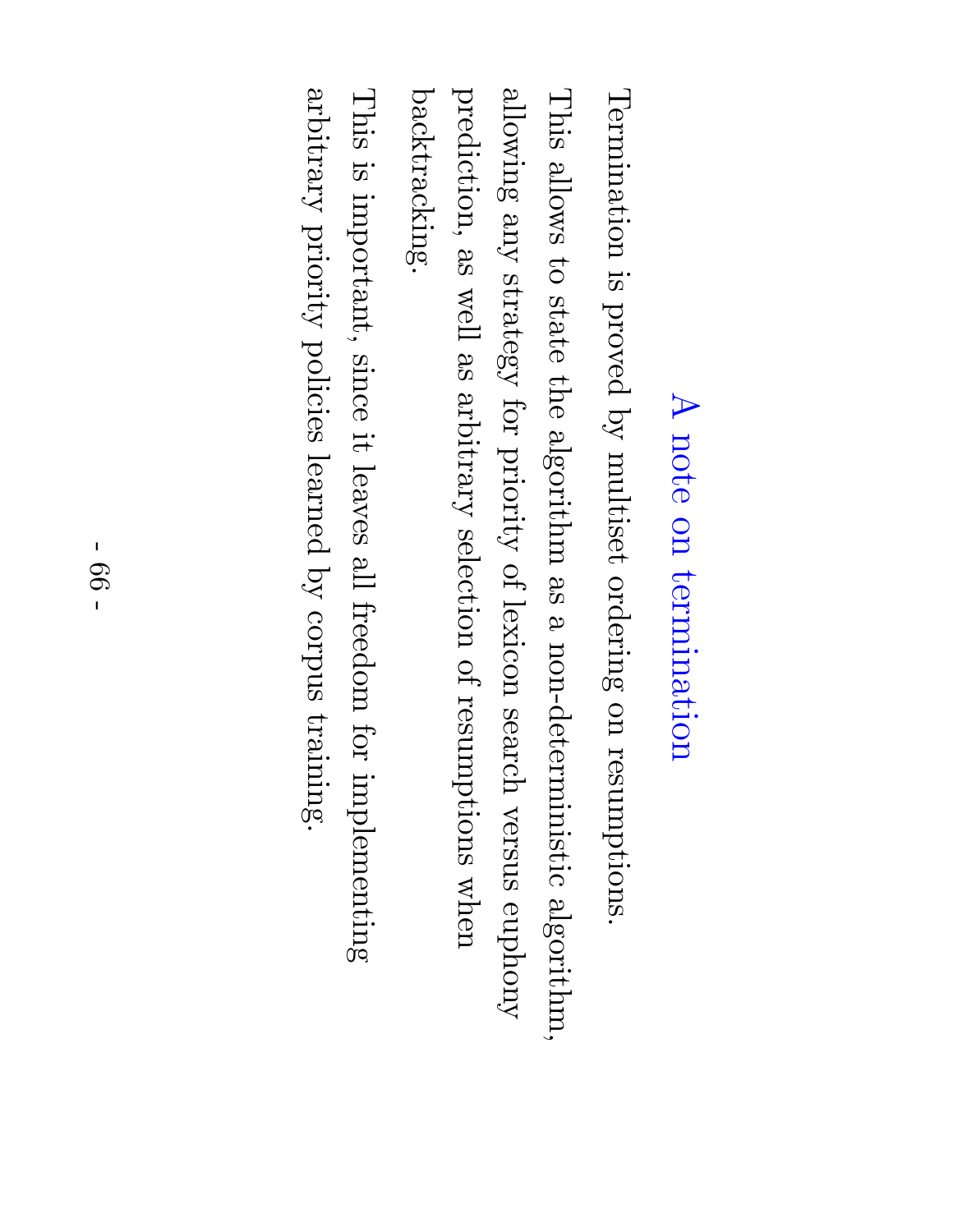### Relevance  $\mathsf{S}^{\mathsf{t}}$ PADL

One  $\Lambda$ e $\rm{u}$ wonder whether Zen uses really high-level declarative programming methods, or whether it. uses low-level implementation techniques, techniques, since:

- Logic variables are absent
- $\bullet$ Resumptions are<br>O data values, not closures
- $\bullet$ No general regular relations treatment

 $\rm{O}$ the other hand,  $\mathbb{E}$ programming  $\Xi.$ applicative, and modules and functors are used extensively.  $\mathbb{N}_\Theta$ expect the treatment of syntax will use constraints in an<br>D essential way, but in  $\boldsymbol{\omega}$ spirit of tight control over sequentiality of computation, and with due respect  $\mathfrak{S}$ control of resources through linearity. One  $\Lambda$ e $\rm{u}$ hope  $\Xi$ efficiently implement specific constraint programs through meta-programming.